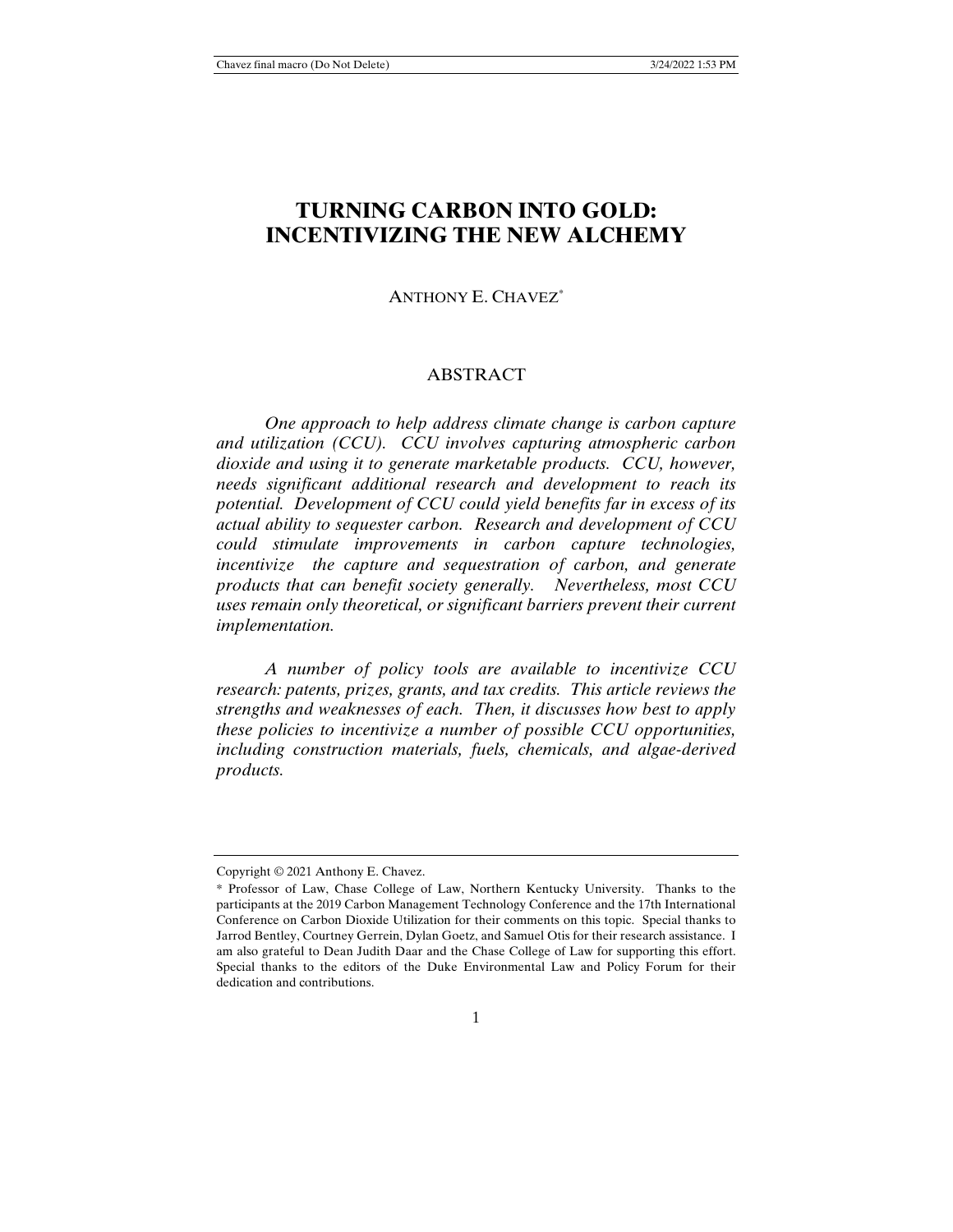## I. THE NEED TO DEVELOP CCU

 Despite recent efforts to reduce carbon dioxide emissions, scientists still project that we will not avoid dangerous climate change. A means to reduce atmospheric carbon and accelerate carbon dioxide removal could be carbon utilization – using carbon in marketable goods. Despite promise in helping to reduce carbon dioxide, the process and products required for significant carbon utilization remain undeveloped.

## *A. Dangerous Climate Change Is Unavoidable*

 The parties to the 2015 Paris Agreement committed to hold the rise in warming to "well below 2.0°C."1 The Paris Agreements and earlier global pacts targeted a rise of 2.0°C as the level to avoid because at that level "dangerous anthropogenic interference with the climate system" will be unavoidable.<sup>2</sup> Scientists consider warming at this level to be catastrophic for humans, plants, and animals.<sup>3</sup> Some of the expected consequences of warming at this level include rendering parts of the planet unlivable; increasing the number of heatwaves, floods, storms and droughts; and forcing migrations from coastal areas endangered by sea level rise.<sup>4</sup>

 The parties to the Paris Agreement further agreed to attempt to hold the temperature rise to  $1.5^{\circ}$ C.<sup>5</sup> Recent analyses indicate that even warming to the 1.5°C level will cause serious regional consequences, such as extreme temperature warming, heavy precipitation, and droughts.<sup>6</sup> Furthermore, recent analysis concludes that the climate could reach tipping points with a rise of between only  $1^{\circ}$ C to  $2^{\circ}$ C.<sup>7</sup> Such

 <sup>1.</sup> Adoption of the Paris Agreement, UNFCC Conference of the Parties, 21st Sess., U.N. Doc. FCCC/CP/2015/10/Add.1 (Dec. 12, 2015), at art. 2(1)(a) (Paris Agreement) http://unfccc.int/files/home/application/pdf/paris\_agreement.pdf.

 <sup>2.</sup> Lena R. Boysen et al., *The Limits to Global-Warming Mitigation by Terrestrial Carbon Removal*, 5 EARTH'S FUTURE, MAY 17, 2017, 463, 463–474.

 <sup>3.</sup> Laura Millan Lombrana, *Global Warming Forecast Improves Slightly after Biden's Pledge*, BLOOMBERG L. ENV'T & ENERGY REP. (May 4, 2021), available at https://perma.cc/UA8Q-8PU6.

 <sup>4.</sup> *Id*.

 <sup>5.</sup> *Id*.

 <sup>6.</sup> Valérie Masson-Delmotte et al., GLOBAL WARMING OF 1.5°C 8 (2018).

 <sup>7.</sup> Climate tipping points will occur when continued increases in atmospheric greenhouse gases result in major changes in Earth systems. Sybren Drijfhout et al., *Catalogue of Abrupt Shifts*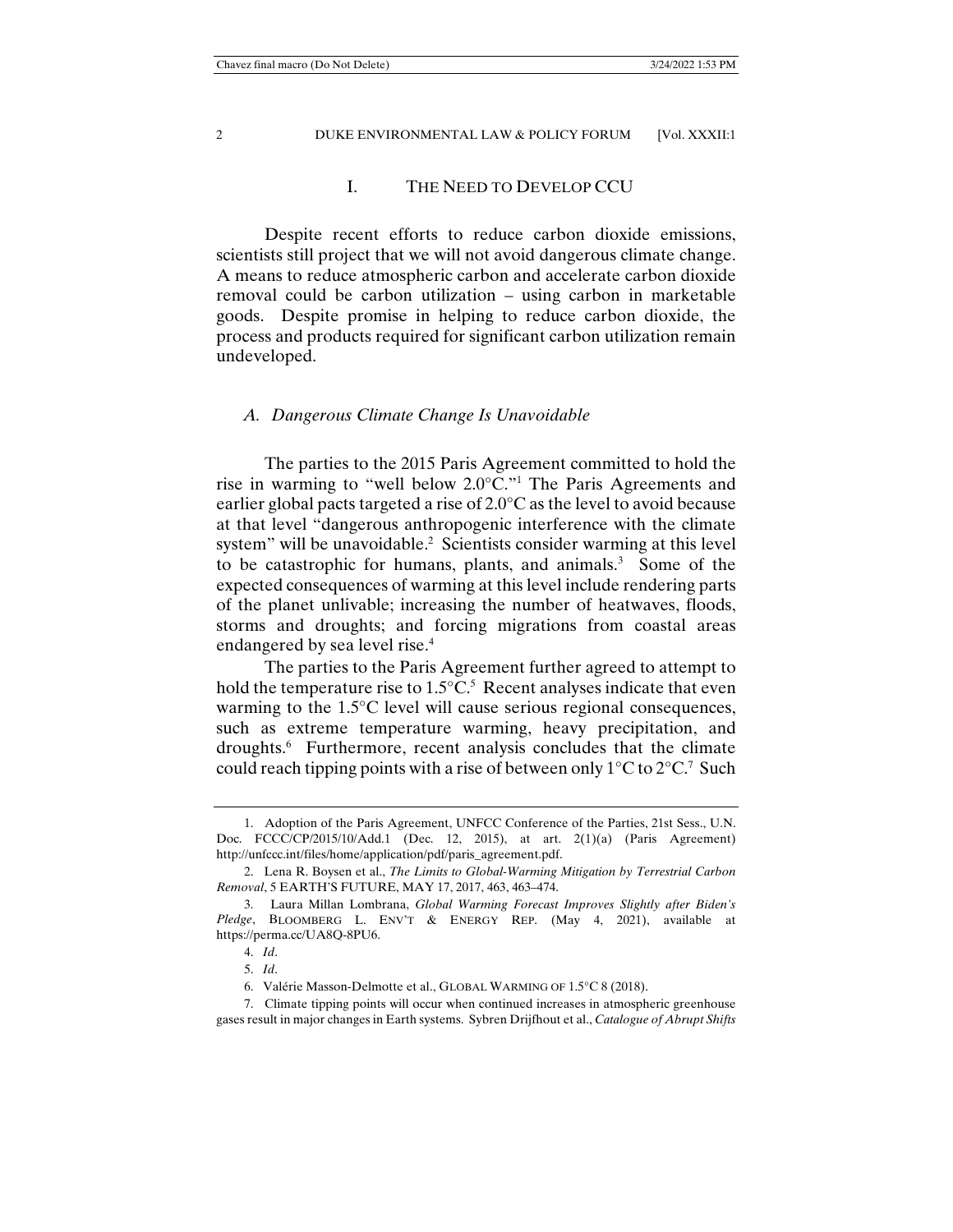tipping points could include winter Arctic sea ice loss, abrupt Tibetan snow melt, permafrost collapse, and Amazon rainforest dieback, among several others.<sup>8</sup>

 Unfortunately, temperature rises exceeding these levels are becoming increasingly likely. For instance, scientists estimate that the likelihood that the global temperature will exceed 1.5°C warming as soon as 2027 to be 40%.<sup>9</sup> Moreover, even exceeding the 2.0 $\rm ^{\circ}C$  target is becoming likely. When considering current national policies, recent projections hold that by 2100 the global temperature rise will reach as high as 2.9°C.<sup>10</sup> Even when nonbinding national pledges and targets are factored into the calculation, warming still projects to reach  $2.4^{\circ}$ C.<sup>11</sup>

#### *B. The Role of CCU in Responding to Climate Change*

 Carbon capture and utilization (CCU) can play a significant role in addressing climate change. While CCU is unlikely to reduce atmospheric carbon dioxide substantially, it can make a significant contribution. Maybe more importantly, it can provide additional benefits: encouraging development of carbon capture technology, incentivizing carbon dioxide removal installations, and helping offset emissions from sectors that are difficult to decarbonize. Scientists have identified a number of possible CCU applications, but they are largely undeveloped or presently too costly to implement at scale.

#### 1. CCU's Role in Addressing Climate Change

 Carbon capture and utilization attempts to use atmospheric carbon as a raw material. The National Academy of Sciences defines CCU as "the manufacture of valuable products from a gaseous carbon waste feedstock (carbon dioxide and methane) that results in a net

*in Intergovernmental Panel on Climate Change Climate Models*, PNAS, E5777-E5786, E5777 (2015).

 <sup>8.</sup> *Id*. at E5779.

 <sup>9.</sup> World Meteorological Organization, *New Climate Predictions Increase Likelihood of Temporarily Reaching 1.5 °C in Next 5 Years* (May 27, 2021), available at https://public.wmo.int/en/media/press-release/new-climate-predictions-increase-likelihood-oftemporarily-reaching-15-%C2%B0c-next-5.

 <sup>10.</sup> Claire Stockwell et al., WARMING PROJECTIONS GLOBAL 1 (2021).

 <sup>11.</sup> *Id*.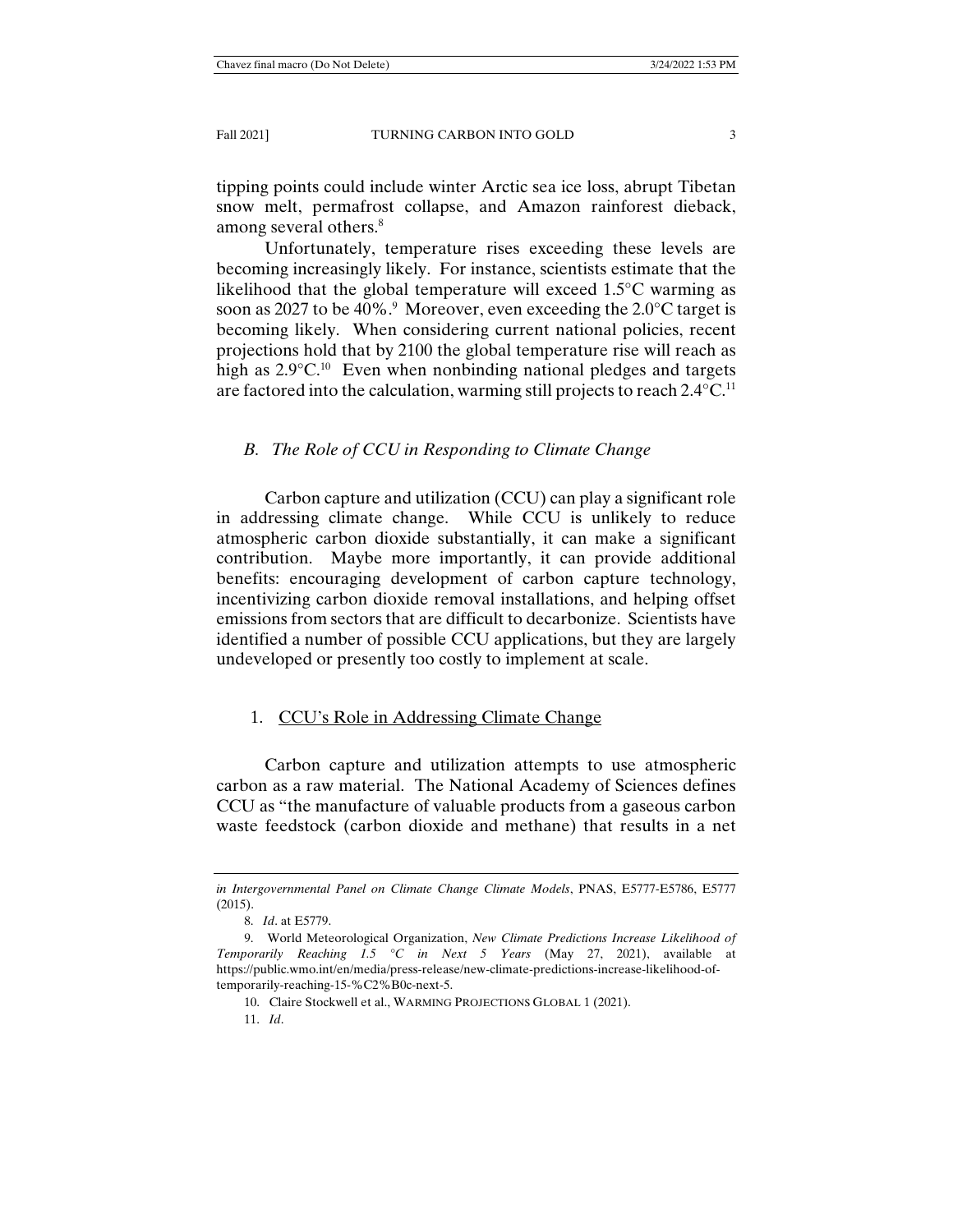reduction of greenhouse gases emitted to the atmosphere."12 CCU would change the treatment of carbon dioxide from being only a pollutant to also a valuable raw material.<sup>13</sup>

 CCU could contribute to addressing climate change in a number of ways. CCU could help achieve mitigation goals by capturing carbon dioxide from emissions sources that would otherwise be released into the atmosphere.<sup>14</sup> It could provide a substitute fuel to replace current fossil fuels.15 CCU could contribute to goals for reducing carbon emissions.<sup>16</sup> It could also help to decarbonize certain sectors that otherwise would be difficult to decarbonize.<sup>17</sup> In addition, the development of new markets relating to CCU could accelerate the development of the carbon capture industry generally.<sup>18</sup> Finally, CCU could be important to keep the costs of addressing climate change from rising significantly higher.<sup>19</sup>

 Current estimates project that CCU could significantly benefit both mitigation efforts and the economy. Estimates of the amount of carbon that CCU use could reach as high as  $7$  billion tons.<sup>20</sup> This constitutes 19% of current global carbon dioxide emissions, which exceed 36  $\mathrm{G}t^{21}$  The market for these products is projected to reach

 <sup>12.</sup> National Academies of Sciences (NAS), Engineering, and Medicine, GASEOUS CARBON WASTE STREAMS UTILIZATIONS: STATUS AND RESEARCH NEEDS 15 (2019).

 <sup>13.</sup> F. R. Lucci et al., NEW CARBON ECONOMY CORPORATE ROUNDTABLE: CARBON CONVERSION TO VALUABLE PRODCUTS 4 (2019).

 <sup>14.</sup> CO2 SCIENCES AND THE GLOBAL CO2 INITIATIVE (CO2 SCIENCES), GLOBAL ROADMAP FOR IMPLEMENTING CO2 UTLIZATION 10 (2016).

 <sup>15.</sup> *Id*.

 <sup>16.</sup> *Id*.

 <sup>17.</sup> Jeffrey Bobeck et al., CARBON UTLIZATION – A VITAL AND EFFECTIVE PATHWAY FOR DECARBONIZATION (2019).

 <sup>18.</sup> Jessica Strefler et al., TOWARDS NET ZERO — CARBON DIOXIDE REMOVAL AND UTILIZATION (2019). Such sectors include agriculture, aviation, food production, and marine transportation. Mark Workman et al., *An Assessment of Options for CO2 Removal from the Atmosphere*, ENERGY PROCEDIA 4 (2011) 2877–2884, 2877.

 <sup>19.</sup> Bobeck, *supra* note 17, at 1. For instance, researchers anticipate that the costs of fully decarbonizing the electric sector increase sharply after the reduction of 90% of emissions without incorporating carbon sequestration. John E. T. Bistline & Geoffrey J. Blanford, *Impact of Carbon Dioxide Removal Technologies on Deep Decarbonization of the Electric Power Sector*, NATURE COMMUNICATIONS 9 (2021). Overall, studies consistently project that reducing emissions sufficiently to avoid a 2°C rise in temperatures could cost two to three times more without large scale carbon sequestration. Myles Allen et al., *Certificates for CCS at Reduced Public Cost: Securing the UK's Energy and Climate Future*, ENERGY BILL 2015 2 (2015).

 <sup>20.</sup> *Id*. at 5.

 <sup>21.</sup> *Global CO2 Emissions Have Been Flat for a Decade, New Data Reveals*, CARBONBRIEF (November 4, 2021), https://www.carbonbrief.org/global-co2-emissions-have-been-flat-for-adecade-new-data-reveals.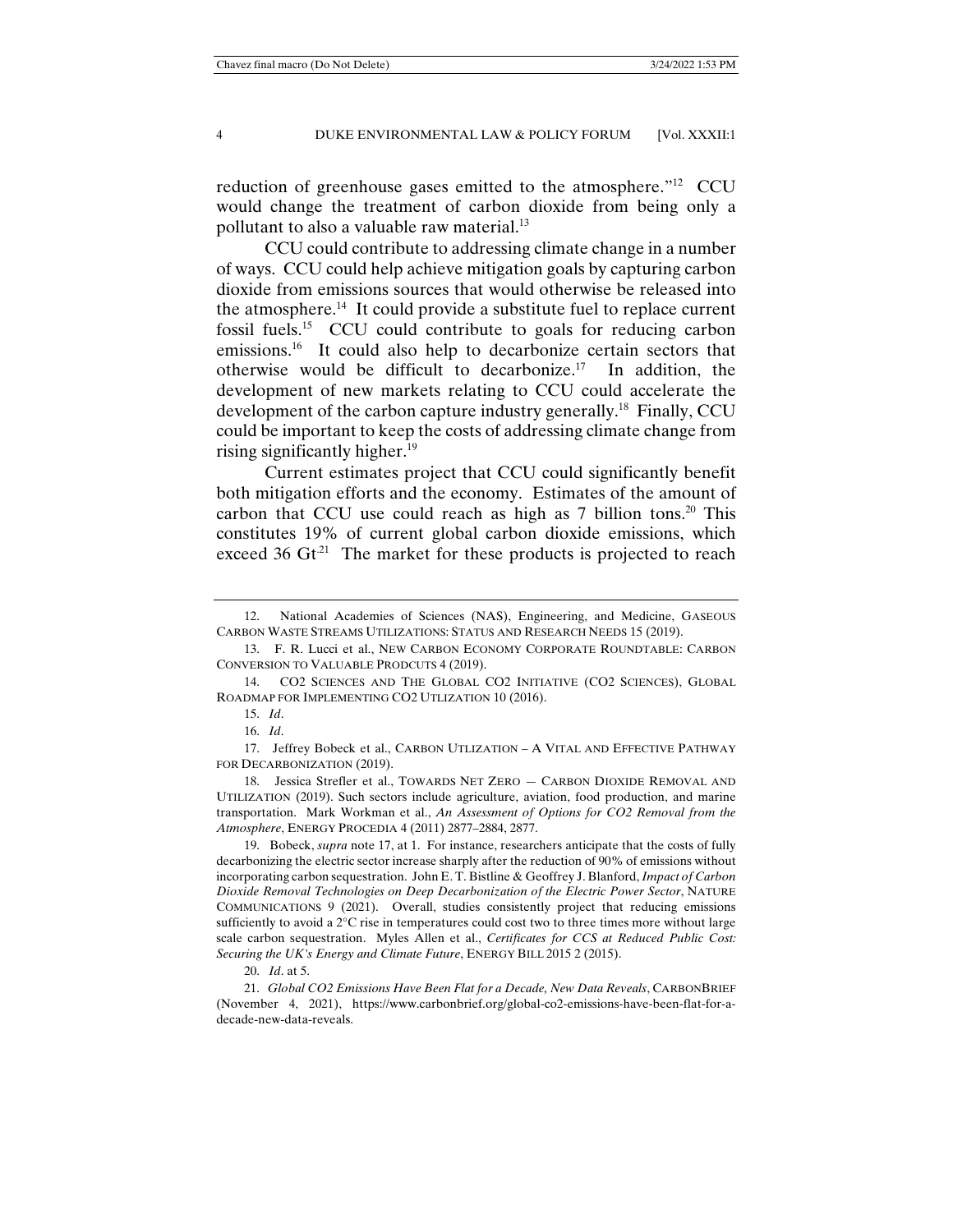\$800 billion by 2030.<sup>22</sup>

# 2. CCU Opportunities

 A key benefit of developing CCU is that it will help reduce the cost of carbon capture technologies. The high cost of carbon capture and sequestration (CCS) has slowed its deployment.<sup>23</sup> Concern over the high costs of CCS has raised interest in pursuing  $CCU<sup>24</sup>$  Demand for carbon dioxide acquired through carbon capture could create market pull, which would lead to the scaling up of carbon capture technology and a concomitant reduction in its costs.<sup>25</sup> Scientists anticipate that increasing CCU will help to overcome current reluctance regarding CCS, including its cost and public acceptance.<sup>26</sup> Furthermore, utilization of the captured carbon might make carbon capture financially viable.<sup>27</sup>

# 3. Possible CCU Products

 Scientists anticipate that carbon can provide the basis for numerous existing or novel products. Carbon is a relatively benign material that can be incorporated into a wide range of products.<sup>28</sup> However, it is also thermodynamically highly stable, so its conversion into such materials will be energy intensive.<sup>29</sup> As a result, a number of

 <sup>22.</sup> NAS, *supra* note 12, at 21.

 <sup>23.</sup> Ahmed Al-Mamoori et al., *Carbon Capture and Utilization Update*, ENERGY TECHNOL. 2017, 5, 1–17, 1. Analysis by the United Nations' Intergovernmental Panel on Climate Change has shown the importance of CCS. 101 out of 166 of its integrated assessment models (out of a total of 900) that showed a likelihood of keeping warming under 2°C by 2100 required some form of carbon dioxide removal to remain under this level of warming. Christopher B. Field  $\&$ Katharine J. Mach, *Rightsizing Carbon Dioxide Removal*, 356 SCIENCE 706, 707 (2017).

 <sup>24.</sup> The Royal Society, *supra* note 21, at 4.

 <sup>25.</sup> David Roberts, *Pulling CO2 out of the Air and Using It Could Be a Trillion-Dollar Business*, VOX, Nov 22, 2019, available at https://www.vox.com/energy-andenvironment/2019/9/4/20829431/climate-change-carbon-capture-utilization-sequestration-ccuccs.

 <sup>26.</sup> Al-Mamoori, *supra* note 23, at 8.

 <sup>27.</sup> Krysta Biniek et al., *Why Commercial Use Could Be the Future of Carbon Capture* (January 12, 2018), available at https://www.mckinsey.com/business-functions/sustainability/ourinsights/why-commercial-use-could-be-the-future-of-carbon-capture.

 <sup>28.</sup> Niall Mac Dowell et al., *The Role of CO2 Capture and Utilization in Mitigating Climate Change*, NATURE CLIMATE CHANGE, Vol. 7, 243–49, 244 (Apr. 2017).

 <sup>29.</sup> Rosa M. Cuéllar-Franca & Adisa Azapagic, *Carbon Capture, Storage and Utilisation*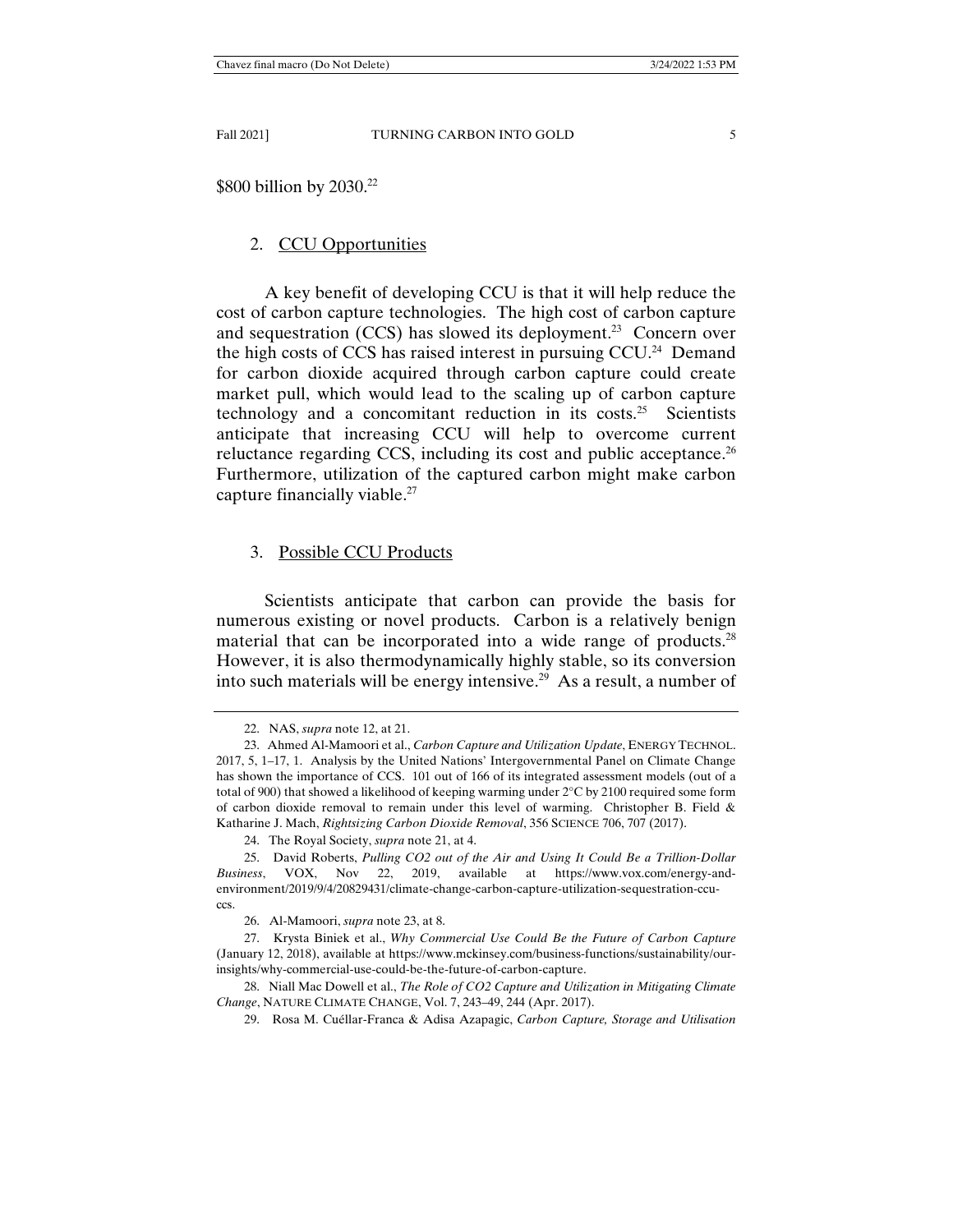issues require addressing before CCU can reach its potential.

Carbon dioxide fixation in products will vary substantially.<sup>30</sup> The first systematic review of potential CCU opportunities concluded that the usage and lifetime of CCU products falls into three categories. First, inclusion in synthetic fuels provides short-term storage. Second, usage in plastics or polymers would provide medium-term storage. Finally, inclusion in building materials would provide long-term storage. $31$  Thus, when evaluating CCU options and their incentivization, policymakers must identify both the amount of carbon that they will fix and the period over which the carbon will be removed from the atmosphere.<sup>32</sup> A shorter period of fixation is not necessarily disqualifying, but it necessitates that the products' use be repeated very often.33

Researchers have identified ten different  $CO<sub>2</sub>$  utilization pathways.34 They organize these specific pathways into three categories, two of which are relevant here. $35$  First, "cycling" pathways include those utilization techniques that pass carbon through industrial systems in brief timescales, such as days, weeks, or months. Prominent in this group are  $CO<sub>2</sub>$ -based fuels and chemicals.<sup>36</sup> Alternatively, "closed" pathways store carbon nearly permanently. Included among

32. Strefler et al., *supra* note 18, at 10.

33. Markewitz et al., *supra* note 30, at 7283.

 34. Cameron Hepburn et al., *The Technological And Economic Prospects For CO2 Utilization And Removal*, NATURE, Vol 575, 7 November 2019, 87–97, 87. This analysis identifies the following ten pathways:

(1) CO2-based chemical products, including polymers; (2) CO2-based fuels; (3) microalgae fuels and other microalgae products;  $(4)$  concrete building materials;  $(5)$ CO2 enhanced oil recovery (CO2-EOR); (6) bioenergy with carbon capture and storage (BECCS); (7) enhanced weathering; (8) forestry techniques, including afforestation/reforestation, forest management and wood products; (9) land management via soil carbon sequestration techniques; and (10) biochar. *Id*.

 35. The third category includes "open" pathways, which typically involve biological systems that can remove and store substantial quantities of carbon in "leaky" natural systems that could experience large-scale flux of carbon back into the atmosphere. *Id*. at 87–88.

 36. *Id*. at 87. The source of the carbon will impact the sequestration effect of CCU fuels. Synthentic fuels that reuse carbon of fossil origin can at best halve emissions; carbon captured from the atmosphere can close the carbon cycle and become carbon neutral. Strefler et al., *supra* note 18, at 10.

*Technologies: A Critical Analysis and Comparison of Their Life Cycle Environmental Impacts*, J. CO2 UTILIZATION 9 (2015) 82–102, 86.

 <sup>30.</sup> Peter Markewitz et al., *Worldwide Innovations in the Development of Carbon Capture Technologies and the Utilization of CO2*, ENERGY ENV'T SCI. (2012), 5, 7281–7305, 7282–83.

 <sup>31.</sup> Strefler et al., *supra* note 18, at 10. Conversely, scientists project that CCS will provide nearly permanent sequestration of carbon, trapping it for centuries. Juan Alcalde et al., *Estimating Geological CO2 Storage Security to Deliver On Climate Mitigation*, NATURE COMMC'N 1 (2018).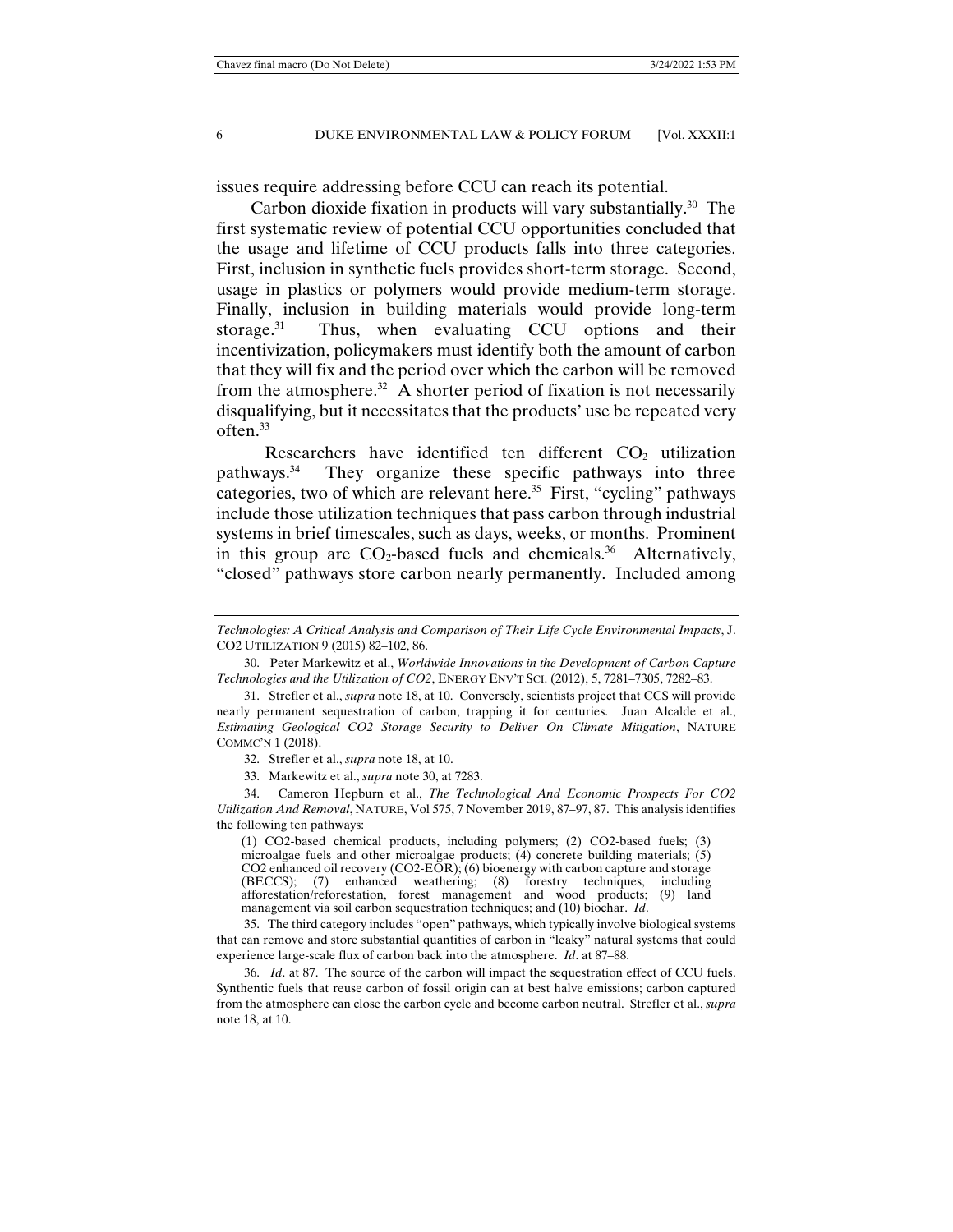these pathways are enhanced oil recovery,<sup>37</sup> enhanced weathering,  $38$ and inclusion in the built environment.<sup>39</sup> Both open and closed pathways may be economically viable without substantial shifts in prices.40 Eventually, all pathways need to become closed to achieve net zero emissions. To become closed, the  $CO<sub>2</sub>$  will need to be sourced from the atmosphere, through some form of carbon capture.<sup>41</sup>

 Another analysis of CCU opportunities identified six markets or product clusters. It categorized these clusters by the number of active developers, technology pathways, and end products. These categories are algae (as a biofuel or food product), building materials (conversion to carbonates or infusion into materials), chemical intermediates (methanol and syngas), fuels (methane production), novel materials (carbon fibers), and polymers (polycarbonates).42

The following discussion surveys several of the more promising applications of CCU. It addresses their potential, both in carbon sequestration and economic return.

#### *a. Building Materials*

 A number of common materials in this category include cement, concrete, paving asphalt, and aggregates.43 Their total market value is

- 41. *Id*. at 90.
- 42. CO2 Sciences, *supra* note 14, at 12.

 <sup>37.</sup> Enhanced oil recovery involves injection of a substance, often CO2, into a reservoir to repressurize and release any oil or gas that may be trapped in the formation. The injected CO2 releases the oil or gas, which becomes combined with the CO2 and can then be pumped out. The CO2 can be separated and re-injected to repeat the process. Al-Mamoori, *supra* note 23, at 8. Currently, enhanced CO2 oil recovery accounts for approximately 4 to 15% of additional oil production. National Energy Technology Laboratory, CARBON DIOXIDE ENCHANCED OIL RECOVERY 14 (2010). Technological improvements, however, could increase the amount of recovered oil to 22% or even as high as 60%. *Id*.

 <sup>38.</sup> Atmospheric CO2 naturally forms a chemical bond with reactive minerals. NATIONAL ACADEMIES OF SCIENCES, ENGINEERING, AND MEDICINE, NEGATIVE EMISSIONS TECH. AND RELIABLE SEQUESTRATION: A RES. AGENDA 39 (2019). Enhanced weathering augments this natural weathering process. It involves mining and grinding particular minerals to small grain sizes to increase their surface area exposed for weathering. Jessica Strefler et al., *Potential and Costs of Carbon Dioxide Removal by Enhanced Weathering of Rocks*, 13 ENV'T RES. LETTERS 1, 1 (2018).

 <sup>39.</sup> Hepburn et al., *supra* note 34, at 87. This is discussed more fully in the next section.

 <sup>40.</sup> *Id*. at 95.

 <sup>43.</sup> Rory Jacobson & Matt Lucas, A REVIEW OF GLOBAL AND U.S. TOTAL AVAILABLE MARKETS FOR CARBONTECH 4 (undated).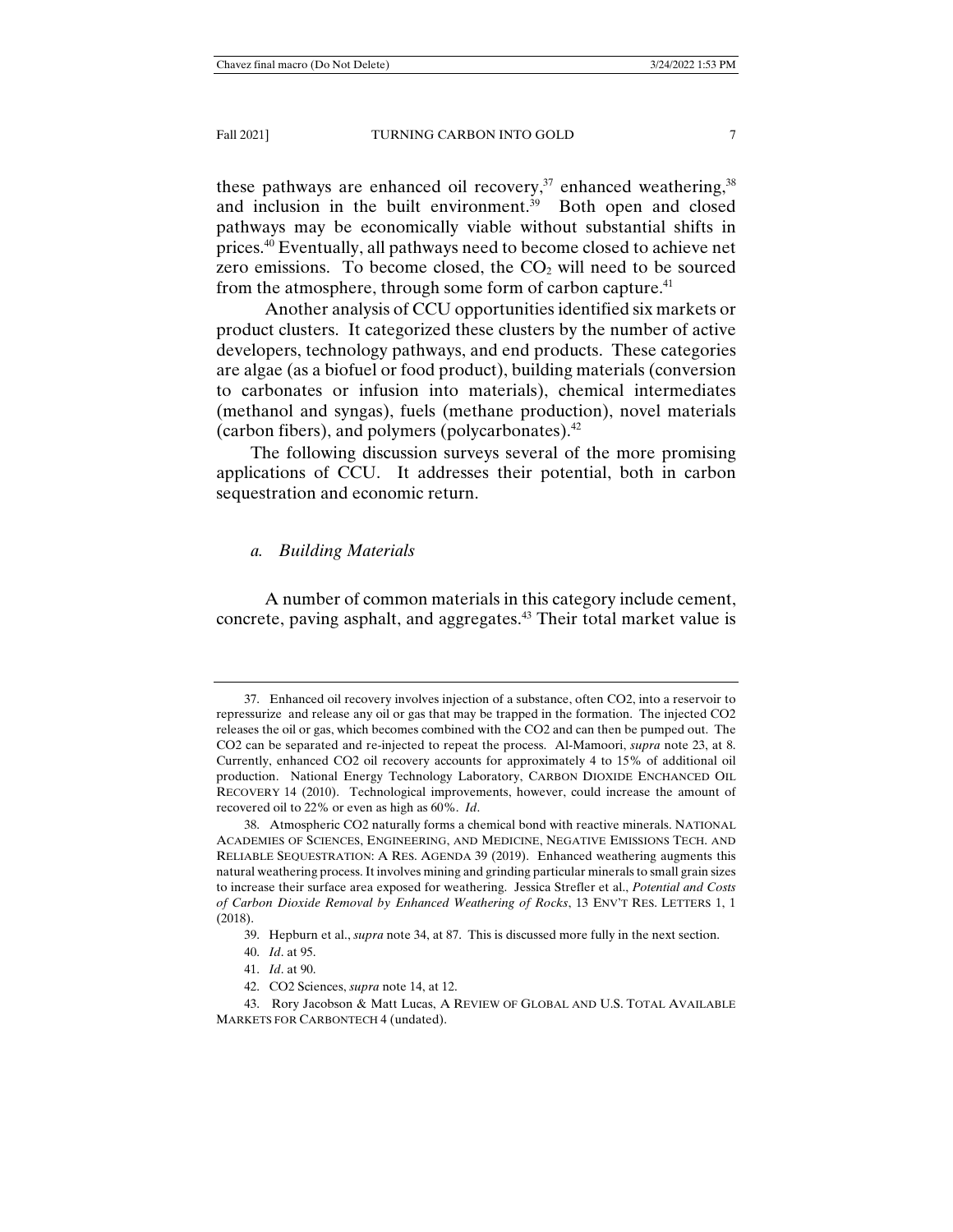approximately \$100 billion domestically and \$1.4 trillion globally.<sup>44</sup> The manufacturing of construction materials generates  $11\%$  of  $CO<sub>2</sub>$ emissions.<sup>45</sup> Indeed, if the cement industry were a separate country, it would rank third among  $CO<sub>2</sub>$  emitters behind only China and the United States.46

Concrete is the most used human-made material.<sup>47</sup> Importantly, concrete use is measured in gigatons, the same unit used to measure annual  $CO<sub>2</sub>$  emissions.<sup>48</sup> Thus, unlike other potential CCU products, concrete is used at a scale commensurate to the magnitude at which society releases  $CO<sub>2</sub>$  into the atmosphere. Accordingly, CCU concrete could make a significant contribution to carbon reduction.

 Concrete is a blend of several materials, including cement, water, and aggregates.<sup>49</sup> When water activates cement, it binds the aggregates into a rigid mix.<sup>50</sup> Cement has a substantial carbon footprint.<sup>51</sup> Cement manufacturing alone is responsible for 2 gigatons of  $CO_2^{52}$  and 5.6% of global  $CO_2$  emissions.<sup>53</sup> The manufacturing process releases  $CO<sub>2</sub>$  through energy use and calcination reactions.<sup>54</sup>

Replacing water with  $CO<sub>2</sub>$  during the mixing process enhances the strength of concrete, allowing for the use of less cement. This reduces the carbon intensity of concrete.55 Such "carbon curing" can produce

48. *Id*.

 49. David Roberts, *These Uses of CO2 Could Cut Emissions — and Make Trillions of Dollars* (*These Uses*), VOX, Nov 27, 2019, available at https://www.vox.com/energy-andenvironment/2019/11/13/20839531/climate-change-industry-co2-carbon-capture-utilizationstorage-ccu.

50. *Id*.

 51. Julia Rosen, *Turning Carbon into Concrete Could Win UCLA Team a Climate Victory — and \$7.5 Million*, LOS ANGELES TIMES (January 16, 2020), available at https://www.latimes.com/environment/story/2020-01-16/ucla-xprize-team-turning-carbon-intoconcrete.

 52. Ajay Gambhira et al., *Energy System Changes in 1.5°C, Well Below 2°C and 2°C Scenarios*, ENERGY STRATEGY REVIEWS 23 (2019) 69–80, 78.

53. Jeffrey Rissman, CEMENT'S ROLE IN A CARBON-NEUTRAL FUTURE 1 (2018).

54. *Id*. at 2.

 <sup>44.</sup> *Id*.

 <sup>45.</sup> Jay H. Arehart et al., *On the Theoretical Carbon Storage and Carbon Sequestration Potential of Hempcrete*, J. CLEANER PROD. 266 (2020) 121846, 1.

 <sup>46.</sup> Stephen Lee, *Concrete Still a Barrier to Climate-Friendly Infrastructure Plan*, BLOOMBERG LAW ENVIROMENT & ENERGY REPORT NEWSLETTER (May 25, 2021), available at https://perma.cc/5J4A-KTYQ.

 <sup>47.</sup> Jacob Schneider, *Decarbonizing Construction through Carbonation*, PNAS (June 9, 2020), vol. 117, no. 23, 12515–17, 12517.

 <sup>55.</sup> Rissman, *supra* note 53, at 11. Cement is the primary contributor to the CO2 content of concrete. The contribution of other ingredients is essentially "the noise" compared to the share added by cement. Schneider, *supra* note 47, at 12516.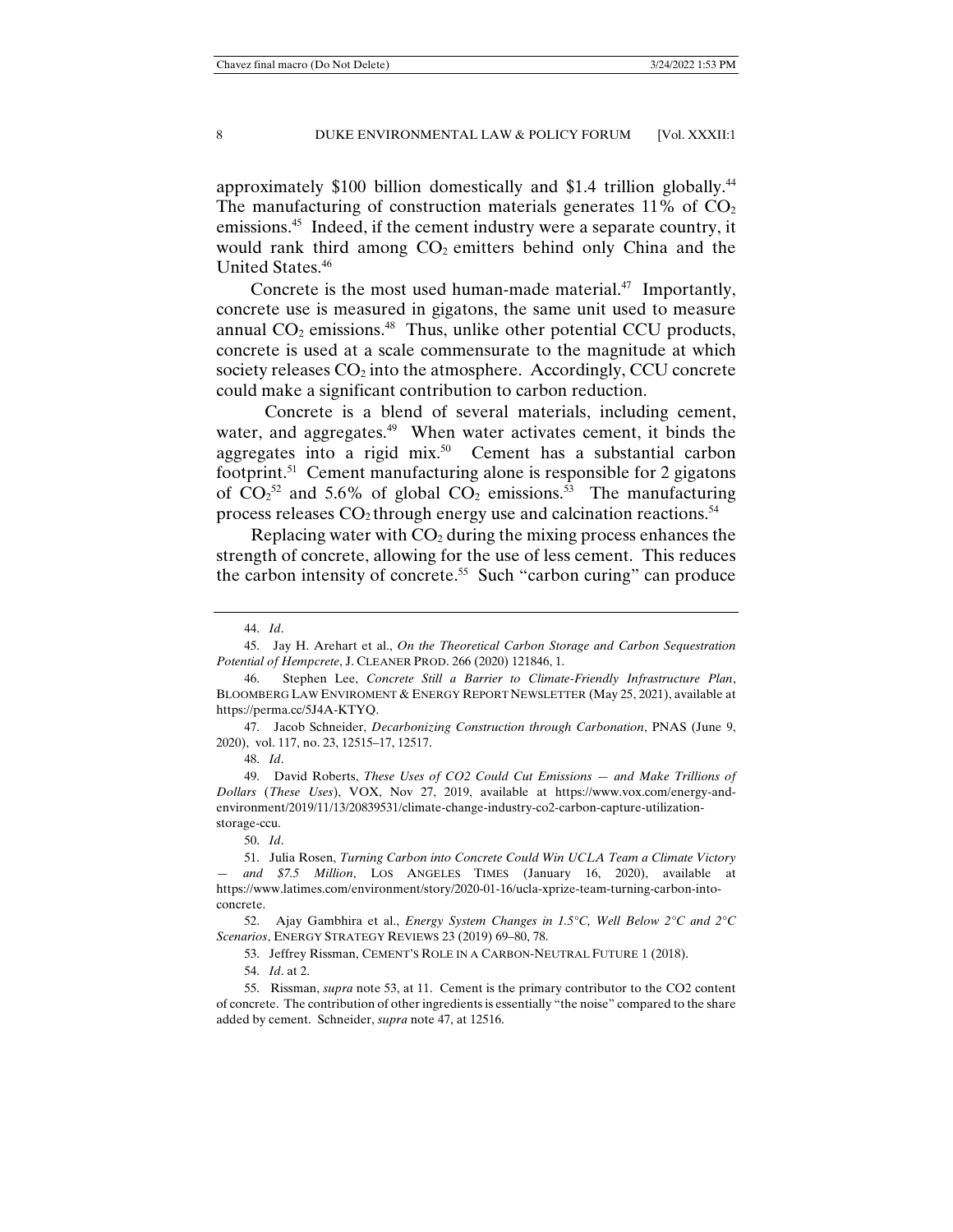concrete that is  $4\%$  CO<sub>2</sub>.<sup>56</sup> Benefits of curing include shortening curing times, increasing concrete's water resistance, and strengthening the concrete.<sup>57</sup> Using  $CO_2$  in the cement-making process is an example of an essentially closed pathway since it could possibly store the carbon for a century or longer.<sup>58</sup>

 Cement already naturally sequesters some carbon through the process of mineral carbonation. Mineral carbonation is a chemical process in which  $CO<sub>2</sub>$  reacts with a metal oxide to form carbonates.<sup>59</sup> The process converts an organic, stable material,  $CO<sub>2</sub>$ , into an inorganic, even more stable material, a carbonate.<sup>60</sup> Specifically,  $CO<sub>2</sub>$ can be added in the production of cement and aggregate to form carbonates.61 Manufacturers use carbonates to produce construction materials, such as concrete. $62$  These relatively stable carbonates, importantly, can sequester  $CO<sub>2</sub>$  for decades or centuries without risk of leakage.63 Analyses have concluded that mineral carbonation could reduce the global warming potential of the  $CO<sub>2</sub>$  used for the process from 4 to 48% when compared to its global warming impact without capture.64 However, this technology is not ready for large-scale implementation, and its costs are still too high. $65$  Furthermore, testing and validation of new materials is also necessary.<sup>66</sup>

- 61. Bobeck, *supra* note 17, at 9.
- 62. NAS, *supra* note 12, at 21.

 63. Cuéllar-Franca & Azapagic, *supra* note 29, at 87. By contrast, scientists recognize that underground storage of CO2 will inevitably result in a certain amount of leakage. Estimating over a 10,000 year period, they project that from 2% to 6% of the injected CO2 will leak from regulated storage, but as much as 22% to 33% of CO2 will leak from unregulated storage. Alcalde, *supra* note 31, at 9.

 64. Cuéllar-Franca & Azapagic, *supra* note 29, at 92. The wide range in the estimates resulted because the three calculations that provide the basis for the analysis relied upon different methods for the carbonation. *Id*.

 65. *Id*. at 87. Low-carbon gravel aggregate currently would sell for \$70-100 per ton, whereas typical aggregate can sell for as low as \$50 per ton. Bobeck, *supra* note 17, at 11.

 66. NAS, *supra* note 12, at 21–23. New or developing technologies may provide additional means to utilize CO2 in the manufacture of construction materials. The company CO2 Concrete, LLC, for instance, has developed a process to replace cement with binding agents that absorb and

 <sup>56.</sup> Biniek, *supra* note 27. CarbonCure Technologies, a Nova Scotia company, has begun injecting liquid CO2 during the concrete mixing process. The process can reduce concrete's carbon content by 5-7%. Jane Margolies, *Concrete, a Centuries-Old Material, Gets a New Recipe*, THE NEW YORK TIMES (August 11, 2020), available at https://www.nytimes.com/2020/08/11/business/concrete-cement-manufacturing-greenemissions.html?action=click&module=Editors%20Picks&pgtype=Homepage.

 <sup>57.</sup> Biniek, *supra* note 27.

 <sup>58.</sup> Roberts, *These Uses*, *supra* note 49.

 <sup>59.</sup> Cuéllar-Franca & Azapagic, *supra* note 29, at 86.

 <sup>60.</sup> NAS, *supra* note 12, at 21.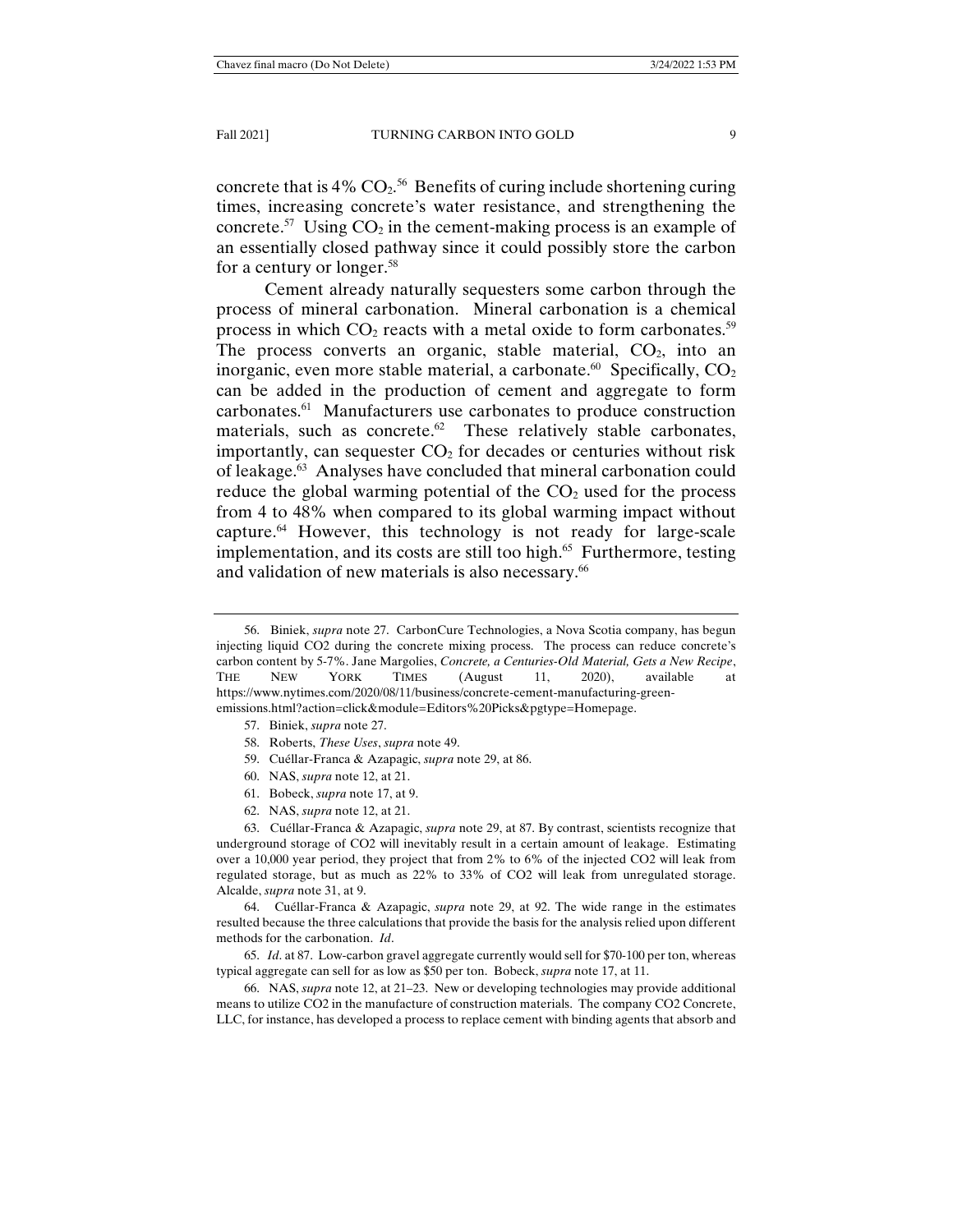Thus, building materials satisfy the most important requirements for effective CCU development – use at the scale of billions of tons and long-term sequestration.<sup>67</sup> Moreover, among CCU opportunities, they have the greatest potential for utilizing large quantities of  $CO<sub>2</sub>$  in the near term.<sup>68</sup> Total global emissions reductions potential from construction materials could reach as high as 1 billion to 10 billion tons by 2030.<sup>69</sup> Furthermore, analysts project the demand for concrete to skyrocket during this century as population shifts stimulate the building of cities. $70$ 

#### *b. Synthetic Fuels*

 Technically, manufacturers can convert carbon dioxide into any type of fuel derived from petroleum.<sup>71</sup> Already, manufacturers produce a number of synthetic fuels. These are liquid fuels that producers derive from coal, natural gas, and biomass feedstocks through chemical conversion processes.<sup>72</sup> Similarly, treating  $CO<sub>2</sub>$  with a reducing agent can yield many fuels, including methane, methanol, and formic acid.73

Importantly, utilization of  $CO<sub>2</sub>$  to produce synthetic fuels will not sequester carbon for long periods;<sup>74</sup> instead, their chief benefit results from replacing traditional fuels with low-carbon fuels.75 Use of synthetic fuels can be especially critical to reduce emissions from

 73. Samaresh Chandra Sau et al., *Transforming Atmospheric CO2 into Alternative Fuels: a Metal-Free Approach under Ambient Conditions*, CHEM. SCI. (2019) 10, 1879 –84, 1879.

 74. Mac Dowell et al., *supra* note 28, at 247 (noting that CO2 conversion to methanol will not store CO2 for a significant period).

75. The Royal Society, *supra* note 21, at 15.

mineralize CO2. Roberts, *These Uses*, *supra* note 49. The enterprise Low Emissions Intensity Lime & Cement is developing a process that seeks to produce a purified CO2 stream from the production process for cement and lime which can then be sequestered or reused. *Id*.

 <sup>67.</sup> NAS, *supra* note 12, at 219.

 <sup>68.</sup> *Id*.

 <sup>69.</sup> Bobeck, *supra* note 17, at 9.

 <sup>70.</sup> Rosen, *supra* note 51. Specifically, projections estimate that global urbanization and population growth will require the construction of 230 billion m3 of new buildings by 2060. Francesco Pomponi et al., *Buildings as a Global Carbon Sink? A Reality Check on Feasibility Limits*, ONE EARTH 3, 157–61, 157 (August 21, 2020). For an example of the potential impact these structures could have, if builders used CCU processes in the construction of the Salesforce Tower in San Francisco, which required nearly 100,000 yd3 of concrete, that single building structure could have reduced atmospheric carbon by more than 100.5 million pounds of CO2. Schneider, *supra* note 47, at 12517.

 <sup>71.</sup> Biniek, *supra* note 27.

 <sup>72.</sup> The Royal Society, *supra* note 21, at 7.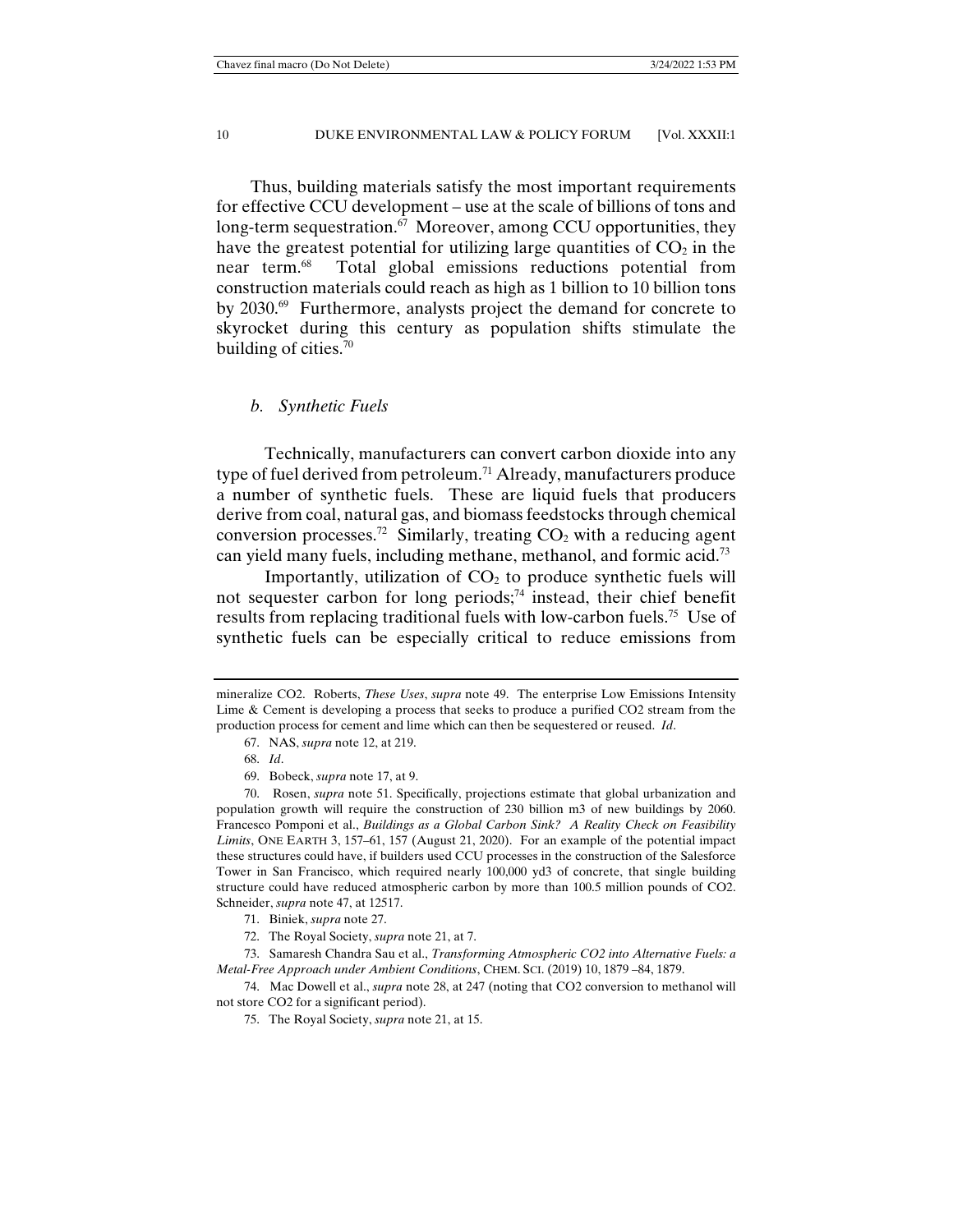otherwise hard to decarbonize sectors, such as aviation and marine transportation.76 The development of low-carbon fuels would be particularly helpful because they provide a means to reduce emissions in these sectors while operating within the current infrastructure.<sup>77</sup>

Scientists consider the conversion of  $CO<sub>2</sub>$  into synthetic fuels to be the most promising CCU pathway.78 Nevertheless, projections of its ultimate impact varies dramatically. For instance, projected  $CO<sub>2</sub>$ utilization in fuels range from 1 to 4.2  $GtCO<sub>2</sub>$  per year.<sup>79</sup> The domestic and global markets for these fuels can reach \$900 billion and \$3.8 trillion, respectively.80

Despite the promise of this pathway, several hurdles remain. Besides advances in chemistry, development of these fuels will necessitate advances in process and reaction engineering and in novel process design.<sup>81</sup> In addition, the costs of conversion of  $CO<sub>2</sub>$  into synthetic fuels remains high, necessitating policy support. $82$ Furthermore, because of the high capital costs involved in fuel development and processing, this pathway (and algae, *infra* at Section I.B.3.e.) will benefit from economies of scale and learning by doing, which inevitably result from increased production.<sup>83</sup>

 83. Hepburn et al., *supra* note 34, at 91. "Economies of scale" result as production costs per unit of output fall as fixed costs get spread over an increasing volume of production. Rising production volumes also enable efficiencies through greater divisions of labor. Saed Alizamir et al., *Efficient Feed-In-Tariff Policies for Renewable*, 64 OPERATIONS RES. 52, 53 (2016). "Learning by doing" refers to a concept recognized in economics that costs decline as production increases

 <sup>76.</sup> *Id*. at 16. The chemical conversion of CO2 to synthetic fuels will require energy, which will need to be low carbon or renewable to achieve decarbonization through the substitution of the fuels. *Id*. at 14.

 <sup>77.</sup> Hepburn et al., *supra* note 34, at 91.

 <sup>78.</sup> Al-Mamoori, *supra* note 23, at 9. Projections estimate that derived fuels may have both a larger market potential and larger emission reduction effect than many other possible uses, such as chemicals and polymers. Bobeck, *supra* note 17, at 11. Low-carbon fuel mandates will help drive this potential. CO2 Sciences, *supra* note 14, at 15. California's low-carbon fuel standard (LCFS) regulates a fuel's "life-cycle" emissions. These include CO2 emissions resulting from fuel production, including extracting and refining the fuel, as well as emissions related to the finished fuel's transportation to market. James W. Coleman, *Importing Energy, Exporting Regulation*, 83 FORDHAM L. REV. 1357, 1369, n.71 (2014). Alternatively, five states (Louisiana, Minnesota, Missouri, Pennsylvania, and Washington) have enacted alternative fuel standards (AFS), which require that a specific percentage of fuels derive from alternative fuels, such as cellulosic and noncellulosic ethanol and biodiesel. Center for Climate and Energy Solutions, *Low Carbon and Alternative Fuel Standard*, last visited February 26, 2021, available at https://www.c2es.org/document/low-carbon-fuel-standard/. Oregon has enacted both an LCFS and an AFS. *Id*.

 <sup>79.</sup> Hepburn et al., *supra* note 34, at 91.

 <sup>80.</sup> Jacobson & Lucas, *supra* note 43, at 4.

 <sup>81.</sup> The Royal Society, *supra* note 21, at 14.

 <sup>82.</sup> Bobeck, *supra* note 17, at 11.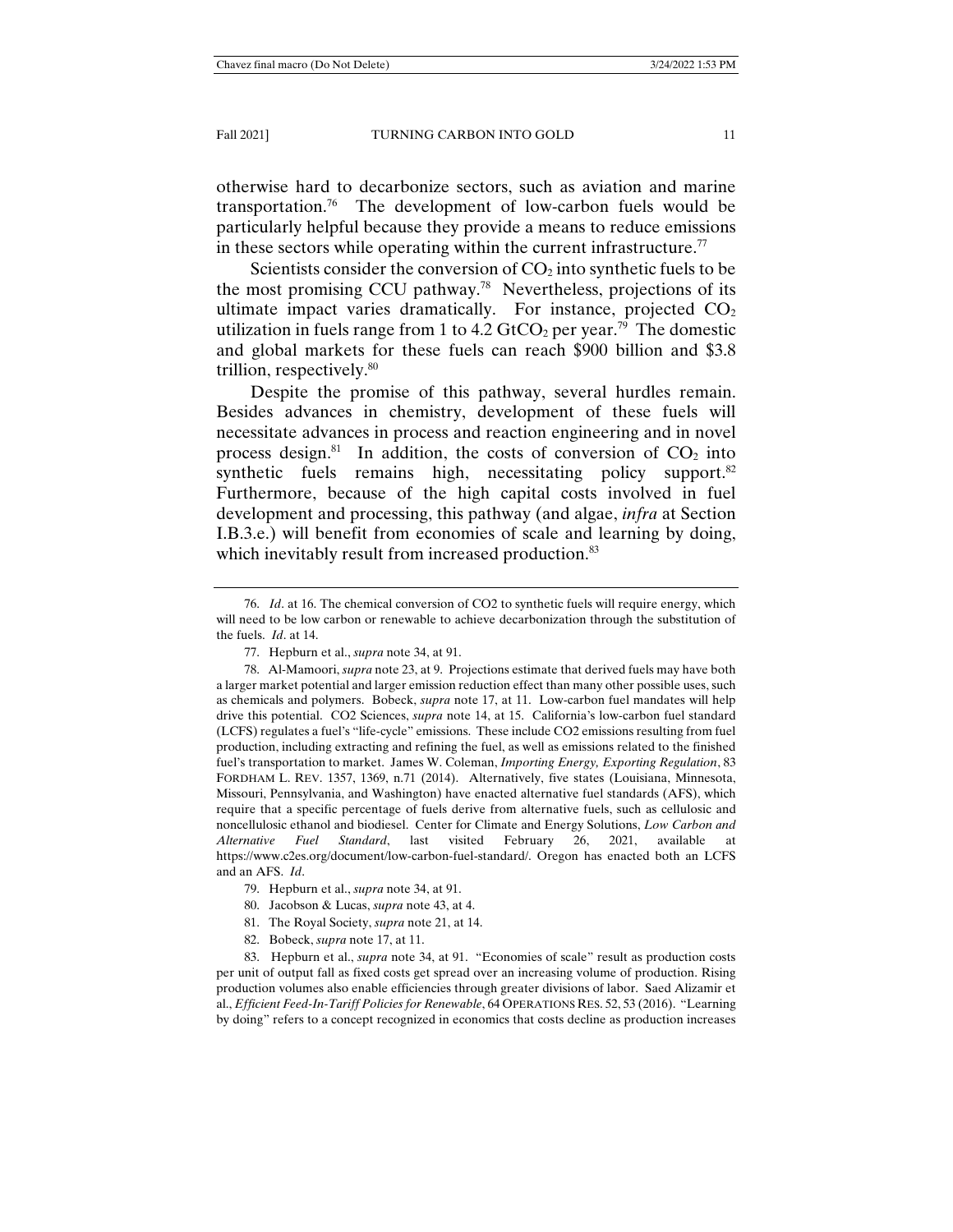## *c. Chemicals and Other Manufactured Products*

Another sector that might utilize captured  $CO<sub>2</sub>$  is the chemical industry. Manufacturers already use  $CO<sub>2</sub>$  to develop chemicals and plastics.<sup>84</sup> They can also use  $CO<sub>2</sub>$  to produce a range of chemical intermediates (feedstocks for industrial processes) and polymers (precursors for plastics, adhesives, and pharmaceuticals).<sup>85</sup> However, as with fuels, utilization in chemicals stores  $CO<sub>2</sub>$  only until the chemical is used, though storage in polymers can last for several decades.<sup>86</sup> Moreover, for CCU purposes, the domestic chemical market is minimal when compared to other CCU options.<sup>87</sup> While the market for plastics may be potentially substantial, derived polymers are expensive and will require additional research and policy support.<sup>88</sup>

#### *d. Algae*

Another area for  $CO<sub>2</sub>$  use involves algae. Algae can convert sunlight and  $CO<sub>2</sub>$  into marketable products, including chemicals, foods, and fuels.89 A number of potential algae products may arise in the near term, including biofertilizers and aquaculture.<sup>90</sup> Algae-derived protein also can provide dietary protein for both humans and animals.<sup>91</sup> Other possible uses – as biofuels or bioplastics, for instance – still require additional research and development to determine viability at scale and to reduce costs.<sup>92</sup>

Unlike using  $CO<sub>2</sub>$  to produce chemicals<sup>93</sup> or to provide food

86. Mac Dowell, *supra* note 28, at 246.

90. Bobeck, *supra* note 17, at vi.

- 92. Bobeck, *supra* note 17, at vi.
- 93. Markewitz et al., *supra* note 30, at 7282.

because manufacturers learn how to produce the item more efficiently. *Id*.

 <sup>84.</sup> Biniek, *supra* note 27.

 <sup>85.</sup> Roberts, *These Uses*, *supra* note 49.

 <sup>87.</sup> Jacobson & Lucas, *supra* note 43, at 4. Even at a global level, this market is only \$20 billion. *Id*. At least one study projects that use of CO2 in the chemical industry could eventually use up to 3.7 GtCO2 (approximately 10 percent of current emissions). Arne Kätelhön et al., *Climate Change Mitigation Potential of Carbon Capture and Utilization in the Chemical Industry*, PNAS (June 4, 2019), vol. 116, no. 23, 11187–94, 11188. However, this projection relies upon the further development of particular technologies which will still require "substantial research and development efforts and novel production facilities." *Id*.

 <sup>88.</sup> Roberts, *These Uses*, *supra* note 49.

 <sup>89.</sup> NAS, *supra* note 12, at 97.

 <sup>91.</sup> NAS, *supra* note 12, at 100.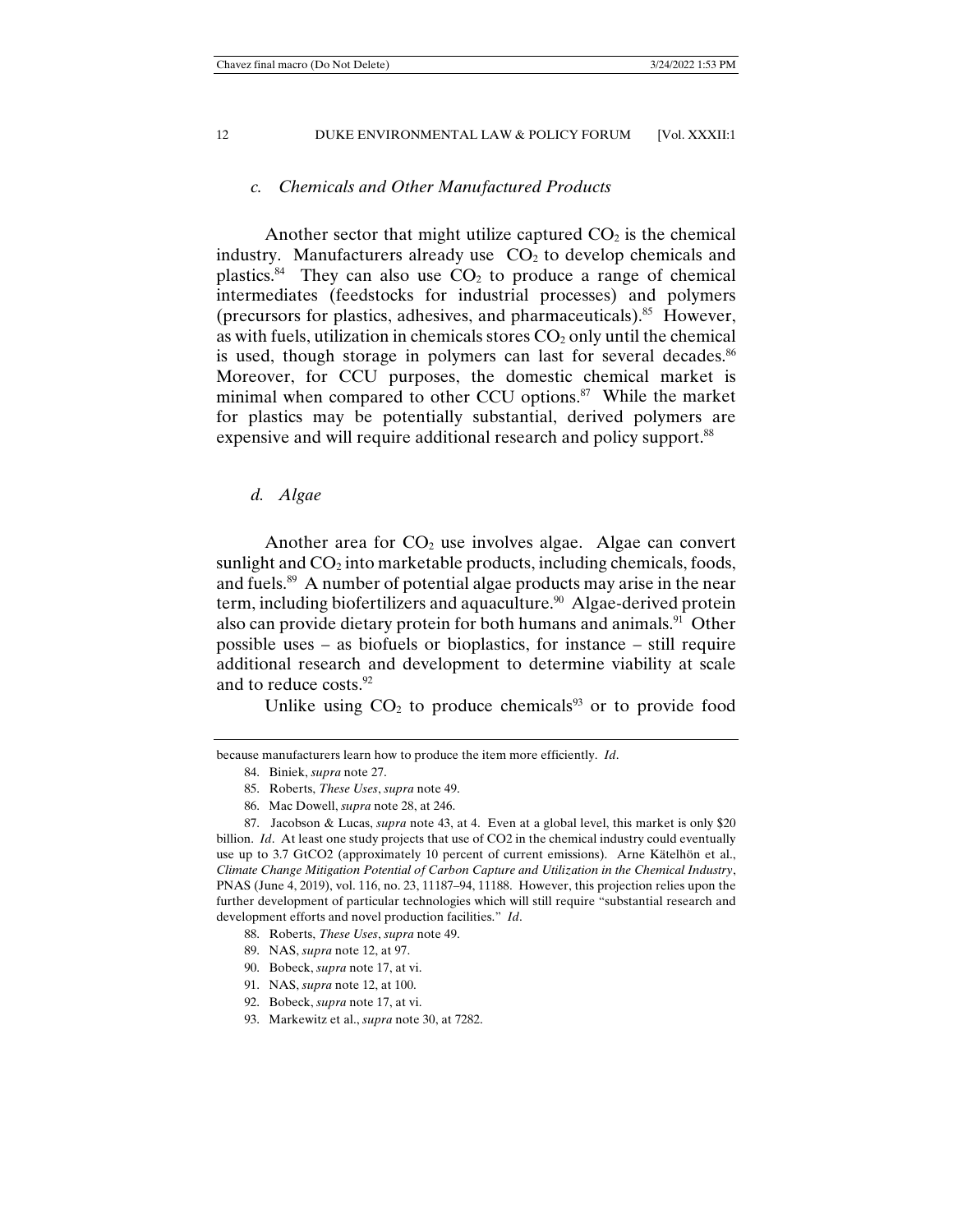products,94 an advantage of using it to support algae growth is that this does not require high-purity  $CO<sub>2</sub>$ .<sup>95</sup> Unfortunately, all current and prospective technologies for conversion of  $CO<sub>2</sub>$  by algae into fuels or other products face technical challenges and limitations.<sup>96</sup> Among others, photosynethesis is especially inefficient at converting solar energy into proteins, and capital and operations costs are higher than for comparable sources. $97$  Finally, generating fuels, bioplastics, and other products from algae require additional research to lower costs and attain commercial viability.<sup>98</sup>

*e. Other Uses* 

 Scientists have identified a number of other possible uses for captured carbon. The food and drink industries already use  $CO<sub>2</sub>$  as a carbonating agent, a preservative, a packaging gas, and as a solvent for flavor extraction and decaffeination.<sup>99</sup> In the metal industry, manufacturers use  $CO<sub>2</sub>$  for a number of uses, including chilling parts for shrink fitting, hardening of moulds, and contributing to oxygen furnace processes.<sup>100</sup> Other industries that use  $CO<sub>2</sub>$  include pulp and paper processing, water treatment, and printed circuit board manufacturing.101

The energy industry also could use  $CO<sub>2</sub>$  in a number of ways. In conventional generation,  $CO<sub>2</sub>$  can replace steam in turbines to enable generators to run more efficiently.<sup>102</sup>  $CO<sub>2</sub>$  requires less energy to

 <sup>94.</sup> Cuéllar-Franca & Azapagic, *supra* note 29, at 86.

 <sup>95.</sup> Bobeck, *supra* note 17, at 14. This assumes that the algae is grown in ponds, which do not require high-purity CO2, but do require substantial areas of land. Cuéllar-Franca & Azapagic, *supra* note 29, at 87. Alternatively, photo-bioreactors require less space, but do necessitate the use of a purified CO2 stream. Al-Mamoori, Krishnamurthy, Rownaghi, & Rezaei, *supra* note 23, at 10.

 <sup>96.</sup> NAS, *supra* note 12, at 121.

 <sup>97.</sup> *Id*. at 98.

 <sup>98.</sup> Bobeck, *supra* note 17, at 14.

 <sup>99.</sup> Cuéllar-Franca & Azapagic, *supra* note 29, at 86. One company currently hydrogenates CO2 into pure ethanol, from which it produces "Green Vodka." Geoffrey Ozin, *Flying High on Carbon Dioxide: Decarbonizing Aviation*, ADVANCED SCIENCE NEWS (Jun 4, 2020), available at https://www.advancedsciencenews.com/flying-high-on-carbon-dioxide-decarbonizing-aviation/. A problem with using CO2 in food-related processes is that those uses typically require the CO2 streams to achieve purity levels of 99% or greater. Tryfonas Pieri et al., *Holistic Assessment of Carbon Capture and Utilization Value Chains*, ENVIROMENTS 6 (2018).

 <sup>100.</sup> *Id*.

 <sup>101.</sup> *Id*.

 <sup>102.</sup> Biniek, *supra* note 27.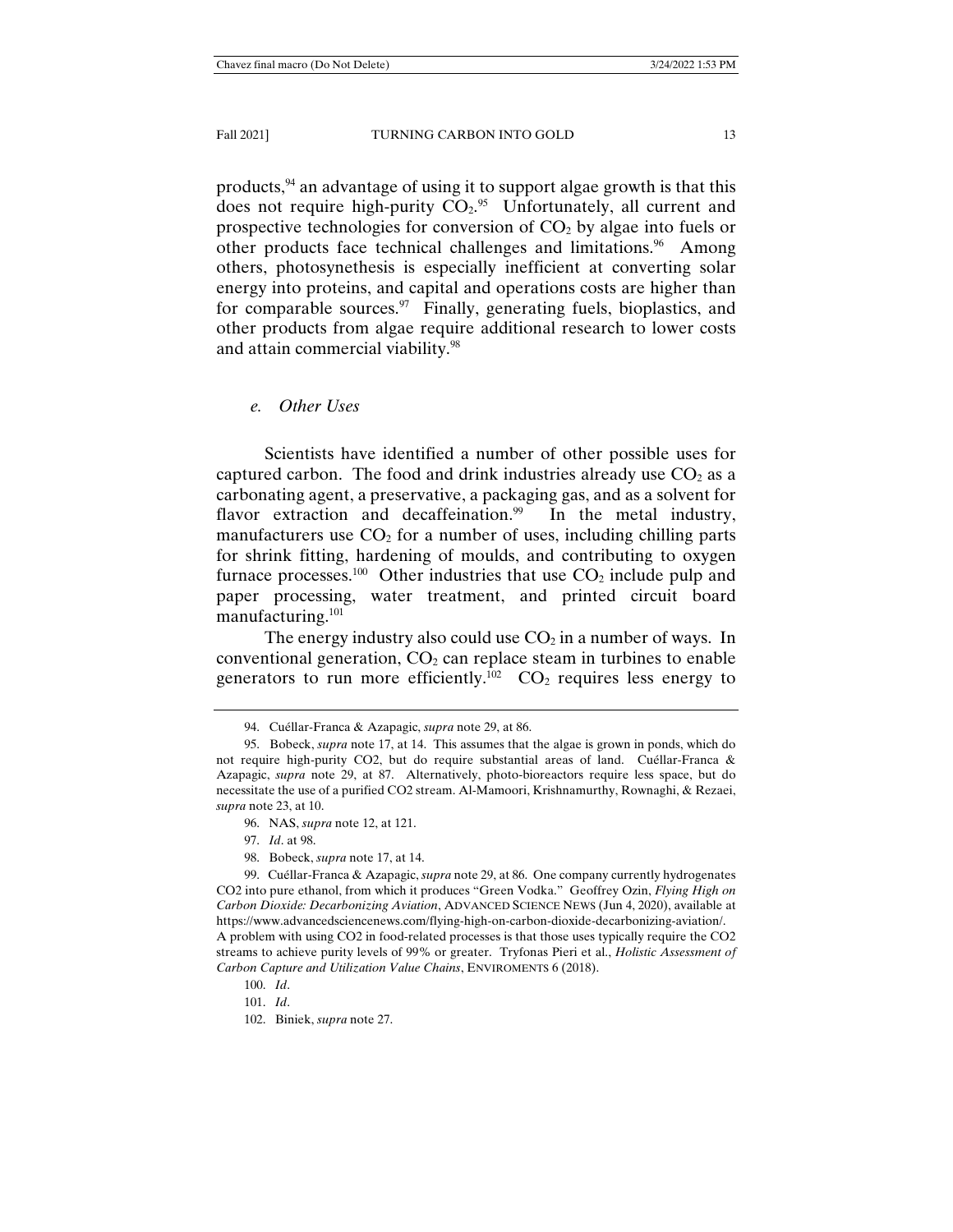compress than steam does. Its use can thus increase the energyconversion rate from approximately 33% to as high as  $49\%$ .<sup>103</sup> Finally, the energy sector could also use renewable energy to covert  $CO<sub>2</sub>$  into low-carbon fuels.<sup>104</sup> This could have two results. First, this could constitute a form of long-term energy storage – fuel converted in the summer using solar and wind power could provide energy in winter months.<sup>105</sup> Second, by increasing the effective capacity of wind and solar, such storage capabilities could increase the installation of renewable energy sources.106

#### 4. Obstacles to Scaling Up CCU

 Despite their possibilities, CCU technologies are not yet ready to achieve their sequestration potential. Current projections estimate that CCU can sequester approximately 10% of annual global  $CO<sub>2</sub>$ emissions (a reduction of 3.6 gigatons of  $CO<sub>2</sub>$ ) within the next several decades.107 However, to achieve this target, we need to implement CCU technologies at scale, which will require technological development and supportive regulatory and market conditions.<sup>108</sup> Even under the best of circumstances, CCU will sequester only a fraction of the  $CO<sub>2</sub>$  that CCS could remove from the atmosphere.<sup>109</sup>

 All potential CCU sectors must overcome obstacles before they are ready to provide products for commercial markets. Depending upon the sector, remaining obstacles involve technology, cost, or

107. NAS, *supra* note 12, at 3.

109. The Royal Society, *supra* note 21, at 5.

 <sup>103.</sup> *Id*. The energy-conversion ratio refers to the amount of energy in fuel that is converted into electricity. *Id*.

 <sup>104.</sup> Jon Gertner, *The Tiny Swiss Company That Thinks It Can Help Stop Climate Change*, THE NEW YORK TIMES (Feb. 12, 2019).

 <sup>105.</sup> *Id*. Importantly, these fuels could provide both lower-cost and longer-life storage than is possible with batteries. *Id*.

 <sup>106.</sup> Oleksandr S. Bushuyev et al., *What Should We Make with CO2 and How Can We Make It?*, JOULE 2, 1–8, 2 (May 16, 2018). A related approach would be to use captured carbon to produce "blue," or "decarbonized," hydrogen from natural gas. Sonja van Renssen, The Hydrogen Solution?, NATURE CLIMATE CHANGE, Vol. 10 (September 2020) 799–801, 800.

 <sup>108.</sup> *Id*. Furthermore, the source of the CO2 matters. Using more concentrated sources, such as directly from an emissions source as opposed to from the ambient air, can increase the global warming potential effect of CCU by 30-60%. Cuéllar-Franca & Azapagic, *supra* note 29, at 97. The difference arises because the concentration of CO2 in the ambient air is 100 to 300 times lower than in the emissions from a gas- or coal-fired power plant. National Research Council (NRC), CLIMATE INTERVENTION: CARBON DIOXIDE REMOVAL AND RELIABLE SEQUESTRATION 68 (2015).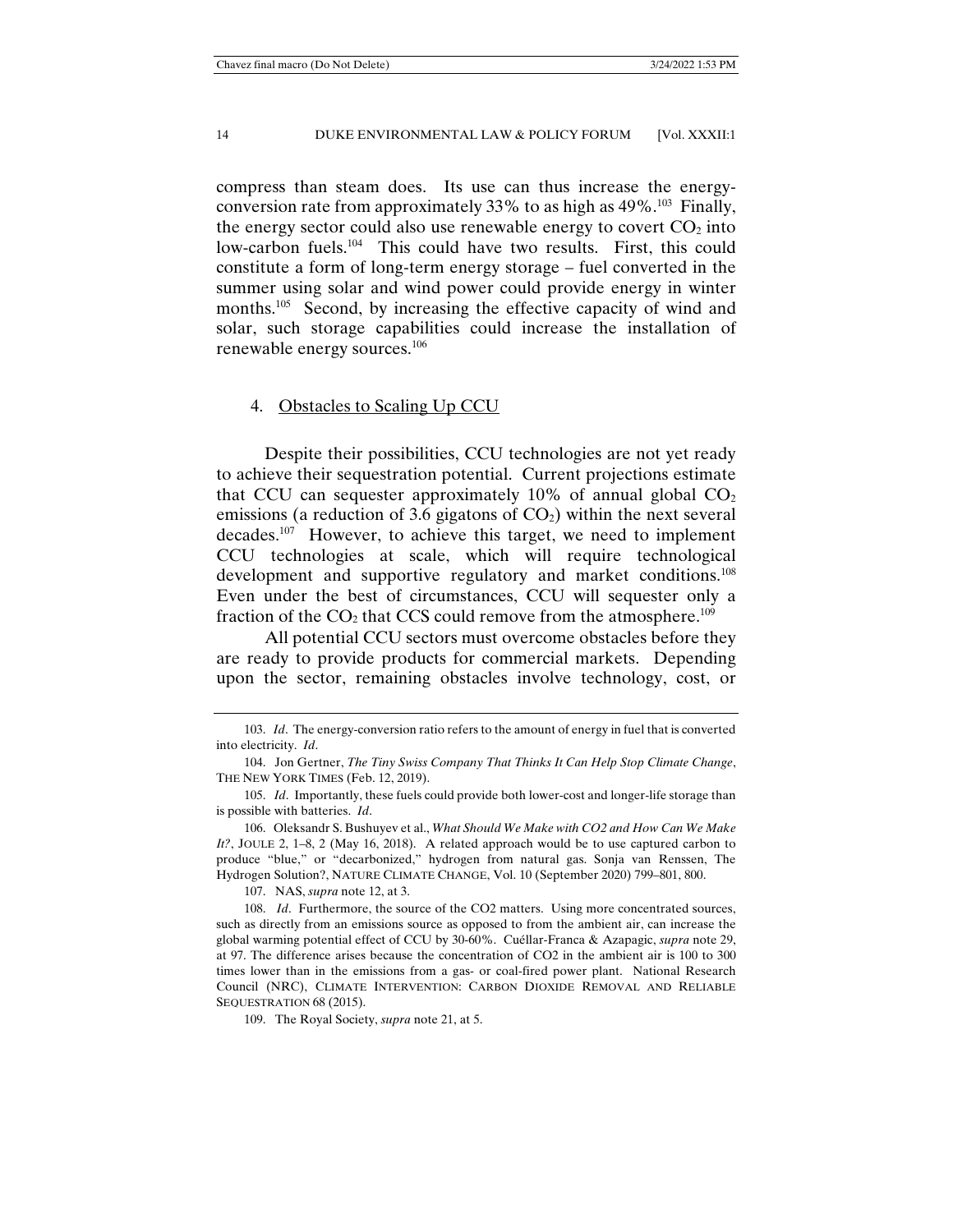market acceptance.<sup>110</sup> For instance, a fundamental need is the development of catalysts that enable  $CO<sub>2</sub>$  to be used to generate products at the scale of megatons.111 Advancement is also necessary in process systems.112 Furthermore, the identification, development, and implementation of value chains between  $CO<sub>2</sub>$  sources and utilizers will require the study of each stage of the chain and assessment of the entire system as a whole. $^{113}$ 

 Moreover, research is still required on a number of aspects of CCU. For instance, fundamental research still needs to be conducted concerning issues directly or indirectly related to the scaling up of CCU. Such areas include the fundamental understanding of catalysis, the inexpensive production of green hydrogen, and further reduction of the costs of renewable energy to support the conversion of carbon dioxide into usable products.<sup>114</sup>

 Further research is also necessary to create the conditions conducive to attracting businesses to enter into these new markets.<sup>115</sup> Businesses typically do not invest in new products and markets when fundamental scientific knowledge has not been developed.116 Accordingly, because many businesses are still waiting for significant uncertainties to be resolved, they have not begun investing in early stage CCU research and development.<sup>117</sup>

#### II. INCENTIVIZING RESEARCH

 In view of the need for additional R&D on so many aspects of CCU, appropriate incentive structures need to be developed to accelerate related research and innovation. Typically, the government

 <sup>110.</sup> Bobeck, *supra* note 17, at vi.

 <sup>111.</sup> The Royal Society, *supra* note 21, at 13. Since CO2 is relatively stable, *supra* note 29 and accompanying text, nearly all applications of CO2 require catalysts to generate the necessary reactions. The Royal Society, *supra* note 21, at 12. Presently, only a limited number of catalyst families exist for these processes. *Id*. at 13.

 <sup>112.</sup> NAS, *supra* note 12, at 215. These include such processes as transporting mass scales of carbon gases, integrating carbon utilization with carbon capture technologies, and managing and recycling inputs. *Id*.

 <sup>113.</sup> Pieri, *supra* note 99, at 11.

 <sup>114.</sup> The Royal Society, *supra* note 21, at 3.

 <sup>115.</sup> Lucci, *supra* note 13, at 6.

 <sup>116.</sup> *Id* at 10.

 <sup>117.</sup> *Id* at 12. Policy support will also facilitate the securing of financing for related projects. S.J. Friedmann et al., CAPTURING INVESTMENT: POLICY DESIGN TO FINANCE CCUS PROJECTS IN THE U.S. POWER SECTOR 6 (2020).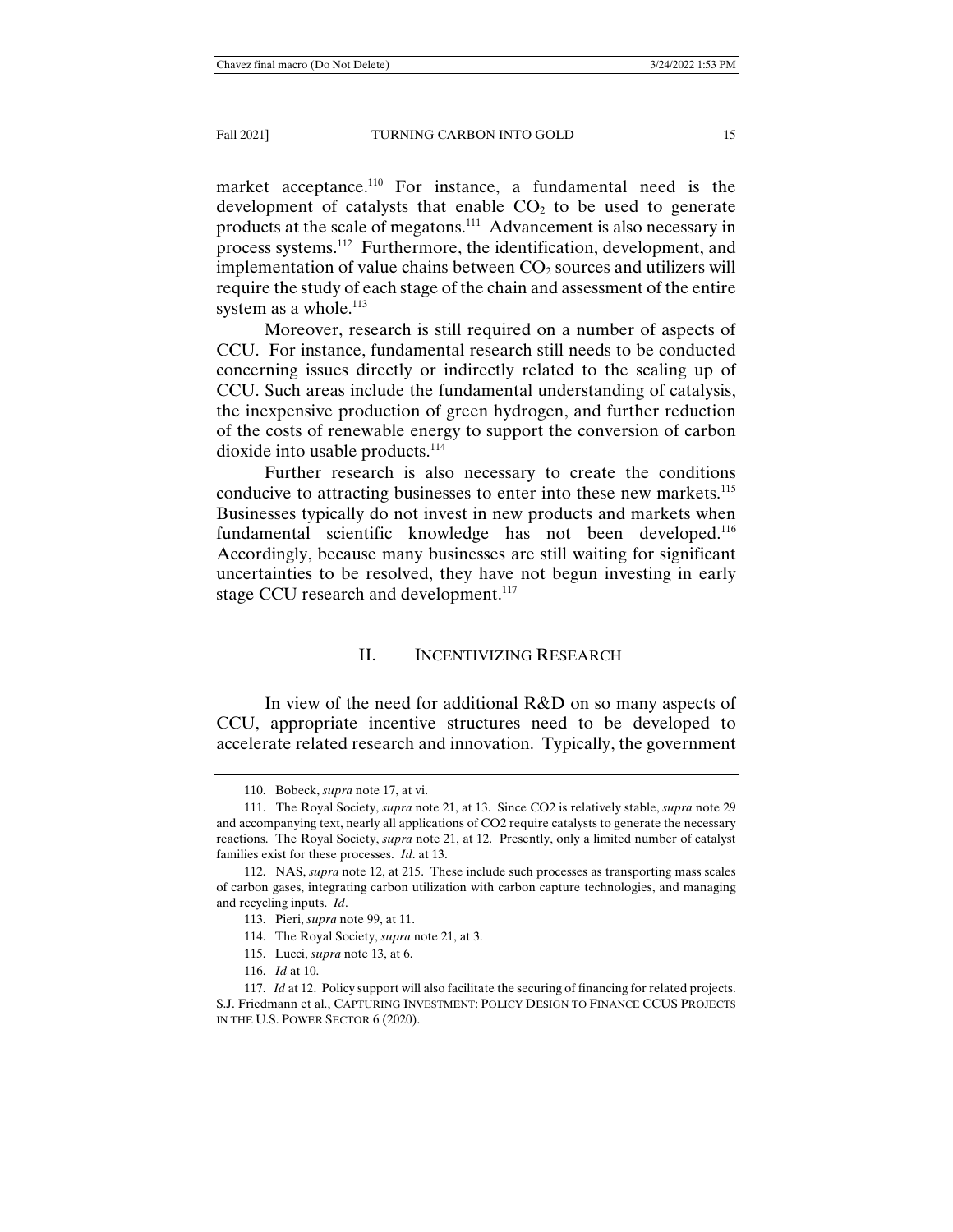needs to intervene to ensure that the level of private investment in R&D reaches the necessary level.<sup>118</sup> Economists generally accept that underinvestment in R&D occurs in the absence of government encouragement.<sup>119</sup> Of course, increasing  $R&D$  is correlated with enhanced levels of innovation.120 Government intervention can often be necessary to compensate for market conditions that lead private entities to under-invest in particular areas.<sup>121</sup> Government incentives can take one of two forms – rewards for innovators' efforts or reductions in their costs.<sup>122</sup> Implementation of such policies is critical since the gap between investment and availability of commercial processes and products is substantial.123

To encourage research and innovation in a particular field, the government has historically turned to four mechanisms: patents, prizes, grants, and tax credits. While these four policies have histories of successfully incentivizing innovation through different paths, none is superior in all contexts, and each has strengths that render it optimal in particular circumstances.<sup>124</sup> In this section, this paper will review each. In the following section, it will consider how these four approaches might best be used to encourage the development of CCU.

 <sup>118.</sup> Benjamin N. Roin, *Intellectual Property Versus Prizes: Refraining the Debate*, 81 U. CHI. L. REV. 999, 1020 (2014).

 <sup>119.</sup> Noam Noked, *Integrated Tax Policy Approach to Designing Research & Development Tax Benefits*, 34 VA. TAX REV. 109, 114 (2014). Businesses do not invest sufficiently in R&D because they do not usually capture the full value of their investments. *Id*. This is because R&D investments tend to generate positive externalities in the form of knowledge "spill overs" to other parties. The inability of investors to prevent these spillovers and to receive the full benefit of their investments discourages them from investing more fully into R&D. Michael J. Graetz & Rachael Doud, *Technological Innovation, International Competition, and the Challenges of International Income Taxation*, 113 COLUM. L. REV. 347, 349 (2013).

 <sup>120.</sup> Jay Shambaugh et al., ELEVEN FACTS ABOUT INNOVATION AND PATENTS 3 (2017) (noting that R&D investments correlate with increased generation of high-quality patent submissions).

 <sup>121.</sup> Gary Guenther, PATENT BOXES: A PRIMER i (May 1, 2017).

 <sup>122.</sup> Daniel J. Hemel & Lisa Larrimore Ouellette, *Beyond the Patents–Prizes Debate*, 92 TEX. LAW REV. 303, 311 (2013).

 <sup>123.</sup> Shambaugh, *supra* note 120, at 8.

 <sup>124.</sup> Hemel & Ouellette, *supra* note 122, at 309.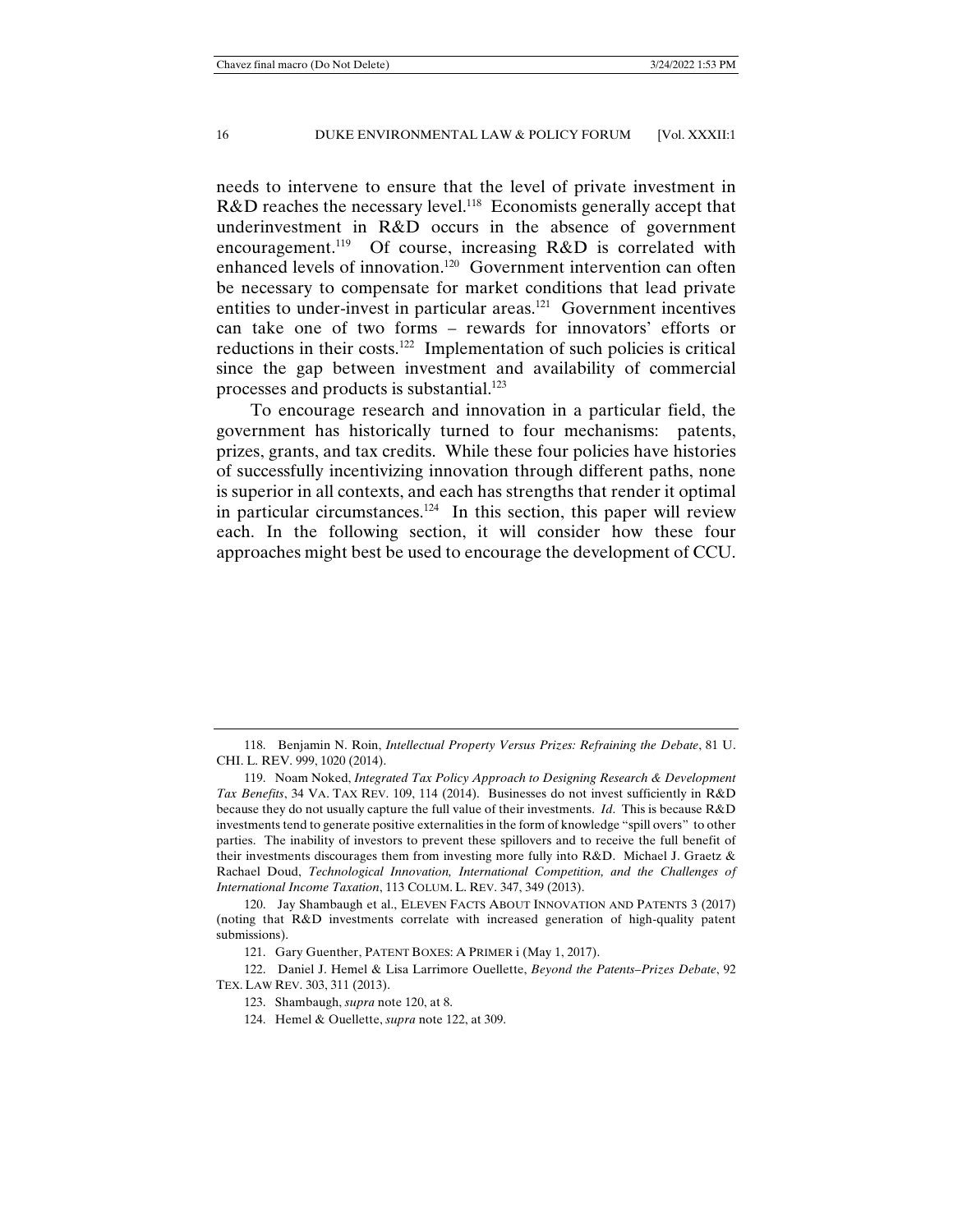# *A. Patents*

#### 1. Patent Basics

 At its essence, the patent system promotes two objectives: incentivizing research and development, and enabling the diffusion of inventions.125 Historically, the patent system has substantially influenced the rate and direction of research and innovation.<sup>126</sup> The United States awards patents to inventions that are new and useful and are not obvious from prior patented inventions.127 The United States Patent and Trademark Office (USPTO) grants patents for a 20-–year period.<sup>128</sup> The patent term applies a one-size-fits-all standard  $$ regardless of the nature of the invention, the patent lasts for only 20 years,<sup>129</sup> though its effective life may be shorter.<sup>130</sup>

 Patents include a right to exclude others from the use of their patented invention or process.<sup>131</sup> In exchange for their right to exclusive use, the patent law requires patentholders to disclose their inventions and the procedures for their use.132 Disclosure is the "quid pro quo" of patentholders' right to exclude others from their

 127. Timothy J. Brennan et al., PRIZES OR PATENTS FOR TECHNOLOGY PROCUREMENT: AN ASSESSMENT AND ANALYTICAL FRAMEWORK 17 (2011).

 128. Hemel & Ouellette, *supra* note 122, at 319–20. Once granted by the USPTO, a patent is presumptively valid, and parties contesting its validity must satisfy a clear and convincing standard. Michael J. Burstein & Fiona E. Murray, *Innovation Prizes in Practice and Theory*, 29 HARV. J.L. & TECH. 401, 451 (2016).

 129. Lucas S. Osborn et al., *A Case for Weakening Patent Rights*, 89 ST. JOHN'S L. REV. 1185, 1240 (2015).

 130. Matthew S. Clancy & GianCarlo Moschini, *Incentives for Innovation: Patents, Prizes, and Research Contracts*, APPLIED ECONOMIC PERSPECTIVES AND POLICY (2013) volume 35, number 2, 206-241, 209, doi:10.1093 / aepp / ppt012. The patent term is 20 years as calculated from the date of filing. The USPTO, however, requires on average three years before it approves the application. Consequently, the effective life of a patent averages 17 years. Osborn, Pearce, & Haselhuhn, *supra* note 129, at 1240–41.

131. Clancy & Moschini, *supra* note 130, at 208.

 132. Irwin I. Park, *Extinguishing Exclusive Marketing Rights: Interpreting the Medical Innovation Prize Fund Act of 2011*, 22 DEPAUL J. ART, TECH. & INTELL. PROP L. 183, 187 (2011).

 <sup>125.</sup> Kristina M. L. Acrinée Lybecker, *How to Promote Innovation: The Economics of Incentives* IPWATCHDOG.COM (July 21, 2014), available at https://www.ipwatchdog.com/2014/07/21/promote-innovation-the-economics-ofincentives/id=50428/.

 <sup>126.</sup> B. Zorina Khan, *Inventing Prizes: A Historical Perspective on Innovation Awards and Technology Policy*, BUSINESS HISTORY REV. 89 (Winter 2015): 631–660, 648. Notably, patents are a central feature of the innovation policy of the United States, the global industrial leader. *Id*. at 650.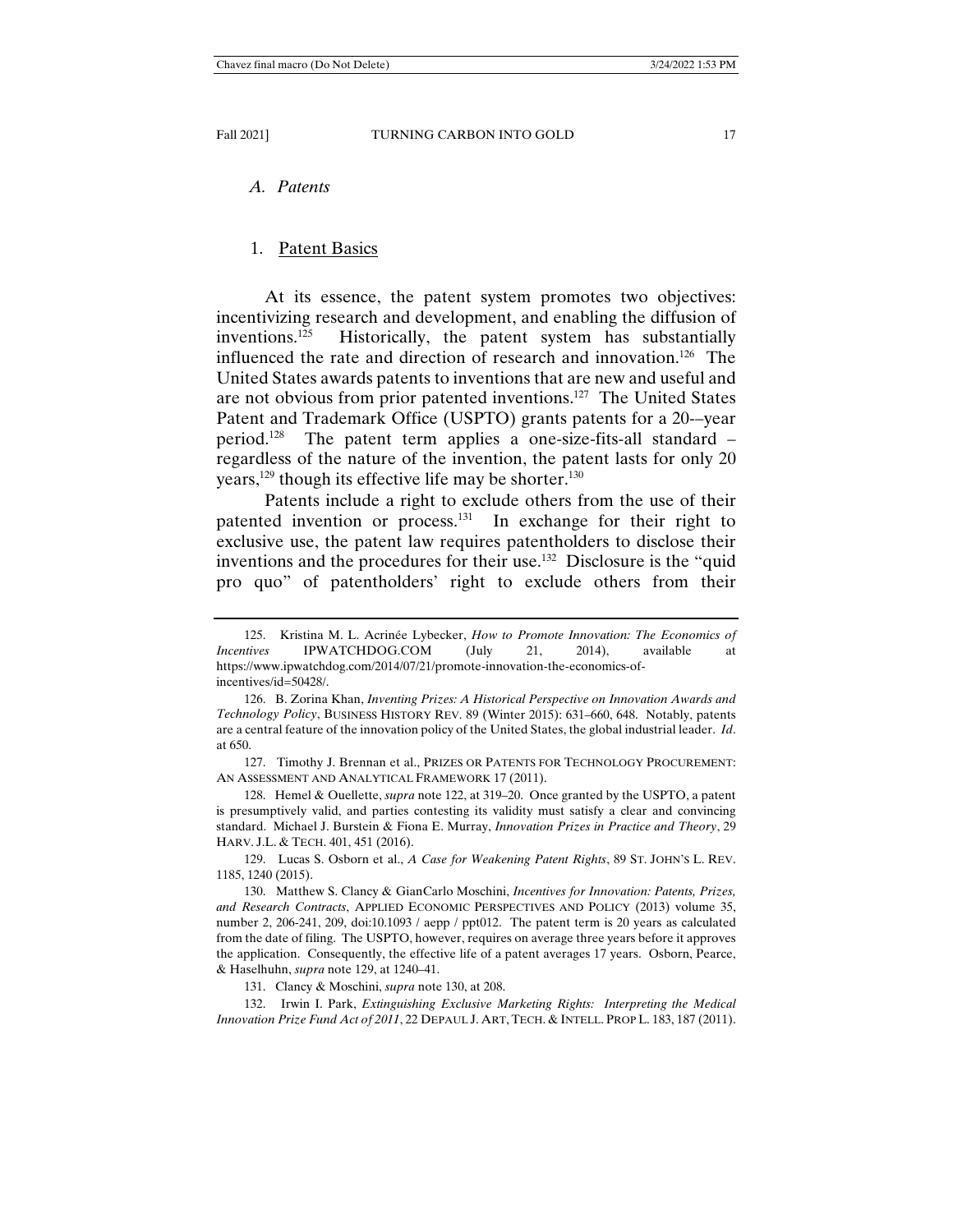invention.133 Dissemination of patentable advancements is a key aspect of the patent system.134 It enables other inventors to build upon patented knowledge to develop their own innovations.135 In fact, disclosure distinguishes the patent system from the other incentive schemes.<sup>136</sup>

While patents have played a significant role in the development of technologies generally, $137$  they have been especially effective in stimulating innovation in particular industries.<sup>138</sup> The incentivizing effects of patents has varied by sector.<sup>139</sup> As relevant here, the sectors with the highest amount of patenting activity include chemicals and machinery.<sup>140</sup> Specifically, chemicals account for one-quarter of all patent applications, and mechanical engineering accounts for onefifth.<sup>141</sup>

## 2. Patent Benefits

 Patents provide two particular benefits: they compensate innovators for their work, and they utilize markets to determine the amount of compensation. As discussed above, the patent system provides innovators with the right to exclude others from using their inventions.142 Of course, inventors then have the option of employing the inventions themselves or licensing them to interested parties.<sup>143</sup> Inventors, effectively, receive monopolies to use their inventions themselves or to license their use to others.<sup>144</sup> This temporary

- 136. Hemel & Ouellette, *supra* note 122, at 355–56.
- 137. Khan, *supra* note 126, at 648.
- 138. Lybecker, *supra* note 125.
- 139. Clancy & Moschini, *supra* note 130, at 214.

 140. Annette Alstadsæter et al., *Patent Boxes Design, Patents Location, and Local R&D*, ECONIMIC POLICY, Volume 33, Issue 93, January 2018, 131–177, 139 https://doi.org/10.1093/epolic/eix021.

143. Hemel & Ouellette, *supra* note 122, at 320.

 <sup>133.</sup> W. N. Price II, *Making Do in Making Drugs: Innovation Policy and Pharmaceutical Manufacturing*, 55 B.C. L. REV. 491, 524 (2014).

 <sup>134.</sup> Heidi Williams, *Incentives, Prizes, and Innovation* 7 (14 November 2010) (unpublished).

 <sup>135.</sup> Price II, *supra* note 133, at 524.

 <sup>141.</sup> *Id*. at 146.

 <sup>142.</sup> Osborn, *supra* note 129, at 1240.

 <sup>144.</sup> Park, *supra* note 132, at 186. As one commentator points out, the monopoly is not absolute – patent holders cannot block previous or new inventions. Daniel F. Spulber, *Prices Versus Prizes: Patents, Public Policy, and the Market for Inventions*, Northwestern Law & Econ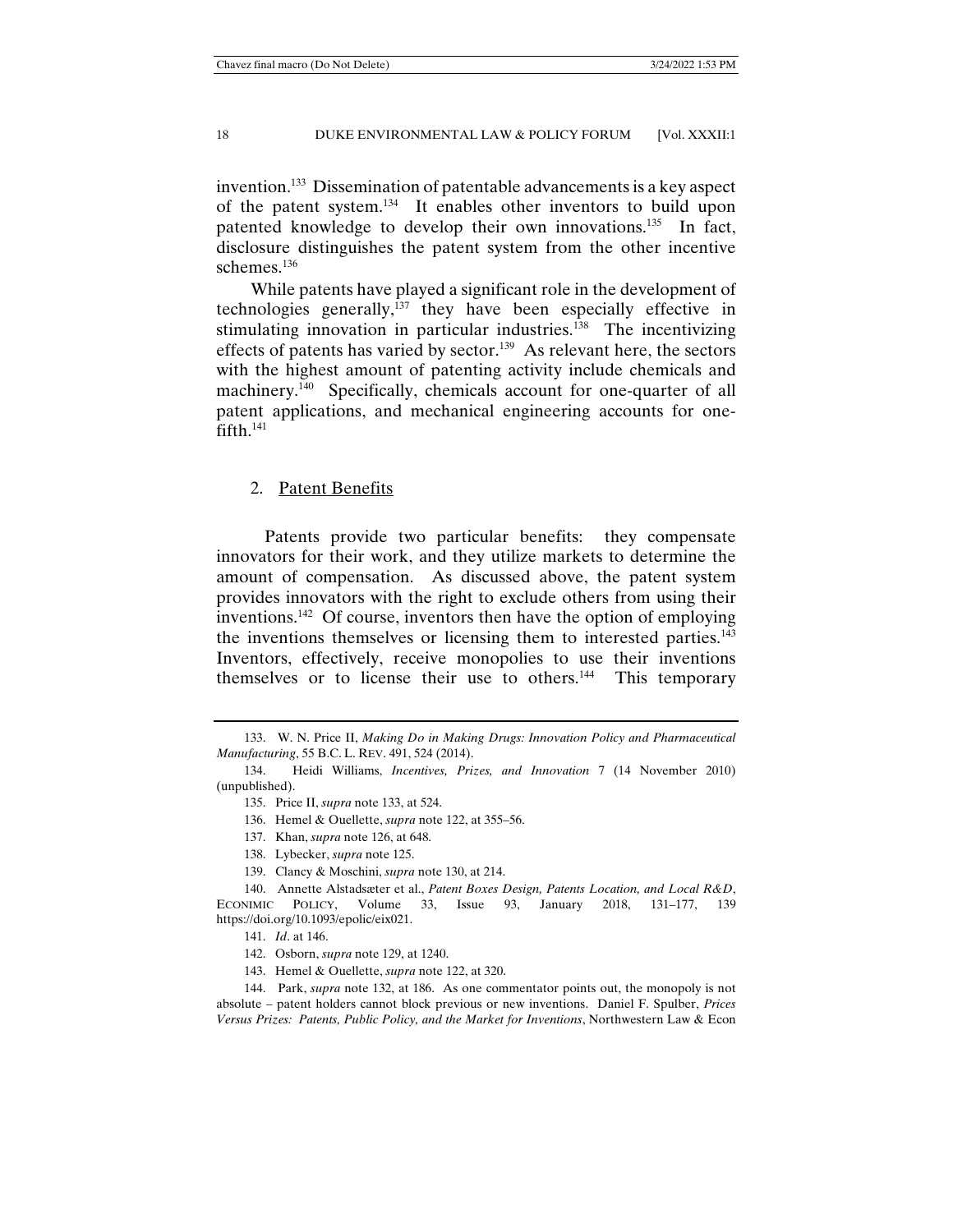monopoly allows inventors to charge higher rates for the innovation.<sup>145</sup> which enables them to recover their development costs or more, if the invention is successful.<sup>146</sup> Such monopoly rights provide powerful incentives to researchers to innovate and disclose or market their inventions.<sup>147</sup>

 An aspect of the patent system that sets it apart from other incentive schemes is its source of compensation for innovators. Whereas other methods (prizes, tax credits, and grants) require the government (ultimately, taxpayers) or private parties to fund the incentive system,<sup>148</sup> the patent system relies upon the actual customers of the inventions to reward the inventors. The system empowers patent holders to use monopoly pricing to raise the price to the eventual consumer.<sup>149</sup> In effect, patent licensing works akin to a sales tax.150 Since inventors' compensation derives either from the willingness of consumers to pay more for the invention (or goods it can produce) or of other innovators to pay for licenses, inventors' rewards are effectively determined by the market for their inventions.<sup>151</sup> Not only does monopoly pricing assure a more accurate value for inventors' efforts, it also shifts the burden of the award to the actual consumers of the invention.152 Relying upon the market to determine the value of an invention is particularly appropriate where an invention is difficult to value *ex ante* or by parties other than the inventors themselves.153

 The dissemination mandate of the patent system provides additional benefits. First, it assures that the advancement in knowledge will be available to other potential innovators.154 Second, it fosters efficiency since other innovators will not need to duplicate the

 147. Gregory N. Mandel, *Innovation Rewards: Towards Solving the Twin Market Failures of Public Goods* (*Innovation Rewards*), 18 VAND. J. ENT. & TECH. L. 303, 308 (2016).

148. Hemel & Ouellette, *supra* note 122, at 348.

 149. Jonathan H. Adler, *Eyes on a Climate Prize: Rewarding Energy Innovation to Achieve Climate Stabilization*, 35 HARV. ENV'T. L. REV. 1, 13 (2011).

150. Hemel & Ouellette, *supra* note 122, at 312.

151. *Id*. at 308.

154. *Id*. at 211.

Research Paper No. 14–15 11 (2014).

 <sup>145.</sup> Price II, *supra* note 133, at 524.

 <sup>146.</sup> Burstein & Murray, *supra* note 128, at 410. By relying upon the markets to compensate inventors, patents differ from most other incentive mechanisms because the value of the incentive is determined after the invention. Spulber, *supra* note 144, at 34. On the other hand, this does allow the awards to innovators to increase if, over time, society increases its valuation of their inventions. *Id*.

 <sup>152.</sup> *Id*. at 303.

 <sup>153.</sup> Clancy & Moschini, *supra* note 130, at 226.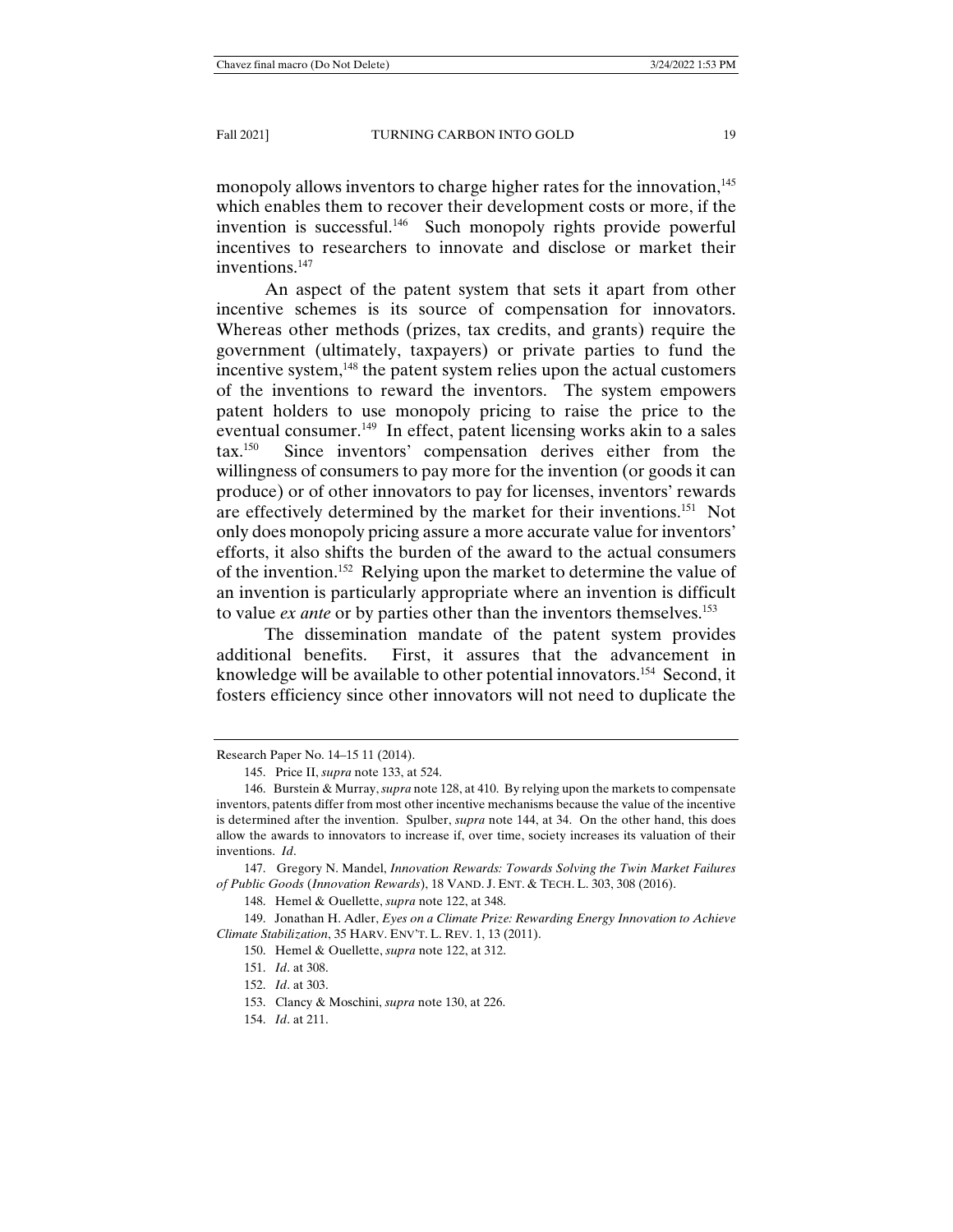original work.155 Finally, awareness of the successful innovation may encourage other inventors to focus their efforts in this area.156

 Historical analysis of patents also finds that they are more likely than other incentive mechanisms, such as prizes, to yield high-value inventions.157 High-value inventions or patents are those that can be commercialized; are upstream, parent patents that give rise to downstream, offspring patents; and are forward-cited.158 Thus, they are high value because they lead to additional innovations and inventions.

 Finally, the patent system also benefits from low administrative costs. As previously discussed, the system shifts the burden of payment of the innovator's reward to the consumer.159 Moreover, the portion of administrative costs borne by the government is also relatively small. In large part, the administrative and enforcement costs of the system are borne by private parties.160 The main governmental costs of the system are those associated with maintaining the court systems for patent challenges and enforcement, which by comparison, are minor.<sup>161</sup>

## 3. Problems with Patents

 Despite the distinct benefits of the patent system, scholars have identified a number of problems with it. The principle concern deadweight loss—results from one of its strengths, the right to exclusion. Exclusion creates artificial scarcity.<sup>162</sup> Deadweight loss results as competitors, who could drive down prices, are restricted by higher prices.<sup>163</sup> Such monopoly pricing opportunites create market distortions.<sup>164</sup> This renders the patent system inefficient because it results in reduced availability or production, resulting in artificially

 <sup>155.</sup> *Id*.

 <sup>156.</sup> *Id*.

 <sup>157.</sup> Brennan et al., *supra* note 127, at 11.

 <sup>158.</sup> Jonathan H. Ashtor, *Redefining "Valuable Patents": Analysis of the Enforcement Value of U.S. Patents*, 18 STAN. TECH. L. REV. 497, 532 (2015).

 <sup>159.</sup> Hemel & Ouellette, *supra* note 122, at 303.

 <sup>160.</sup> *Id*. at 364.

 <sup>161.</sup> *Id*.

 <sup>162.</sup> Roin, *supra* note 118, at 1008.

 <sup>163.</sup> *Id*. at 1023. Of course, these artificially higher prices incentivize innovators. Ted Sichelman, *Patents, Prizes, and Property*, 30 HARV. J. LAW & TECH. 279, 284 (2017).

 <sup>164.</sup> Alberto Galasso et al., *A Theory of Grand Innovation Prizes* 48 RSCH. POL'Y 343–62, 346 (2018).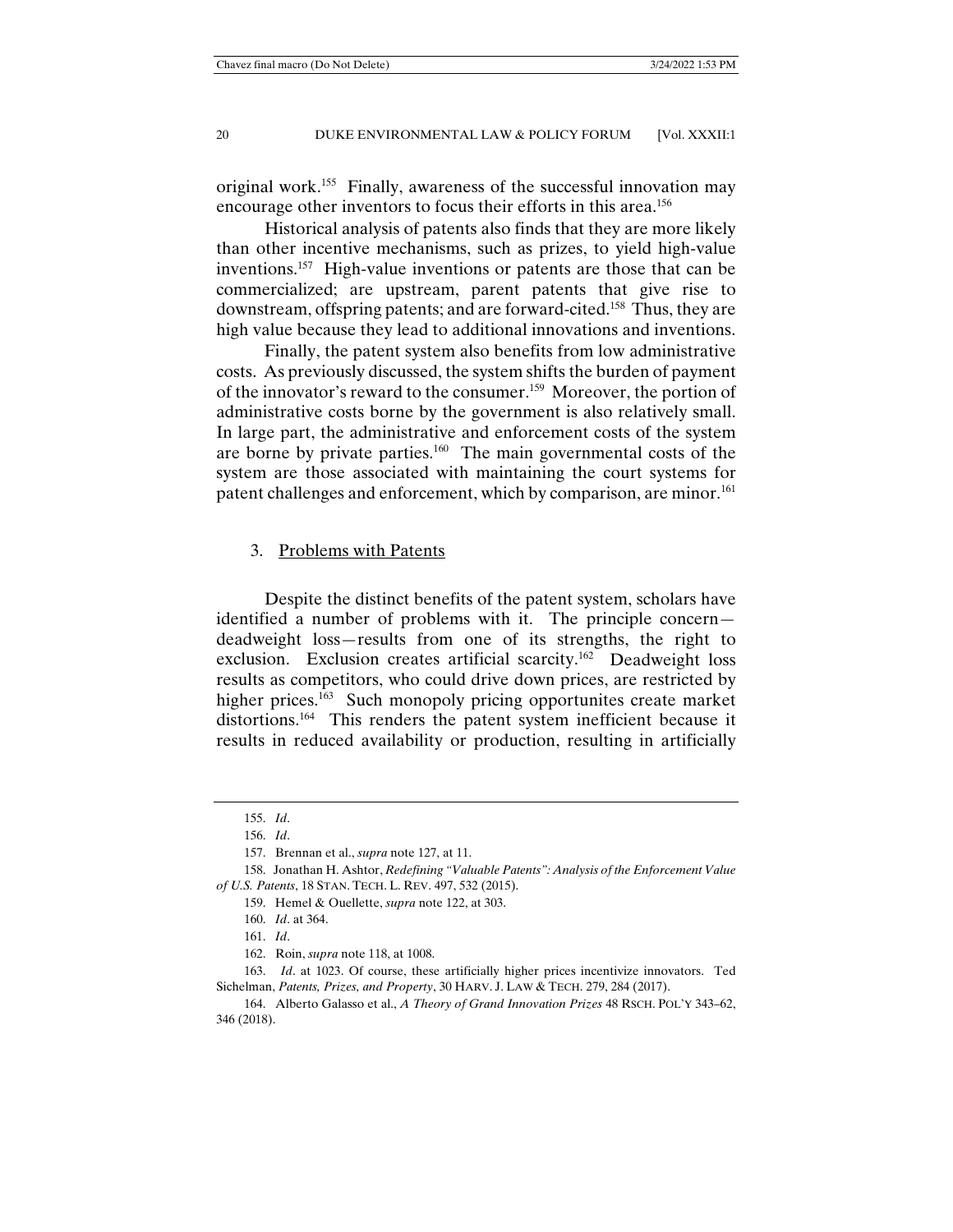higher prices.<sup>165</sup> Economists typically consider this deadweight loss from monopoly pricing to exceed the costs of other incentive systems.<sup>166</sup> In some sectors—for example, pharmaceuticals—analysts have found that monopoly power spawns a number of detrimental effects, including high drug prices, inequitable allocation of medicines, and the creation of follow-on drugs with little additional value.<sup>167</sup>

 Several procedures are available to minimize deadweight loss. A form of price discrimination, two-part pricing, is one such approach. In this system, a consumer pays an initial fee for the right to acquire units at no additional charge or at a set price.<sup>168</sup> Examples of this pricing scheme include Disneyland<sup>169</sup> and Netflix or Amazon Prime.<sup>170</sup> Similarly, a patent pool typically requires members of the pool to pay a fee for free or discounted access to the patents included in the pool.<sup>171</sup> However, two-part pricing does not completely solve the deadweight issue.172 The initial fee causes a deadweight loss of its own. For instance, the Disneyland entrance fee will price some potential visitors out of the market. It does, however, allow those who do pay admission to avoid the deadweight loss from monopoly pricing.<sup>173</sup>

Another approach to address deadweight loss involves governmental efforts to reduce the effects of deadweight losses. The government could directly reduce deadweight by subsidizing purchases of the invention or its products, or indirectly reduce it by providing tax credits for such purchases.174 Alternatively, or in addition, the

 167. Marlynn Wei, *Should Prizes Replace Patents - A Critique of the Medical Innovation Prize Act of 2005*, 13 B.U. J. SCI. & TECH. L. 25, 26 (2007).

168. Roin, *supra* note 118, at 1047.

 170. Netflix and Amazon Prime charge a monthly fee for unlimited access to their inventory of films and television shows. *Id*. at 1048.

 171. *Id*. at 1048. For proposals to apply patent pools or commons to climate engineering inventions, *see* Anthony E. Chavez, *Exclusive Rights to Saving the Planet: The Patenting of Geoengineering Inventions*, 13 NW. J. TECH. & INTELL. PROP. 1, 9.12 (2015), and Jesse L. Reynolds et al., *Solar Climate Engineering and Intellectual Property: Toward a Research Commons*, 18 MINN. J.L. SCI. & TECH. 1 (2017).

172. Roin, *supra* note 118, at 1048.

 <sup>165.</sup> Mandel, *Innovation Rewards, supra* note 147, at 309.

 <sup>166.</sup> Roin, *supra* note 118, at 1026. In general, the other systems shift the costs of R&D to the taxpayers (grants, prizes and tax credits are funded by the government). Hemel & Ouellette, *supra* note 122, at 303. Prizes also have significant administrative costs. Spulber, *supra* note 144, at 9–10.

 <sup>169.</sup> Disneyland charges an admission fee, and then park visitors can enjoy the park's rides at no additional cost. *Id*. at 1047–48.

 <sup>173.</sup> *Id*.

 <sup>174.</sup> *Id*. at 1051.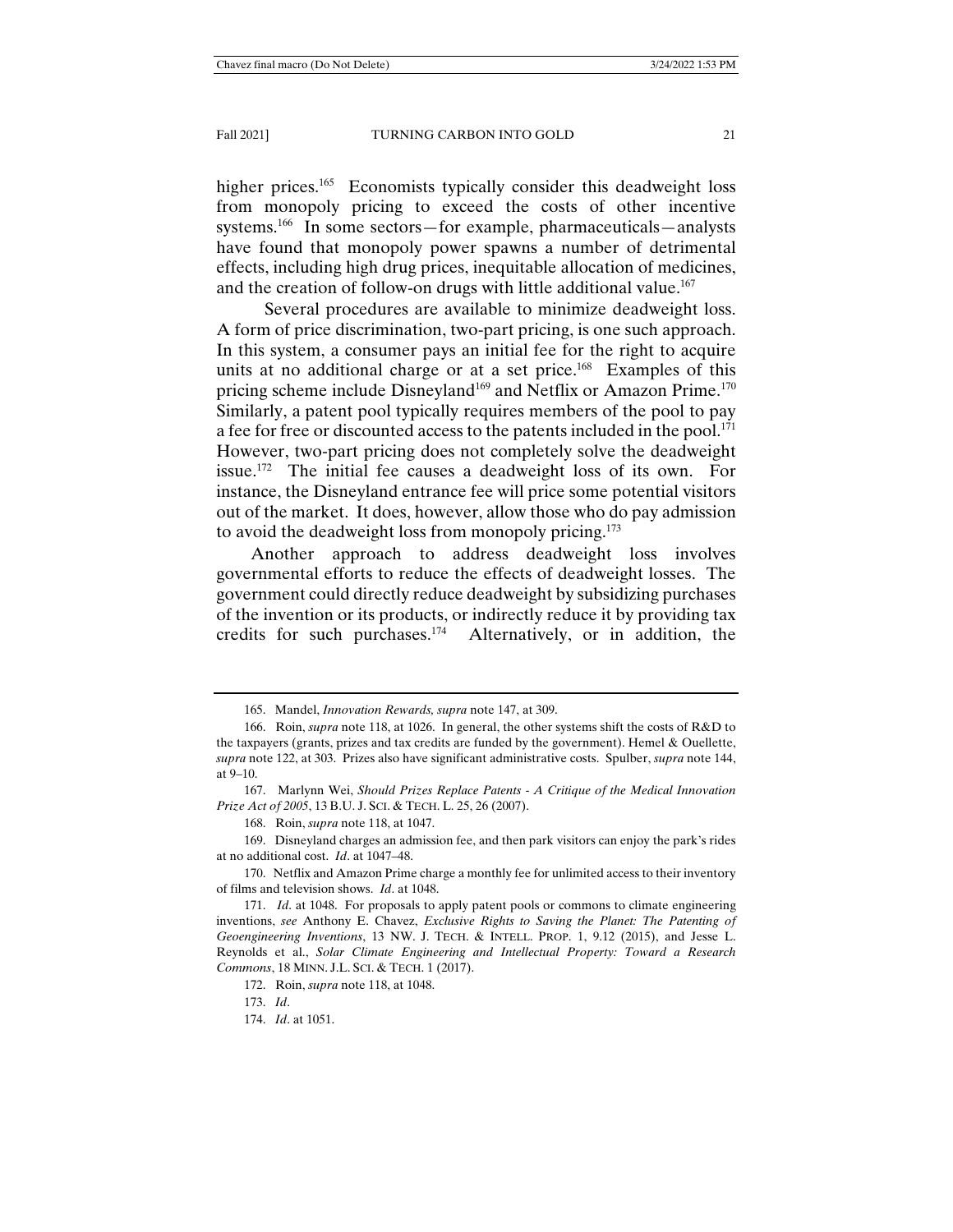government could also impose price controls on these items.175 Of course, substantial price controls run the risk of reducing the patent system's primary incentive of monopoly pricing. Furthermore, these mechanisms minimize the effect of market forces as incentives for innovation.176

 The ability to exclude under the patent system also may discourage follow-on inventions.177 Despite the benefits of invention disclosure, empirical evidence nevertheless suggests that the patent system discourages subsequent innovations.<sup>178</sup> Economists have found that the restrictions of the patent system may impede both follow-on research and subsequent innovations.<sup>179</sup>

 Another strength of the patent system, reliance upon markets, may also prove to be a shortcoming. Market valuation of patents is beneficial only if the market is capable of recognizing the value of innovations. However, consumers' willingness to pay for an innovation often does not reflect its true social value.180 This disconnection between social value and market value often arises with innovations whose value is primarily environmental.<sup>181</sup>

# *B. Prizes*

 One mechanism to incentivize research that is currently undergoing a renaissance is prizes. Prizes were used extensively in several high-profile circumstances in the 18th, 19th, and early part of the 20th Centuries, but then patents became the incentive of choice. In retrospect, many commentators criticized the effectiveness of earlier prizes and proposed modifications that would enhance their effectiveness. A recent array of prize awards has given new life to this incentive mechanism.

180. Roin, *supra* note 118, at 1029.

 <sup>175.</sup> *Id*. at 1052.

 <sup>176.</sup> *Id*. at 1053.

 <sup>177.</sup> Follow-on inventions are those that relate to previous innovations and discoveries and are thus a part of a cumulative process. Clancy & Moschini, *supra* note 130, at 211.

 <sup>178.</sup> Williams, *supra* note 134, at 7.

 <sup>179.</sup> *Id*. at 8.

 <sup>181.</sup> Gregory N. Mandel, *Promoting Environmental Innovation with Intellectual Property Innovation: A New Basis for Patent Rewards*, 24 TEMP. J. SCI. TECH. & ENTVTL. L. 51, 58 (2005).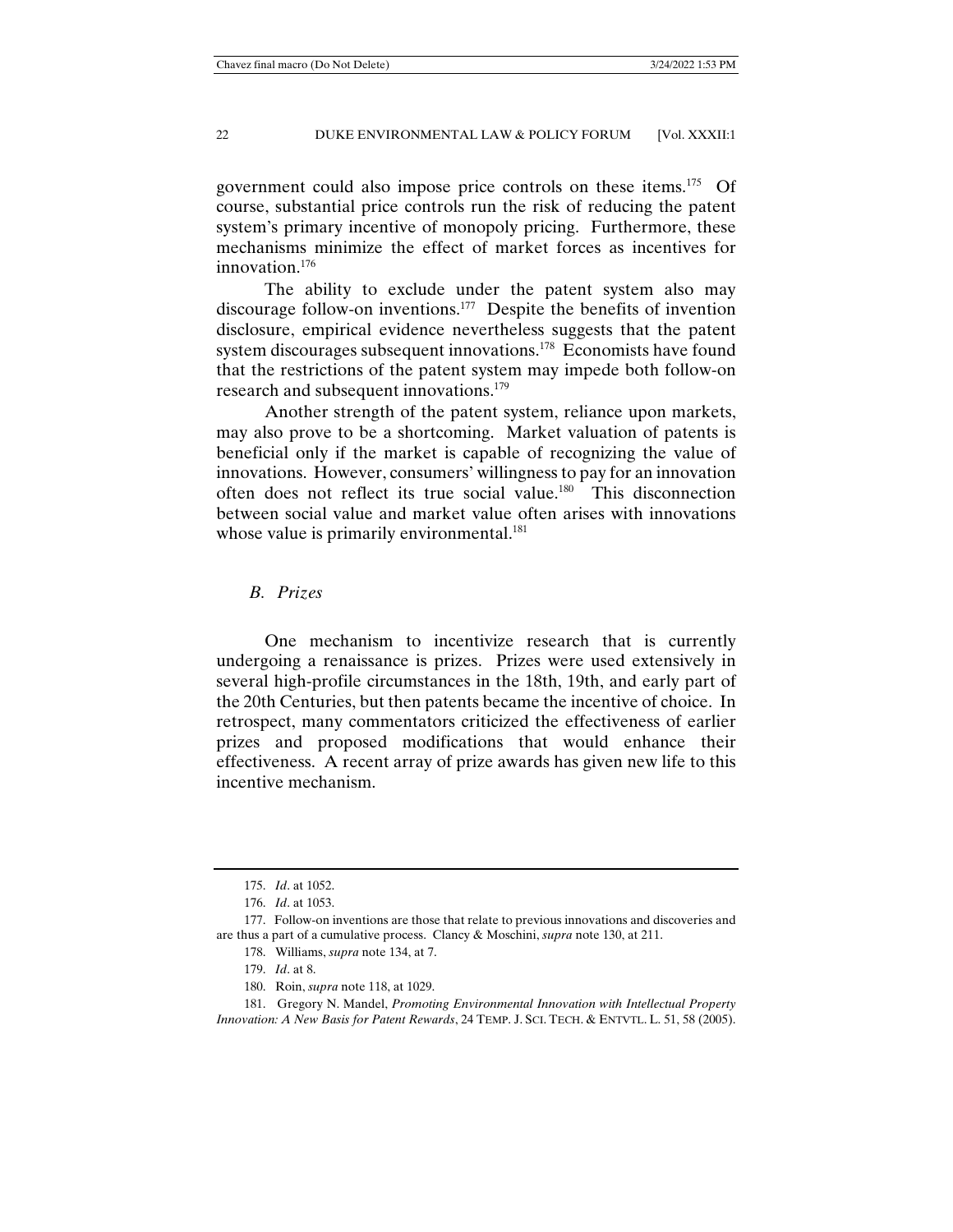#### 1. The Fundamentals of Prizes

 A prize is a payment offered to an innovator who develops an invention satisfying specified criteria.<sup>182</sup> Typically, the organizer (a government or private party) of the prize sets the amount and terms of the award before prospective inventors have commenced investment into their research; then, the prize goes to the inventor who successfully met the criteria.<sup>183</sup> Since prizes reward innovators for their efforts, prizes often require innovators to place their inventions in the public domain, thereby avoiding the deadweight loss of patents.184 Some prizes, though, allow inventors to retain their intellectual property rights.185

Prizes require clear, prespecified criteria.<sup>186</sup> Prizes typically reward either the person or team that first satisfies the criteria or performs the best by a specified date.<sup>187</sup> Nevertheless, prize organizers may find that, as competitors begin working on their innovations, issues not initially foreseen may arise. For instance, their work may demonstrate that certain criteria may not be feasible or become obsolete through technological innovation.188 As a result, prizes will operate most smoothly if their organizers incorporate three considerations into their structures – transparency, $189$  iteration, $190$  and nested decision making.191

 186. Henry G. Grabowski et al., *The Roles of Patents and Research and Development Incentives in Biopharmaceutical Innovation*, HEALTH AFFIARS 308 (February 2015).

 <sup>182.</sup> Nancy Gallini & Suzanne Scotchmer, *Intellectual Property: When Is It the Best Incentive System?*, INTELL. PROP. 53 (2002).

 <sup>183.</sup> Burstein & Murray, *supra* note 128, at 402.

 <sup>184.</sup> Clancy & Moschini, *supra* note 130, at 225. Government prizes, of course, have their own deadweight loss resulting from the taxation required to finance them. Hemel & Ouellette, *supra* note 122, at 314.

 <sup>185.</sup> For instance, in its COMPETES Act, the federal government allows inventors to secure their patent rights. Burstein & Murray, *supra* note 128, at 411. Similarly, grand innovation prizes, such as those organized by the X Prize Foundation, also enable inventors to pursue their patent rights. Galasso et al., *supra* note 164, at 343.

 <sup>187.</sup> Brennan et al., *supra* note 127, at 10.

 <sup>188.</sup> Burstein & Murray, *supra* note 128, at 427.

 <sup>189.</sup> *Id*. at 438. Transparency is necessary because of the dynamic nature of the innovation process and the possibility that the organizers may need to revise the rules of the competition as the knowledge of the objective develops. *Id*.

 <sup>190.</sup> Iteration will ensure that the organizers routinely and systematically review and revisit requirements in light of new information as the competition proceeds. *Id*. at 439.

 <sup>191.</sup> With nested decision making, fundamental rules of the competition remain unchanged, while secondary rules are susceptible to modification in light of subsequent developments. *Id*. at 440.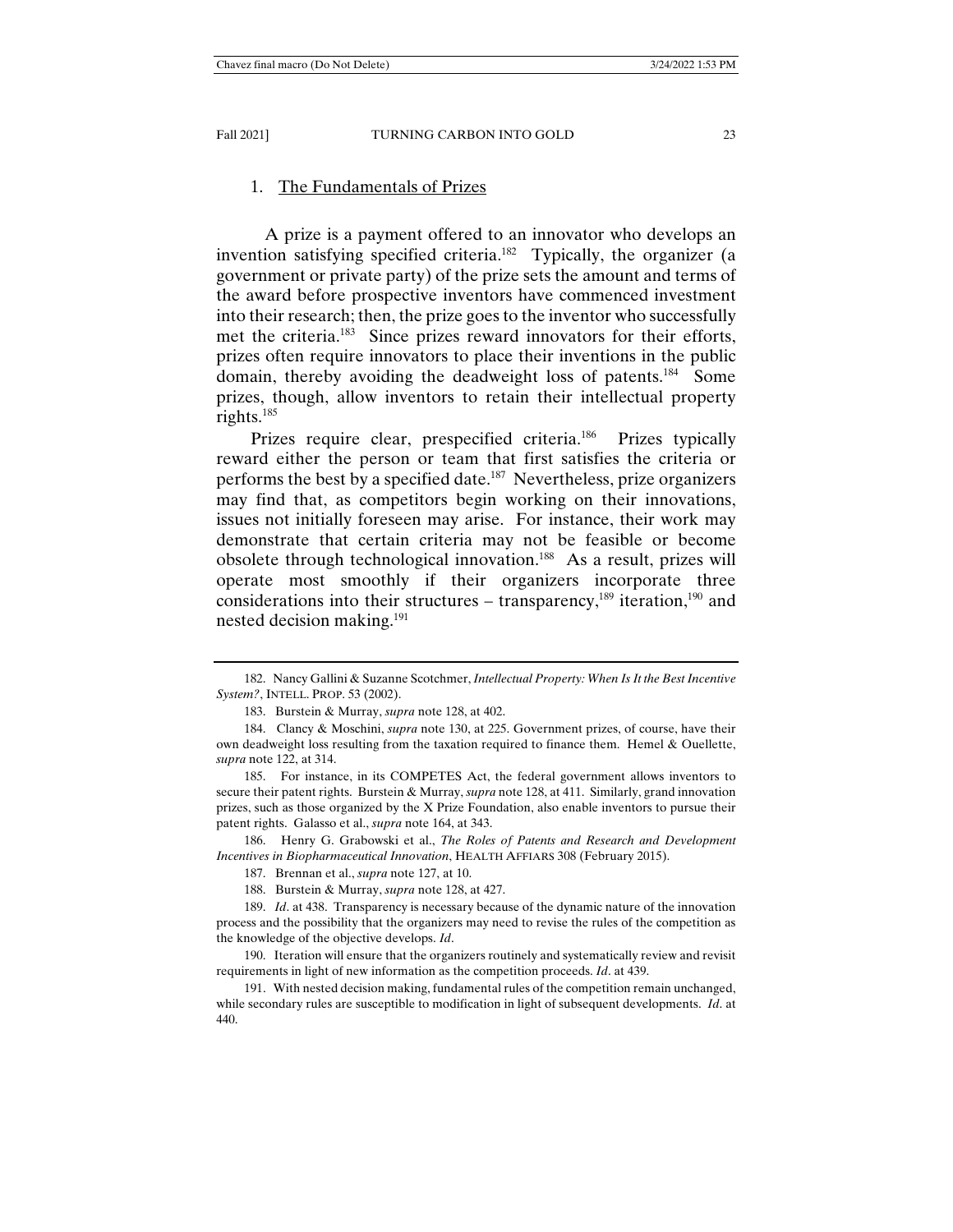When prize organizers have sufficient *ex ante* information about the type of invention sought and its market value, then prizes have certain advantages over other mechanisms used to incentivize innovation.<sup>192</sup> If prize organizers can estimate the innovations' value with some certainty, then prizes can provide the *ex ante* incentive of patents without the *ex post* detriment of deadweight loss.193 Furthermore, the need to identify the particular invention makes them especially well suited to incentivizing applied rather than basic research.194

 Some organizers award their prizes *ex post*. Organizers establish these "blue sky" prizes *ex post* for inventions for which *ex ante* prizes did not exist.<sup>195</sup> These blue sky, or "innovation," prizes reward innovations that satisfy particular criteria.<sup>196</sup> Having compensated inventors for their development, innovation prizes typically then place the innovation into the public domain, thereby avoiding the deadweight loss associated with the patenting of the invention.<sup>197</sup>

## 2. Prizes through History

 The use of prizes to incentivize innovation has a history dating back for centuries. Indeed, they used to be the primary means to incentivize innovative activity. They receded with the rise of the patent system. Nevertheless, they have experienced a resurgence in recent decades.

 The English Parliament passed one of the earliest and most prominent *ex ante* prizes in the Longitude Act of 1714.198 The bill provided  $\pounds20,000$  for a means to determine longitude while at sea.<sup>199</sup> At the time of the passage of the act, everyone assumed that the

 <sup>192.</sup> Adler, *supra* note 149, at 17.

 <sup>193.</sup> Clancy & Moschini, *supra* note 130, at 232.

 <sup>194.</sup> Adler, *supra* note 149, at 17–18.

 <sup>195.</sup> *Id*. at 13.

 <sup>196.</sup> Clancy & Moschini, *supra* note 130, at 225.

 <sup>197.</sup> *Id*.

 <sup>198.</sup> Khan, *supra* note 126, at 635.

 <sup>199.</sup> Dava Sobel, LONGITUDE 53 (1995). In a practice that future prizes would often follow, the Longitude Act actually provided for three prizes with decreasing value, from £20,000, £15,000, and £10,000. To receive the top prize, the submission needed to be able to determine longitude accurately within one-half of a degree; the middle prize required accuracy only to two-thirds of a degress; and the third prize only to one degree. *Id*.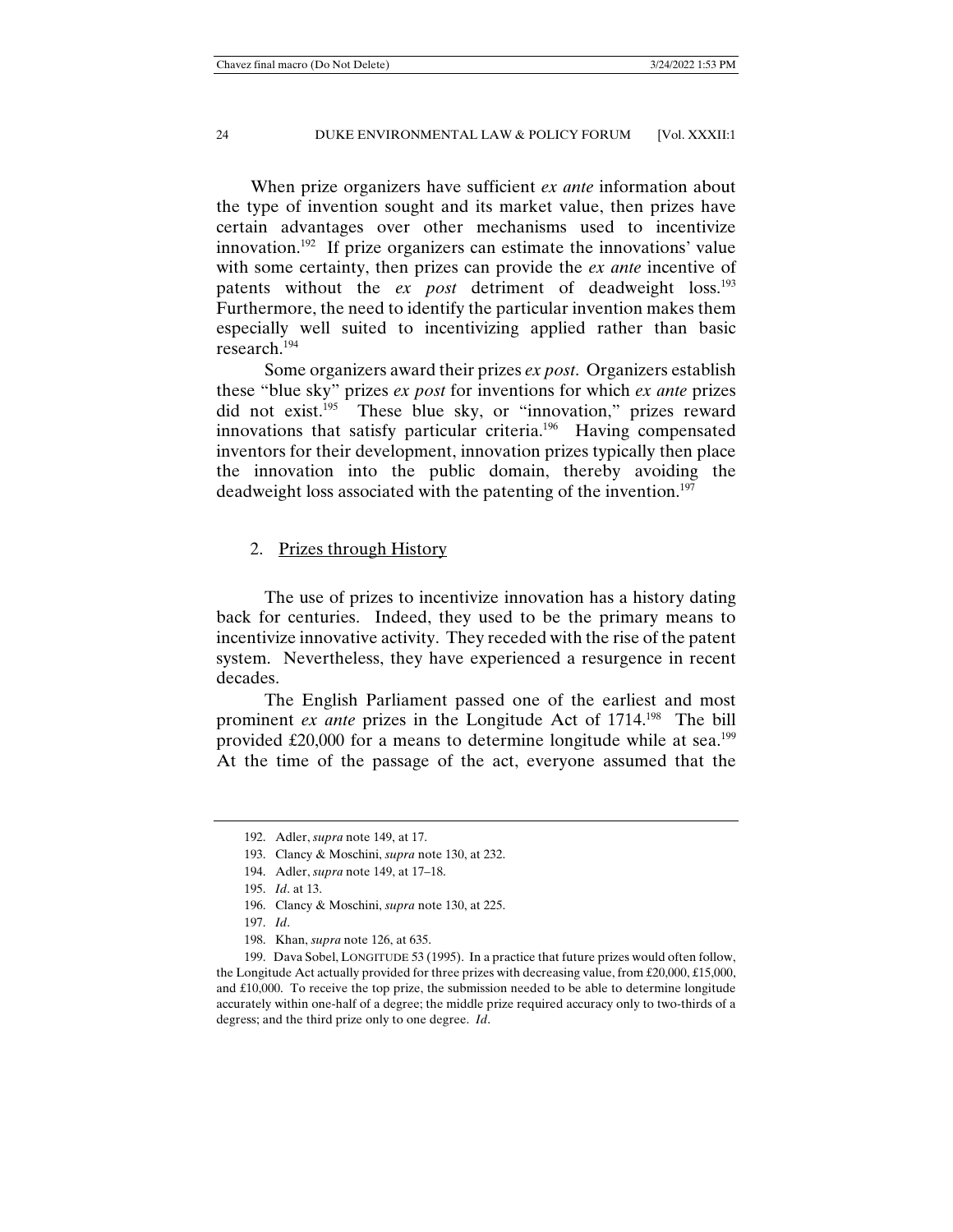winning device would rely upon astronomical data.<sup>200</sup> However, John Harrison, a watchmaker, eventually won the prize by inventing a clock that utilized an especially accurate measure of time to determine a ship's position at sea.<sup>201</sup> Harrison, poor and uneducated, did not actually receive his prize for 47 years.202 The Act established the Board of Longitude, a prize committee consisting of scientists, naval officers, and government officials, to disburse the prize funds.<sup>203</sup> The Board delayed awarding Harrison his prize while attempting to establish that solutions premised upon astronomy were more accurate.<sup>204</sup> He eventually needed to seek redress from the King and Parliament to receive a partial award.205

 Despite this uneven experience, *ex ante* prizes flourished throughout the 18th and 19th Centuries.206 Both the French and English Royal Academies of Sciences offered numerous prizes.<sup>207</sup> Many prominent names are associated with prizes, including James Madison,<sup>208</sup> Napoleon Bonaparte,<sup>209</sup> and Charles Lindbergh.<sup>210</sup>

- 202. Khan, *supra* note 126, at 635.
- 203. Sobel, *supra* note 199, at 54.

 204. Among the tactics employed by the board to delay the awarding of the prize to Harrison: the Board required a second oceanic trip, rather than the one identified in the Longitude Act, to demonstrate the clock's accuracy; the manufacture of two duplicates of the successful device; and subjection to ten months of additional testing. *Id.* at 123–35.

 205. Gallini & Scotchmer, *supra* note 182, at 72, n.2. When informed of the travails of Harrison and his family, King George III is reported as having exclaimed, "These people have been cruelly treated." Sobel, *supra* note 199, at 147. Despite the intervention of the crown and the legislature, Harrison technically never received the full prize to be provided pursuant to the Longitude Act; instead, Parliament awarded a sum comparable to the amount due to him from the Board. *Id*. at 149.

 206. Hemel & Ouellette, *supra* note 122, at 317. *Ex post* prizes date back even earlier, to at least the 16th Century. Fiona Murray, Scott Stern, Georgina Campbell, & Alan MacCormack, *Grand Innovation Prizes: A Theoretical, Normative, and Empirical Evaluation*, RESEARCH POLICY 41 (2012) 1779–92, 1780.

207. Adler, *supra* note 149, at 21.

 208. During the Constitutional Convention, Madison proposed the inclusion of a prize system, which presumably lost out to the Intellectual Property Clause. Roin, *supra* note 118, at 1021.

 209. Napoleon offered a prize of ₣12,000 (approximately \$4.5 million in 2017) for a means to preserve food (to help feed his army). In 1795, Nicholas Appert won the prize for a process of sealing meat in glass containers, in a procedure that preceded current day canning procedures. Carol Ann Rinzler, IS IT SAFE TO KISS MY CAT?: AND OTHER QUESTIONS YOU WERE AFRAID TO ASK 29 (2017).

 210. Lindbergh's famous transatlantic flight responded to the 1919 Orteig Prize. Despite the conventional wisdom at the time that the flight could only be made by a sizable crew in a multi-engine plane, Lindbergh successfully flew solo in a single-engine plane. Adler, *supra* note 149, at 23–24.

 <sup>200.</sup> Adler, *supra* note 149, at 20.

 <sup>201.</sup> *Id*. at 21.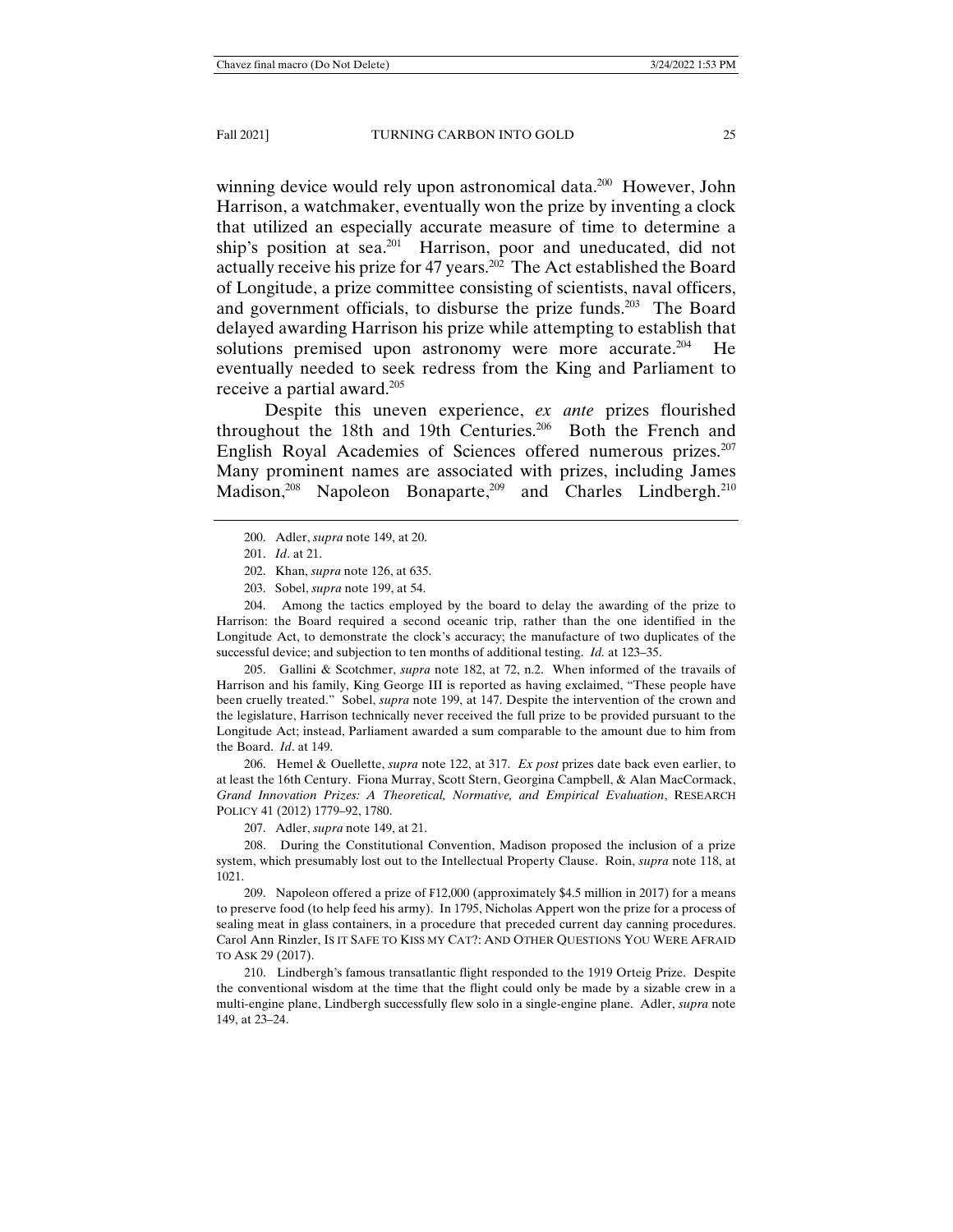Nevertheless, interest in using the prize mechanism waned. The French Academy, which was largely a model for societies in other countries, suffered a number of contentious disputes concerning its prizes.211 More generally, a number of issues came to characterize prizes. The awarding of prizes seemed haphazard at best, appearing to result from bias, institutional capture, lobbying, and marketing.<sup>212</sup> Maybe even more damning, many of the most significant inventions of this period did not result from the prize system.213

## 3. Recent Developments in Prizes

 Despite the problems that vexed earlier prize organizers, prizes have recently made a comeback. Starting in the 1990's, philanthropists and private parties established several prominent prizes.<sup>214</sup> In this century, the federal government also has begun to use prizes to incentivize research.215 As a result, a number of both private and public efforts have arisen in the past 25 years.

 The 21st Century has witnessed the establishment of a number of high profile and successful prizes. The X Prize Foundation has established many of the most prominent prizes in the past quarter century.216 The Foundation is a nonprofit organization dedicated to developing grand innovation prizes that lead to radical breakthroughs to benefit humanity.<sup>217</sup> Grand innovation prizes typically offer large

 <sup>211.</sup> Wei, *supra* note 167, at 29.

 <sup>212.</sup> Khan, *Inventing Prizes*, *supra* note 126, at 659–60.

 <sup>213.</sup> *Id*. at 660. Conversely, an analysis of prizes awarded by the Royal Agricultural Society from 1839 to 1939 suggests that the awarding of prizes resulted in an increase in related patents. Petra Moser & Tom Nicholas, *Prizes, Publicity and Patents: Non-Monetary Awards as a Mechanism to Encourage Innovation*, J. INDUSTRIAL ECON. 785, Vol. LXI (2013).

 <sup>214.</sup> Adler, *supra* note 149, at 24.

 <sup>215.</sup> Hemel & Ouellette, *supra* note 122, at 317.

 <sup>216.</sup> Besides the X Prize Foundation prizes, groups organized several other notewothy prize competitions in the past two decades. For instance, in 2009, Netflix sponsored a \$1 million prize. Brennan et al., *supra* note 127, at 1. The award, which sought a better algorithm to recommend content to its customers, attracted several thousand participants. Burstein & Murray, *supra* note 128, at 403. Another prize, organized by RSA Security, offered \$250,000 for a development that it could use to improve its encryption software. Adler, *supra* note 149, at 24. Recently, Elon Musk announced a \$100 million prize to be awarded for the best technology to capture atmospheric carbon. Reuters Staff, *Elon Musk to Offer \$100 Million Prize for 'Best' Carbon Capture Tech*, REUTERS (January 21, 2021), https://www.reuters.com/article/us-usa-muskcarbon-capture/elon-musk-to-offer-100-million-prize-for-best-carbon-capture-techidUSKBN29R024.

 <sup>217.</sup> Burstein & Murray, *supra* note 128, at 419.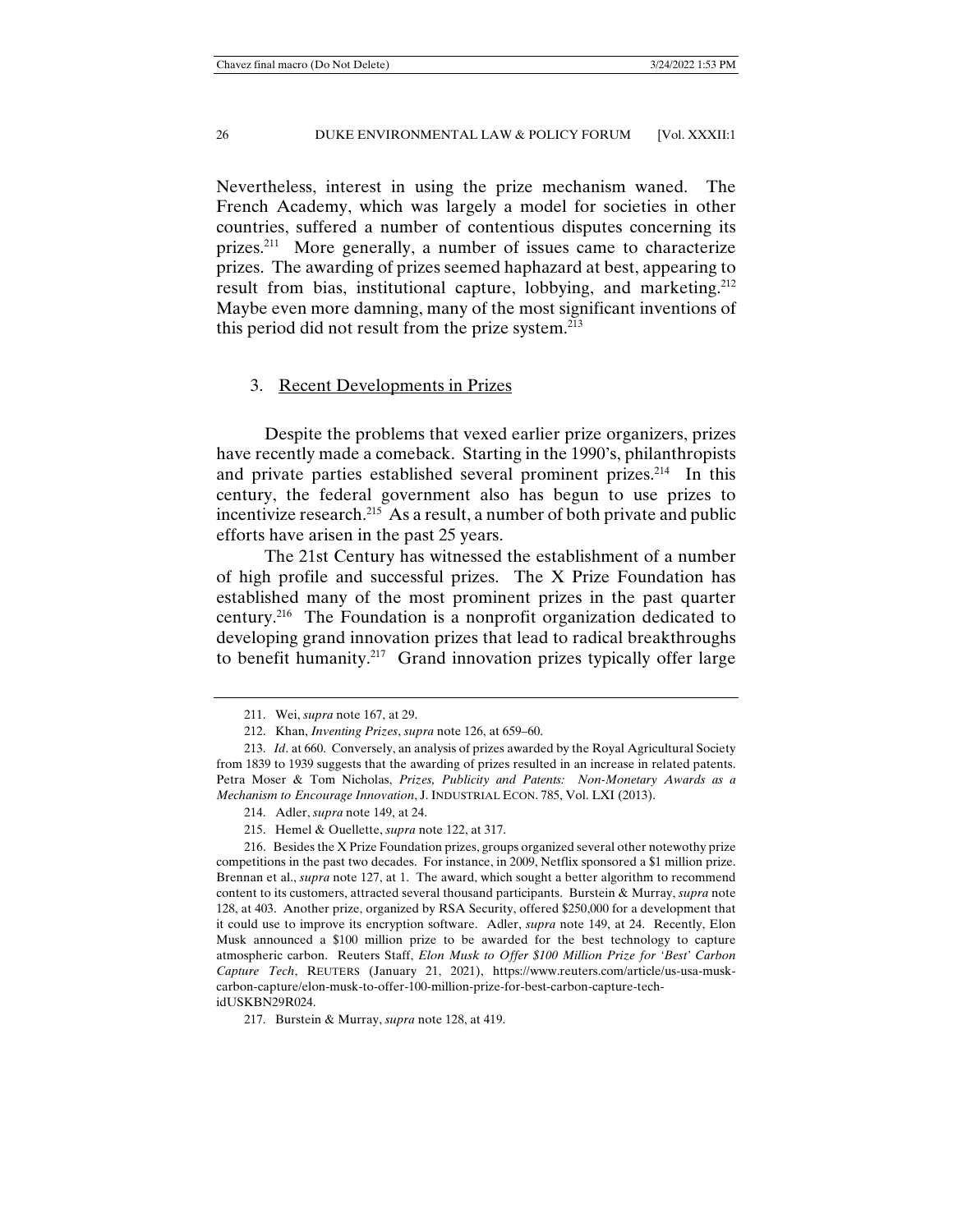monetary awards for achieving predetermined performance requirements.218 Of particular note, they usually do not bar prize winners from securing patent rights.<sup>219</sup>

 Three X prize competitions are particularly informative here: the Ansari X Prize, the Progressive Insurance Automotive X Prize, and the NRG COSIA Carbon X Prize. In 1996, the Foundation offered the \$10 million Ansari X Prize to the first nongovernmental entity to successfully develop a spacecraft. The ship needed to be able to carry three people 100 kilometers above the earth's surface twice within two weeks.220 Eight years later, the team that built SpaceShipOne accomplished these objectives and received the award.<sup>221</sup> All told, 26 teams participated in the international competition, collectively investing \$100 million into commercial space flight research.<sup>222</sup> Thus, the prize inspired ten times as much in R&D expenditures.

 The X Prize Foundation subsequently established the Progressive Insurance Automotive X Prize in 2006 to encourage the development of a fuel-efficient car.<sup>223</sup> This prize demonstrated a number of issues that can arise with prizes. First, the *ex ante* development of technical specifications to define the prize requirements was particularly challenging.<sup>224</sup> The requirements for a successful prize needed to be clear enough for competitors to follow yet flexible enough to adapt to technological developments.225 The terms of the prize provided:

A ten million dollar cash purse will be awarded to the teams that win a long-distance stage race for clean, production-capable vehicles that exceed 100 miles-per-gallon energy equivalent. $226$ 

Despite the brevity of this description, it incorporates a number of

 <sup>218.</sup> Galasso et al., *supra* note 164, at 343.

 <sup>219.</sup> *Id*. In particular, the X Prize Foundation disavows any interest in taking the intellectual property of competitors. Murray, *supra* note 206, at 1787. Interestingly, this approach diverges from traditional prize theory, which views prizes as an alternative to patents and a means to avoid their deadweight loss. *Id*. Not surprisingly, analysis suggests that more robust results occur when prizes allow winners to retain their patent rights. Galasso et al., *supra* note 164, at 351.

 <sup>220.</sup> Hemel & Ouellette, *supra* note 122, at 317.

 <sup>221.</sup> Burstein & Murray, *supra* note 128, at 403.

 <sup>222.</sup> *Id*.

 <sup>223.</sup> *Id*. at 419.

 <sup>224.</sup> Galasso et al., *supra* note 164, at 345, n.4.

 <sup>225.</sup> Burstein & Murray, *supra* note 128, at 424.

 <sup>226.</sup> *Id*. at 419.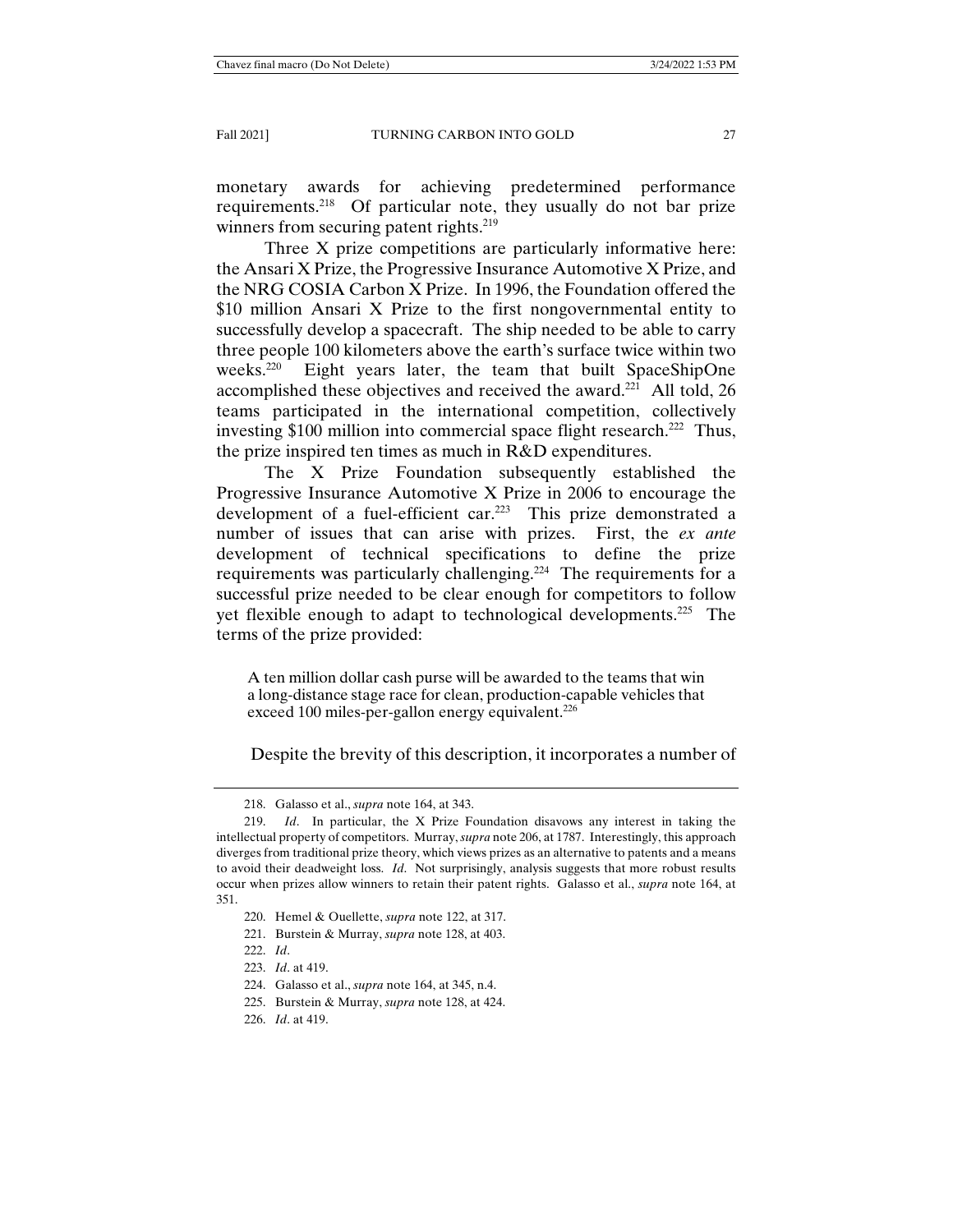complicated concepts. For example, "clean, production-ready" indicates that submissions must satisfy vehicle safety standards, be capable of manufacture at scale, and include the features typical in modern cars.<sup>227</sup> In addition, because of the dynamic nature of this field, the Foundation realized that it might need to alter the rules to take into account technological obsolescence or advancements rendering initial pararmeters irrelevant.<sup>228</sup> Third, the breadth and flexibility of the rules became a source of contention because, as with rules for prizes from preceding centuries, flexible rules led to inconsistent applications and lobbying. $229$ 

 Beyond these issues, the Auto X Prize experience demonstrated other complications that could arise during the pendency of the prize. For instance, the competition included a staging goal— a requirement that competitors satisfy a particular requirement to continue in the competition. The initial standard, however, proved to be too technologically demanding and needed to be revised.230 Another unforeseen issue involved a divergence in designs, which required the organizers to divide the competition into classes.231

 The NRG COSIA Carbon X Prize is offering \$20 million for breakthrough technologies to convert carbon dioxide emissions into usable products.<sup>232</sup> The utility NRG and Canada's Oil Sands Innovation Alliance (COSIA) are funding the prize.<sup>233</sup> The prize seeks to accelerate the development of carbon utilization technologies.234 Criteria include the amount of carbon converted into products and the net value of those products.<sup>235</sup> The organizers will divide \$20 million in prize funds into \$5 million in milestone prizes and \$15 million in grand prizes.236

In the past two decades, the United States government also

 <sup>227.</sup> *Id*. at 419–20. The organizers included this last requirement because they realized that, in prior competitions for hyper-efficient cars, the submissions often looked like "rolling coffins." Murray, *supra* note 206, at 1785.

 <sup>228.</sup> Burstein & Murray, *supra* note 128, at 427–28.

 <sup>229.</sup> *Id*. at 430–31.

 <sup>230.</sup> *Id*. at 434.

 <sup>231.</sup> *Id*.

 <sup>232.</sup> *X Prize Foundation, Turning CO₂ Into Products*, available at https://www.xprize.org/prizes/carbon, last visited July 17, 2020.

 <sup>233.</sup> Bobeck, Peace, Ahmad, & Munson, *supra* note 17, at 3.

 <sup>234.</sup> NATIONAL ACADEMIES OF SCIENCES, ENGINEERING, and MED., GASEOUS CARBON WASTE STREAMS UTILIZATION: STATUS AND RESEARCH NEEDS 202 (2019).

 <sup>235.</sup> *Id*. Other criteria include the amount of freshwater and land necessitated by their manufacture. *Id*.

 <sup>236.</sup> *Id*. at 226.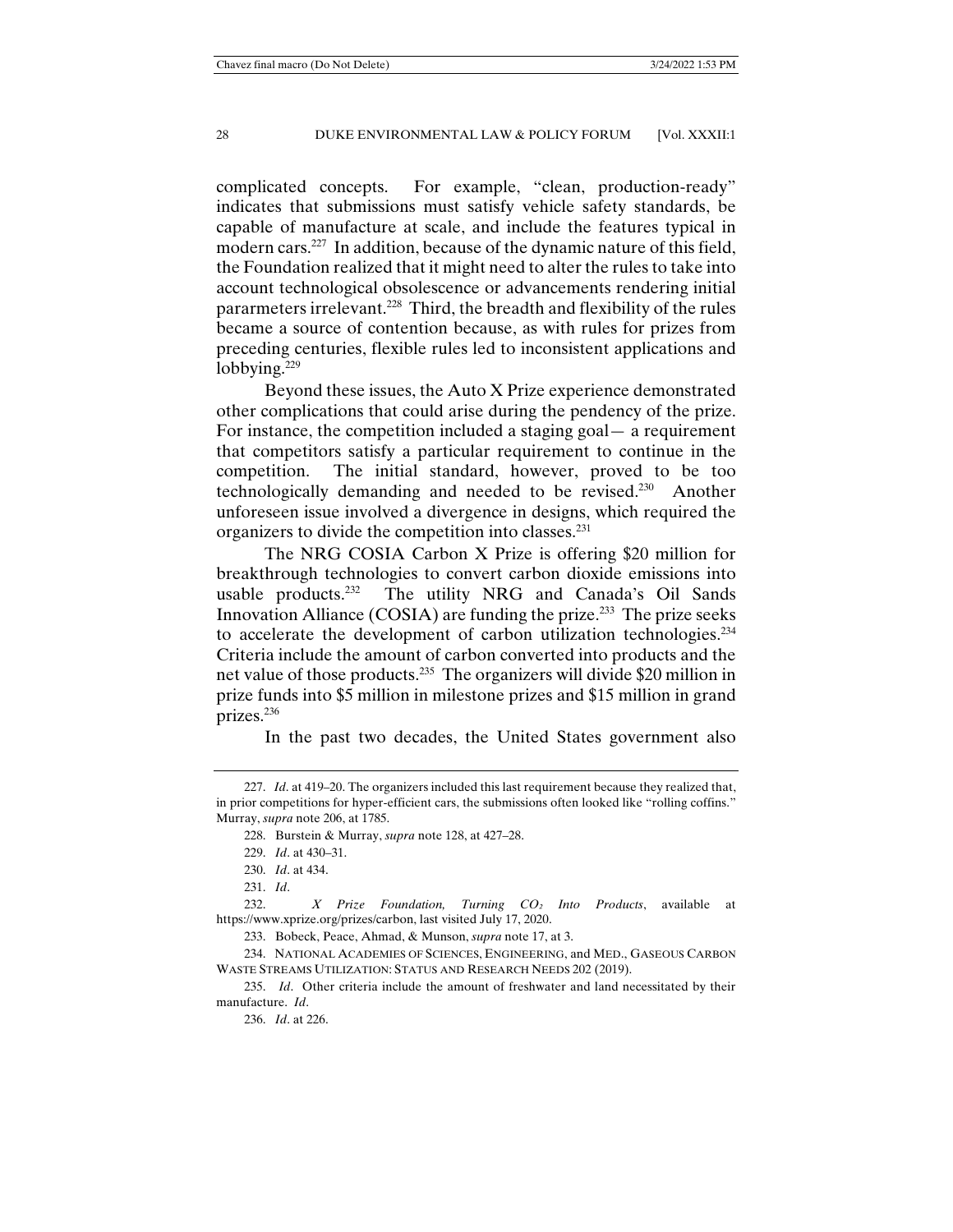began using prizes to encourage innovation.<sup>237</sup> The National Academies of Sciences (NAS) urged the United States in 1999 to utilize prizes to encourage technological innovations.238 In 2004, the Defense Advanced Research Project Agency (DARPA) offered a \$1 million prize for an autonomous land vehicle that could satisfy particular requirements, and in 2006 NASA announced three prize competitions.239 By 2009, NASA and the Departments of Defense and of Energy had established combined prizes exceeding \$35 million.240 In that year, the Office of Management and Budget encouraged all federal agencies to use prizes to support technological innovation.241

Congress also began supporting prizes. The Energy Policy Act of 2005 authorized the National Science Foundation to establish cash prizes of up to \$10 million for breakthrough energy technologies.<sup>242</sup> The next year Congress approved legislation to require the National Science Foundation to establish a series of prizes to encourage technological innovation.243 These developments set the groundwork for the 2010 America COMPETES (Creating Opportunities to Meaningfully Promote Excellence in Technology, Education, and Science) Reauthorization Act.<sup>244</sup> The COMPETES Act authorizes all federal agencies to award prizes to stimulate innovation that may further the mission of the agency.<sup>245</sup> It also identifies a number of criteria that each prize must include.246 Between 2010 and 2020, federal agencies have conducted nearly 1,000 prize contests, and the total amount offered by the prizes rose from fiscal years 2011 to 2018 from \$247,000 to \$37 million.<sup>247</sup>

Congress has also considered a bill to use prizes to support carbon capture development. The USE IT (Utilizing Significant Emissions

 <sup>237.</sup> A long-standing provision mandating prizes for innovations has applied to atomic energy inventions. For national security reasons, individuals who develop inventions in this field may not receive patents, so Congress enabled the Patent Compensation Board to choose to award them a prize reward. Mandel, *Innovation Rewards, supra* note 147, at 317.

 <sup>238.</sup> Hemel & Ouellette, *supra* note 122, at 317.

 <sup>239.</sup> Murray, Stern, Campbell, & MacCormack, *supra* note 206, at 1781.

 <sup>240.</sup> Hemel & Ouellette, *supra* note 122, at 317–18.

 <sup>241.</sup> Murray, Stern, Campbell, & MacCormack, *supra* note 206, at 1781.

 <sup>242.</sup> Adler, *supra* note 149, at 26.

 <sup>243.</sup> Brennan et al., *supra* note 127, at 2.

 <sup>244.</sup> Spulber, *supra* note 144, at 2, n.4.

 <sup>245.</sup> Burstein & Murray, *supra* note 128, at 404.

 <sup>246.</sup> Spulber, *supra* note 144, at 2, n.4. Included with certain basic requirements (subject, eligibility rules, and prize amount) is the delineation of the basis for selecting winning submissions. *Id*.

 <sup>247.</sup> Marcy E. Gallo, FED. PRIZE COMPETITIONS i (2020).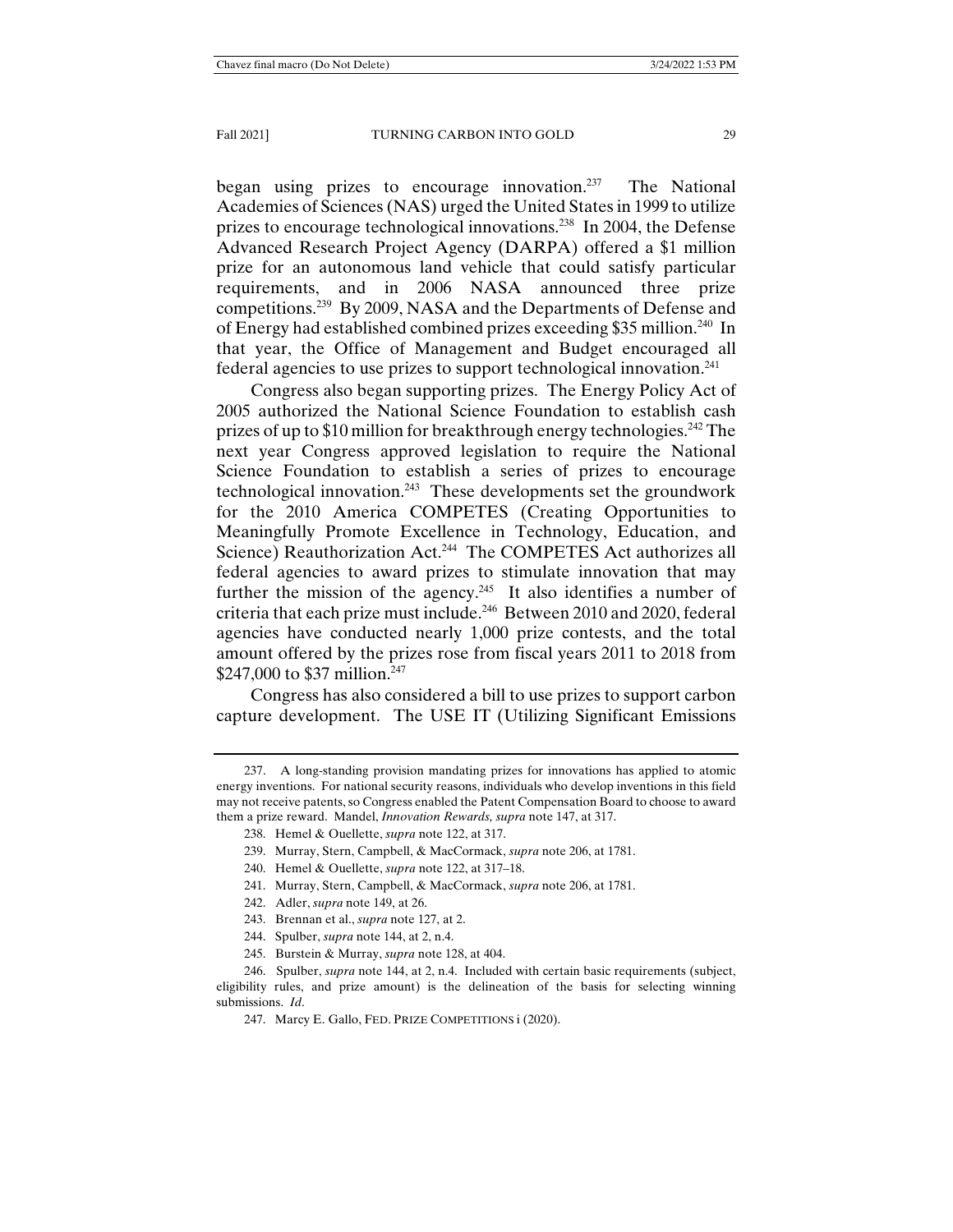with Innovative Technologies) Act was reintroduced in Congress in 2019.248 The bill supports research on carbon utilization and direct air capture and facilitates their permitting and development.249 It also directs the Environmental Protection Agency (EPA) and the Department of Energy to establish a program of financial prizes for direct air capture technologies.<sup>250</sup> It conditions the receiving of any such award upon the vesting in the United States of any intellectual property.251 The USE IT Act does not mandate (or even mention) an awards program for carbon utilization. Instead, it requires EPA and DOE to initiate a carbon utilization R&D program and to support it by providing technical and financial assistance, though it does not specify the particular type or amount of financial assistance.<sup>252</sup> The Senate did not act on the USE IT Act bill, but other, enacted bills included several of its provisions.253

# 4. The Benefits of Prizes

 Analysts have identified a number of benefits that prizes have over other incentive systems, especially patents. A primary advantage is that prizes can encourage researching technologies that markets do not value sufficiently.254 Markets fail to encourage the development of technologies whose market prices do not reflect their value.<sup>255</sup> Prizes (and grants) "reward innovations that 'are publicly valued but not privately marketable.'"256 A government prize, for instance, is essentially a government intervention into the markets where they have failed to sufficiently incentivize a public good.<sup>257</sup> Prizes are also

 <sup>248.</sup> *Senators Reintroduce USE IT Act to Promote Carbon Capture Research and Development*, U.S. SENATE COMM. ON ENV'T & PUB. WORKS (February 7, 2019), available at https://www.epw.senate.gov/public/index.cfm/press-releases-republican?ID=A6871F9E-F13B-48E4-82A0-74D983B6902D.

 <sup>249.</sup> H. R. 1166 at 1 (2019). The bill defines "direct air capture" as a technology or system that a facility uses to capture carbon dioxide directly from the air. *Id.* at Sec.  $101(6)(B)(i)(III)(aa)$ .

 <sup>250.</sup> *Id*. at Sec. 101(6)(B)(ii)(I).

 <sup>251.</sup> *Id*. at Sec. 101(6)(B)(iv)(I).

 <sup>252.</sup> *Id*. at Sec. 101(6)(C)(iii)-(iv).

 <sup>253.</sup> Govtrack, S. 383 (116th): USE IT Act, last visited July 30, 2021, available at https://www.govtrack.us/congress/bills/116/s383.

 <sup>254.</sup> A similar advantage is that prizes can reward innovations that are not patentable. Brennan et al., *supra* note 127, at 27.

 <sup>255.</sup> *Id*. at 447.

 <sup>256.</sup> Adler, *supra* note 149, at 14. An advantage that prizes have over grants, however, is that prizes reward success, while grants are not contingent upon results. Grabowski et al., *supra* note 186, at 308.

 <sup>257.</sup> Wei, *supra* note 167, at 27.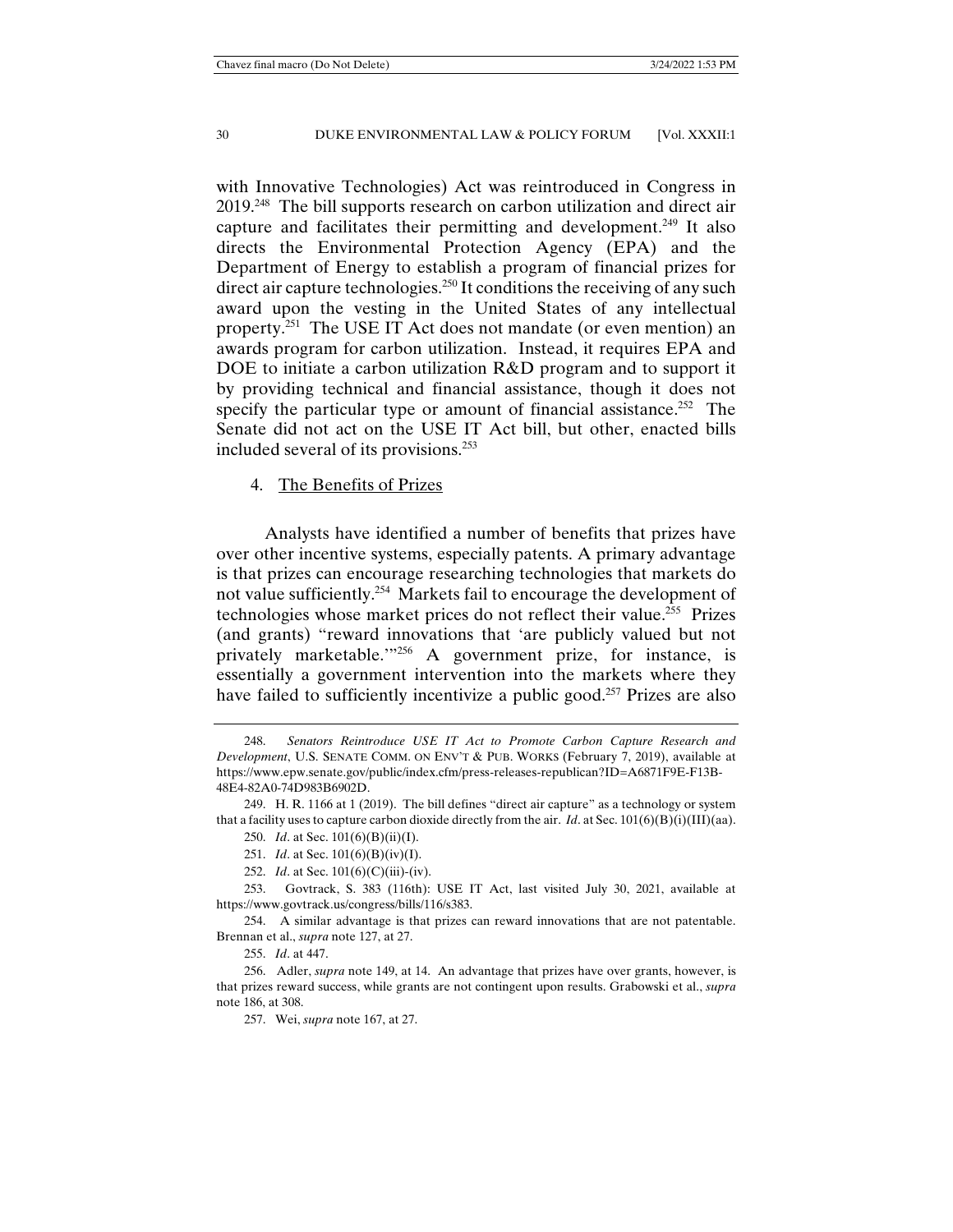well suited to encourage high-risk research on technologies that are still at their earliest stages.<sup>258</sup> Similarly, they might also be well suited to encouraging research in circumstances where scientific opinion is divided concerning the appropriate path to direct technological development.<sup>259</sup> In other words, prizes fit circumstances where goals are clear, but the best paths to achieve them are less certain.<sup>260</sup> A number of competitions have demonstrated this pattern. Specifically, the Longitude Bill, the Netflix Prize, and the Progressive Insurance Automotive X Prize all involved identifiable goals where the means to achieve them were uncertain.261 By establishing criteria that encourage research in particular areas, prizes can offer *ex ante* incentives to pursue a targeted objective.262 Finally, by setting criteria that suggest a particular result, organizers can signal the importance of a particular issue.263

Prizes also avoid the deadweight loss of patents.<sup>264</sup> Unlike the X Prize Foundation's provisions, organizers of other prizes usually require winners of traditional prizes to place their intellectual property into the public domain.<sup>265</sup> Consequently, if the proceeds from prizes are comparable to the returns inventors would receive from patent rights, then inventors receive fair compensation while the public gains ready access to their inventions without incurring the deadweight loss of monopoly patent rights.<sup>266</sup> In programs like those of the X Prize Foundation, which allow innovators to retain their patent rights, the prizes augment the rewards of the patent system.<sup>267</sup> This may be especially helpful where markets do not price in the social value of innovations because the prizes can help to close the gap between investment cost and market compensation.<sup>268</sup>

Another advantage of prizes is that they often broaden the pool of

 <sup>258.</sup> Williams, *supra* note 134, at 10.

 <sup>259.</sup> *Id*. at 11.

 <sup>260.</sup> Burstein & Murray, *supra* note 128, at 415.

 <sup>261.</sup> *Id*. at 449–50. Also characteristic of these competitions, and an important consideration that favors the use of the prize mechanism, was the fact that certain potential innovators were identifiable, but other possible winners were not. *Id*.

 <sup>262.</sup> Wei, *supra* note 167, at 27.

 <sup>263.</sup> *Id*.

 <sup>264.</sup> Another efficiency benefit of prizes – when compared to grants, which are discussed next – is that prizes do not require researchers to prepare applications, comply with eligibility requirements, or satisfy imposed restrictions or deadlines. Adler, *supra* note 149, at 14-15.

 <sup>265.</sup> Burstein & Murray, *supra* note 128, at 410.

 <sup>266.</sup> *Id*.

 <sup>267.</sup> Adler, *supra* note 149, at 15.

 <sup>268.</sup> *Id*.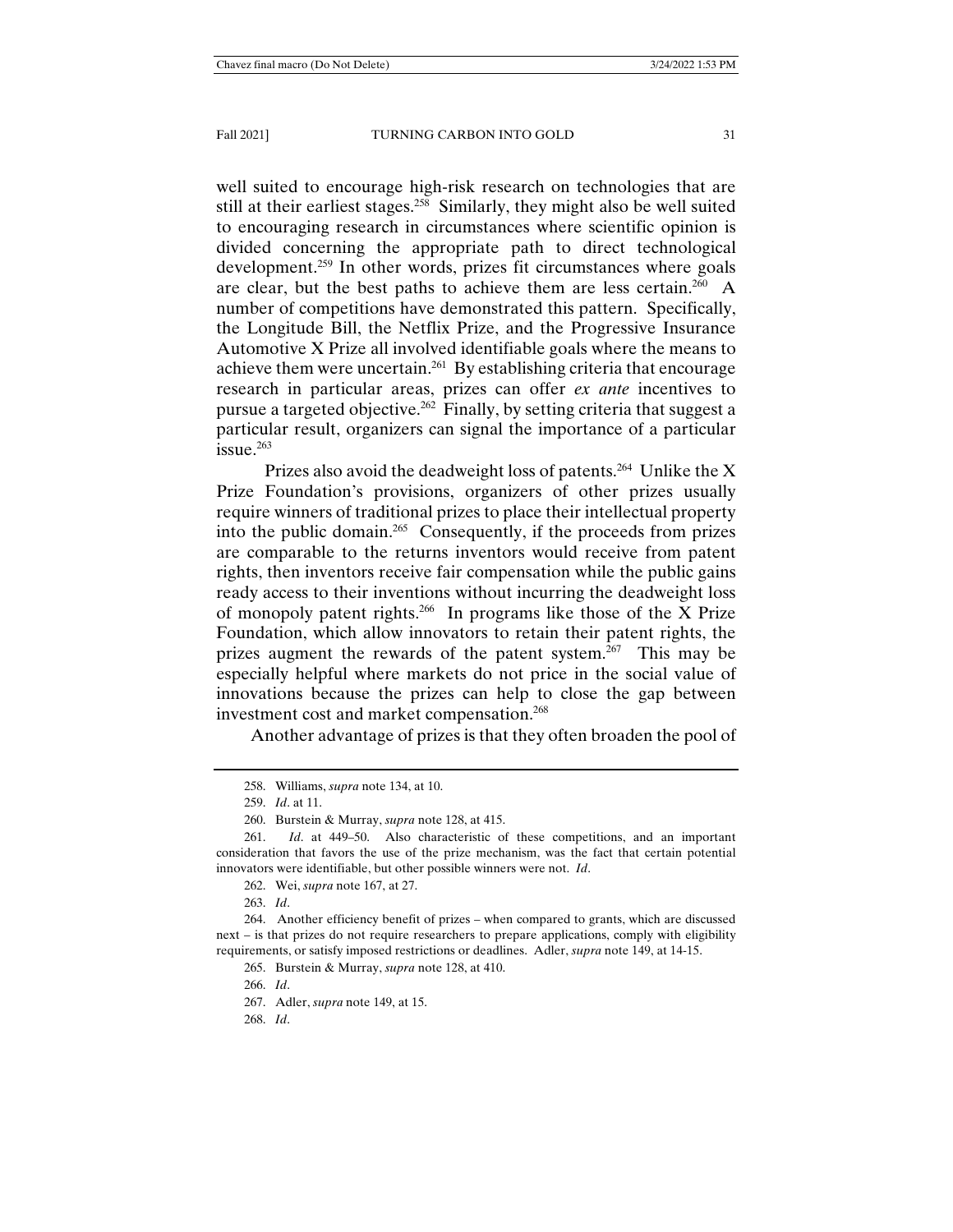prospective innovators. Prizes attract persons who might not otherwise engage in commercial efforts<sup>269</sup> or who might not otherwise have pursued a particular field.270 The competitive nature of prizes may also attract new parties interested in pursuing the awards.<sup>271</sup> As with the Longitude Act, prizes can attract parties who might normally not be among the anticipated pool of prospective inventors.<sup>272</sup> Also, by broadening the range of participants in the competition, prizes bring the advantages of diversification to the efforts, thereby increasing the likelihood that the competition will generate solutions to the problem.273 Prizes broaden the pool of participants in part because they also bring attention to their subject matter.<sup>274</sup>

 The publicity surrounding prizes appears to be a significant advantage that they provide. Prizes can both generate interest in a topic and add to the prestige of participants.275 Indeed, historical analysis suggests that the publicity from prizes without cash awards can encourage innovation.<sup>276</sup> One result of publicity is that it attracts additional inventors to the subject.<sup>277</sup> Furthermore, prizes often signal to other possible inventors the significance of innovation in a particular area.278

Unlike patents, prizes do not impede – and can support – followon innovations. As discussed previously, the exclusive rights and monopoly pricing of the patent system can deter follow-on innovations.<sup>279</sup> Empirical evidence indicating that patents deter such innovations suggests that prizes would be more favorable to them.<sup>280</sup> Similarly, assuming that large awards encourage substantial research efforts for breakthrough inventions, organizers can use a series of smaller prizes to encourage follow-on inventions.<sup>281</sup>

 <sup>269.</sup> Brennan et al., *supra* note 127, at 14.

 <sup>270.</sup> Moser & Nicholas, *supra* note 213, at 785.

 <sup>271.</sup> Adler, *supra* note 149, at 16.

 <sup>272.</sup> Grabowski et al., *supra* note 186, at 308. Of course, Harrison's invention of a solution that satisfied the Longitude Act is the classic example of a person developing a solution – a timepiece – that the organizers of the competition had not anticipated. *See supra* section II.B.2.

 <sup>273.</sup> Adler, *supra* note 149, at 33.

 <sup>274.</sup> *Id*. at 17.

 <sup>275.</sup> *Id*.

 <sup>276.</sup> Moser & Nicholas, *supra* note 213, at 785.

 <sup>277.</sup> *Id*.

 <sup>278.</sup> *Id*. at 786.

 <sup>279.</sup> *See supra* nn.177–79 and accompanying text.

 <sup>280.</sup> Williams, *supra* note 134, at 7–8.

 <sup>281.</sup> Moser & Nicholas, *supra* note 213, at 786.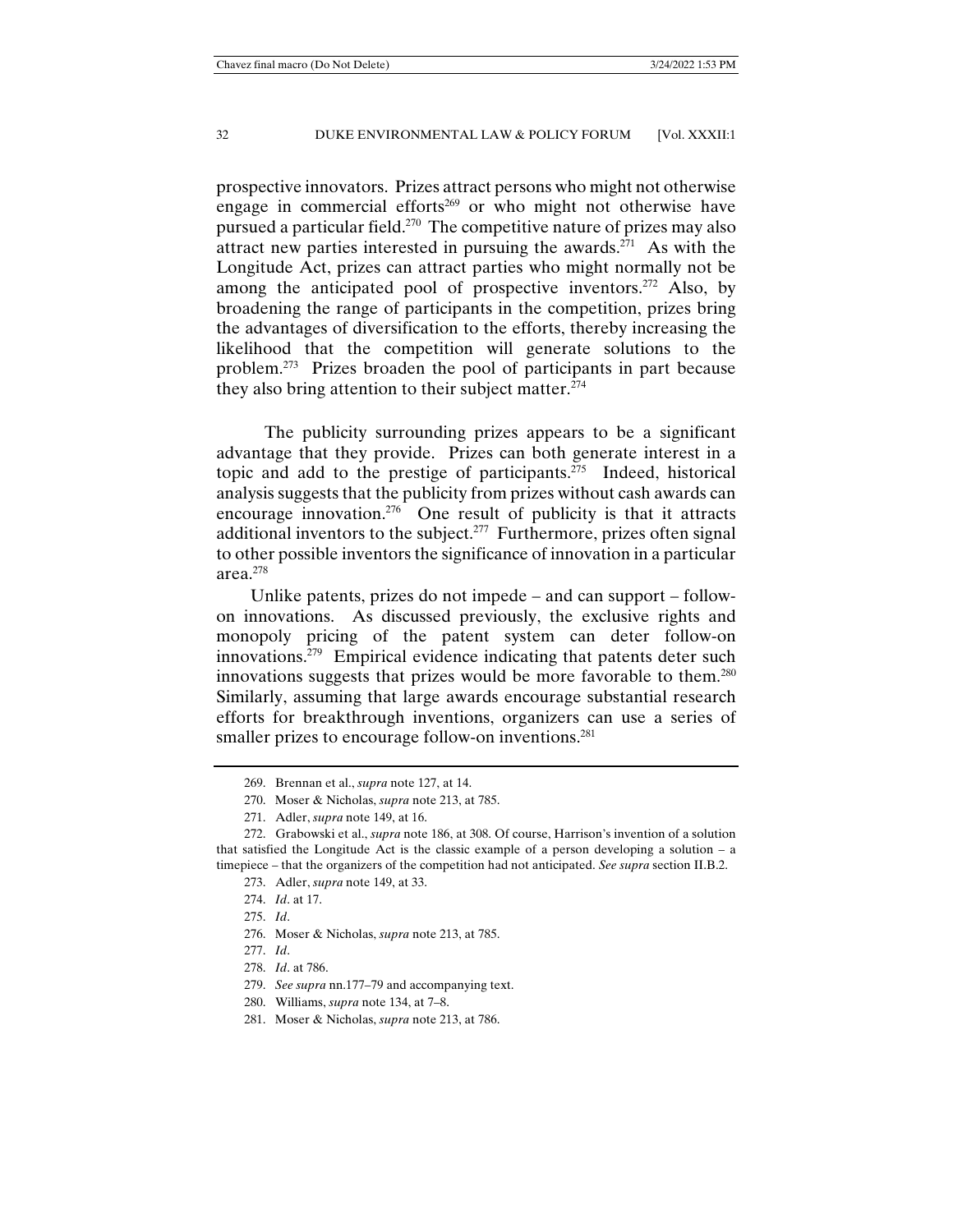# 5. The Drawbacks of Prizes

 Despite the many advantages that prizes have over other incentive mechanisms, they also raise some notable concerns. Of course, a key draw of prizes is their cash awards. Determining this amount, however, can be difficult.<sup>282</sup> To accurately value awards, their organizers require sufficient information to approximate inventions' market and social value.<sup>283</sup> In some instances, doing so requires the prize organizers to have access to information relevant to the value of inventions. Often such data is not readily available,<sup>284</sup> and governmental and nonprofit organizers are especially unlikely to have it.<sup>285</sup> Organizers do not need perfect information, but they do need to be able to estimate eventual consumption comparably to projections by prospective competitors.<sup>286</sup>

The social value of an invention, especially relevant in the context of CCU, is typically difficult to calculate. By its nature, social value is difficult to estimate; it can be particularly difficult when a novel invention or process is involved.287 Failing to price the award correctly can create problems. If the organizers price awards too low, then they will not incentivize sufficient innovation efforts; if they set the amounts too high, then competitions risk duplication of efforts, possibly leading to favoritism and other issues in the selection process.288

 Unique pricing and efficiency issues arise with government prizes. Although a primary argument in favor of prizes over patents is the avoidance of intellectual property's deadweight loss, the overall reduction of deadweight loss may not be as large as the elimination of monopoly pricing might suggest.<sup>289</sup> Moreover, governments typically fund their prizes through taxes, which can have their own deadweight effects.290 In general, however, economists estimate the deadweight

289. Roin, *supra* note 118, at 1061–62.

 290. Spulber, *supra* note 144, at 9–10. These deadweight effects include the impacts from sales or income taxes. The resulting higher prices may cause some potential consumers to leave

 <sup>282.</sup> Adler, *supra* note 149, at 18.

 <sup>283.</sup> V.V. Chari et al., *Prizes and Patents: Using Market Signals to Provide Incentives for Innovations*, J. ECON. THEORY 147 (2012) 781–801, 782.

 <sup>284.</sup> *Id*.

 <sup>285.</sup> Roin, *supra* note 118, at 1035.

 <sup>286.</sup> *Id*. at 1038.

 <sup>287.</sup> *Id*. at 1035.

 <sup>288.</sup> Park, *supra* note 132, at 203.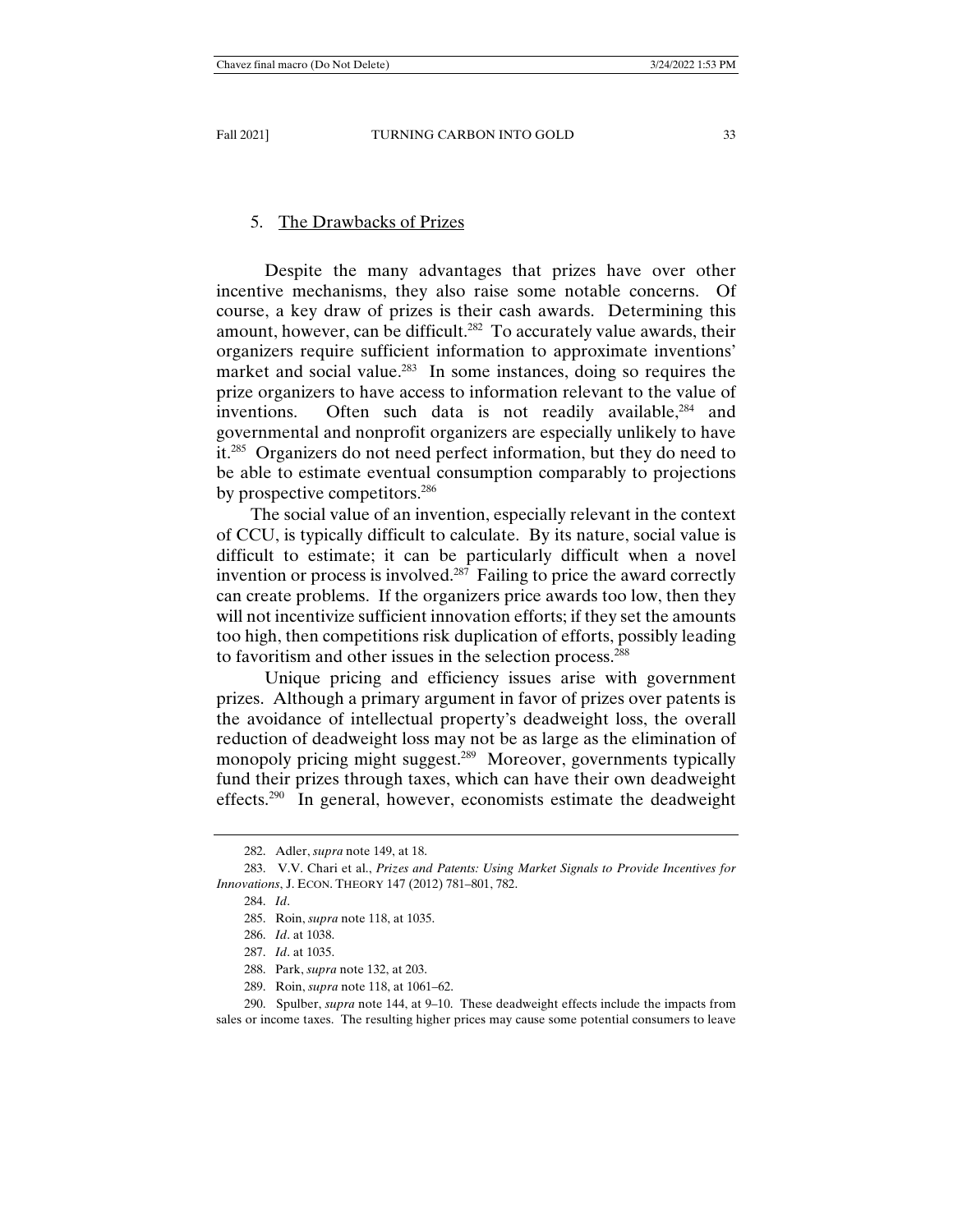loss from monopoly pricing to be worse.<sup>291</sup>

 As suggested previously, prizes' criteria and their application can cause problems. Prizes function the smoothest when organizers can identify a specific problem and can define their criteria for satisfying the competition clearly.<sup>292</sup> To many, the "primary lesson" from the Longitude competition was that the ambiguities in the competition criteria led to the difficulties Harrison encountered in receiving his award.293 Criteria must be clear and minimize subjectivity, yet be flexible.294 Of course, all of this must be done in the context of technological development, which could render certain criteria obsolete or irrelevant.295 As with the Longitude Act experience, prizes with unclear criteria can generate unwanted controversy.<sup>296</sup> The Longitude experience also suggests that a clear enforcement procedure may be necessary to resolve disputes timely.<sup>297</sup>

From an economics perspective, prizes can be inefficient. The broad participation that they stimulate can be a detriment. Essentially, prizes encourage multiple parties to work towards the same innovation.298 Furthermore, collective resources expended in the pursuit of prize awards can exceed their values.<sup>299</sup> Conversely, the patent system enables sequential development, as disclosure provides follow-on inventors with access to the results of others' work. Then, they can work around these innovations or direct their efforts to new inventions.300

 A significant commonality between prizes and patents is that both systems provide no financial support for innovators during their research and development work. This can be especially problematic

the market. Roin, *supra* note 118, at 1026.

 <sup>291.</sup> Roin, *supra* note 118, at 1026.

 <sup>292.</sup> Mandel, *Innovation Rewards, supra* note 147, at 321. This suggests that prizes may not be well suited for problems that are not easily defined and necessitate basic research. Adler, *supra* note 149, at 35. One analysis concluded that prizes could still be used in such circumstances, but they should follow the grand innovation prize model (such as the X Prize competitions) – the winners of the prize awards retain their intellectual property rights. Galasso et al., *supra* note 164, at 351.

 <sup>293.</sup> Burstein & Murray, *supra* note 128, at 413–14.

 <sup>294.</sup> *Id*. at 424.

 <sup>295.</sup> *Id*. at 427.

 <sup>296.</sup> Adler, *supra* note 149, at 18.

 <sup>297.</sup> Gallini & Scotchmer, *supra* note 182, at 72, n.2.

 <sup>298.</sup> Park, *supra* note 132, at 204.

 <sup>299.</sup> Adler, *supra* note 149, at 16. This is another perspective on the \$100 million total spent

by 26 parties in the hope of winning the \$10 million Ansari X Prize. *See supra* at Section II.B.3.

 <sup>300.</sup> Park, *supra* note 132, at 204.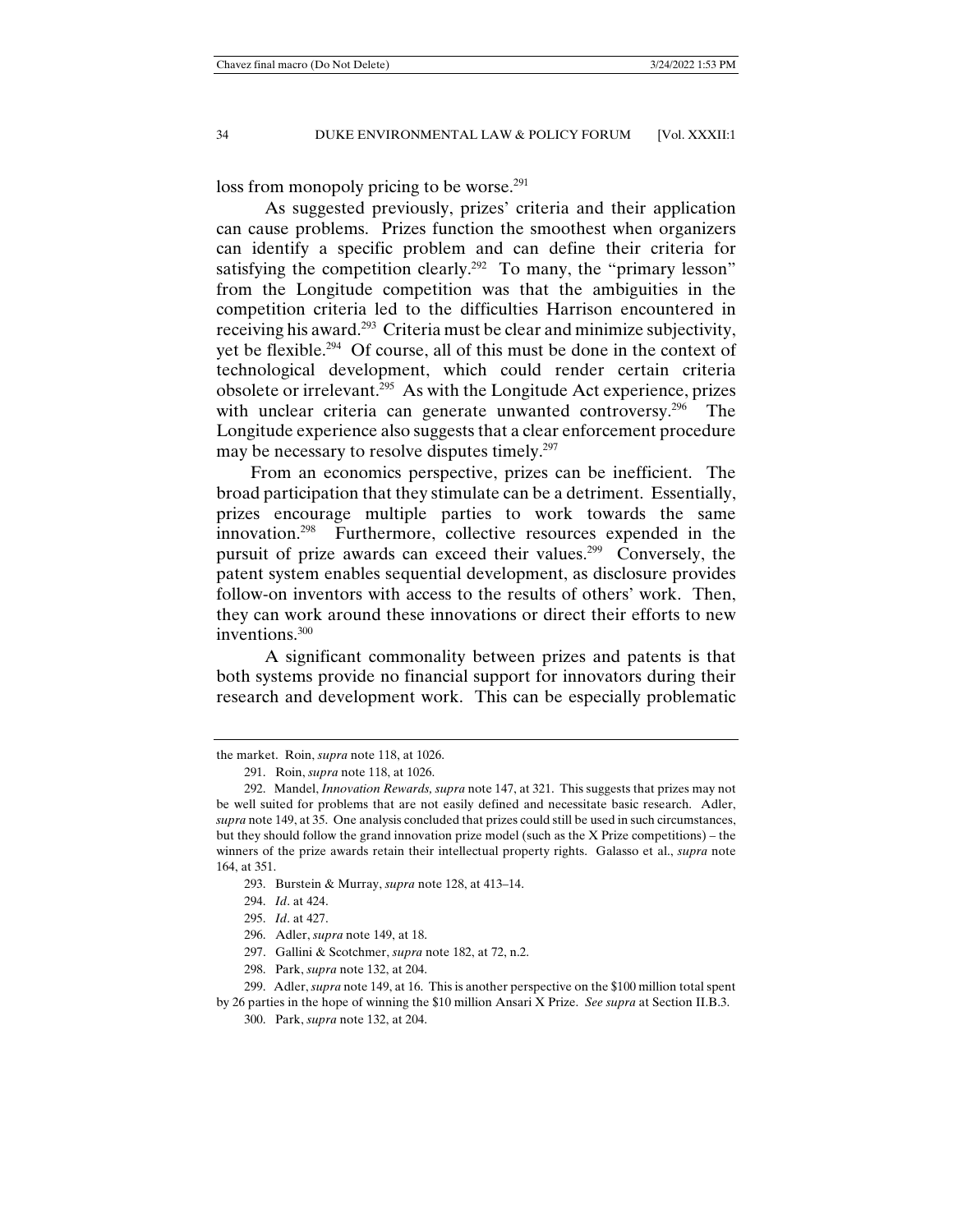for researchers who do not have the resources to self-fund or whose work requires costly equipment or materials.<sup>301</sup>

# *C. Grants*

# 1. The Basics of Grants

 Another tool to incentivize research and development is grants. Indeed, the federal government provides most of its financial support for research actvitiy in the form of grants.302 Government grants provide a substitute for private funding of research.<sup>303</sup> Essentially, they shift the funding of research from private sources to public ones (taxpayers).304

Government grants finance much of today's basic research.<sup>305</sup> This is not surprising. Conceptual knowledge is not patentable, and the time lag before its application renders it difficult for markets to value.<sup>306</sup> Furthermore, since the results of basic research are uncertain, disconnecting the link between results and compensation facilitates the implementation of this work.<sup>307</sup> Indeed, the receipt of grants is often essential for certain research to proceed at all.<sup>308</sup> Even in later stages, grants can be the superior incentive mechanism. When the need for basic research arises in later stages of applied research, grants still excel. This research tends to be time consuming and distracting from the primary task.309

 Administering grants requires the government to acquire sufficient information to make allocation decisions.<sup>310</sup> Factors that complicate decisionmaking include the inherent uncertainty of the innovation process<sup>311</sup> and information asymmetry.<sup>312</sup> Governmental

- 303. Grabowski et al., *supra* note 186, at 308.
- 304. *Id*.
- 305. Clancy & Moschini, *supra* note 130, at 233.
- 306. *Id*. at 215.
- 307. *Id*. at 216.
- 308. *Id*. at 219.
- 309. Williams, *supra* note 134, at 11.
- 310. Grabowski et al., *supra* note 186, at 308.
- 311. Burstein & Murray, *supra* note 128, at 432–33.
- 312. *Id*. at 435.

 <sup>301.</sup> Adler, *supra* note 149, at 35.

 <sup>302.</sup> *Id*. at 3.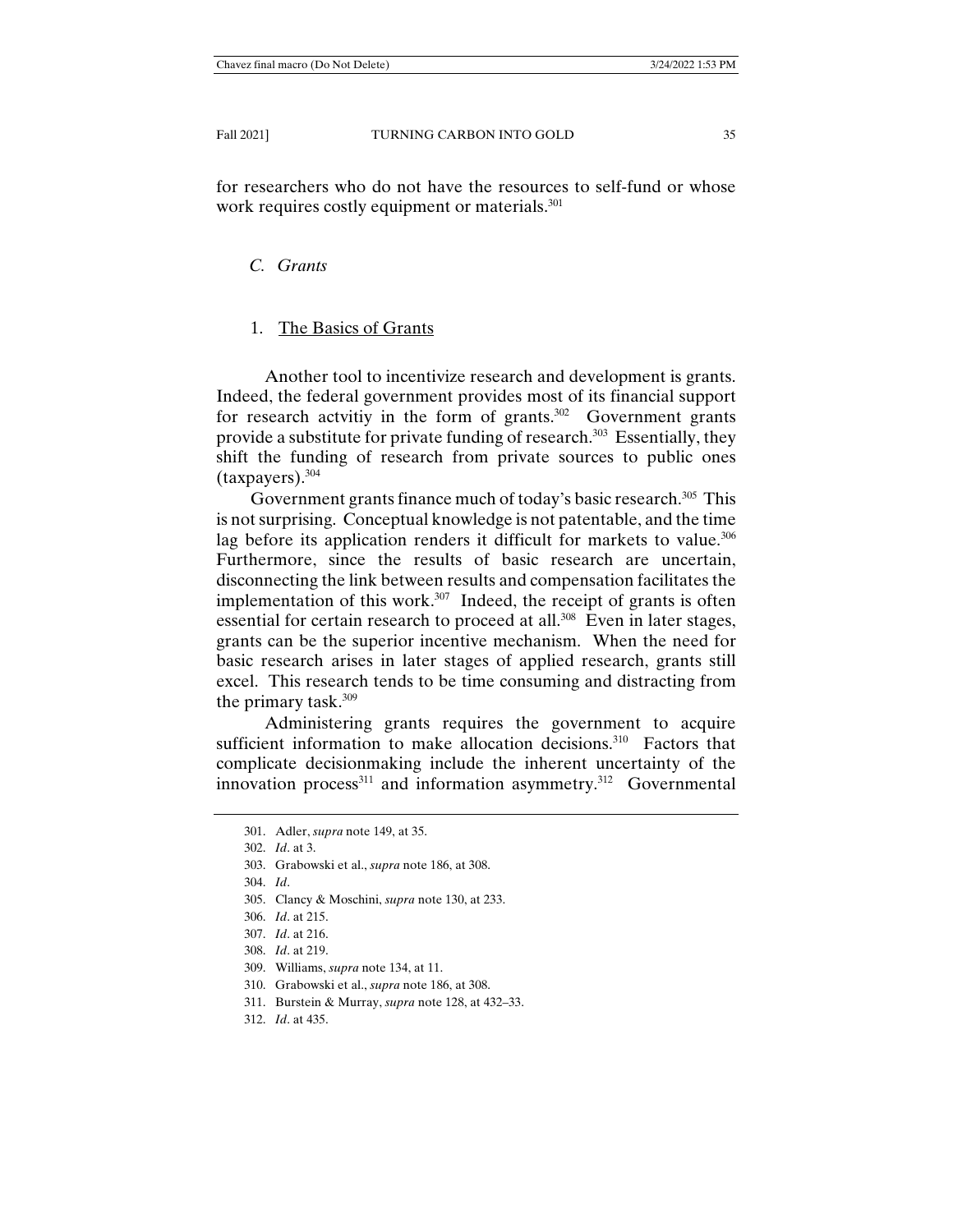agencies can overcome these concerns by utilizing both high-level policymaking and peer review. Setting policy at upper levels of agencies allows for the setting of priorities and political accountability; peer review assures that members of the pertinent scientific communities decide the awarding of grants.<sup>313</sup>

# 2. The Benefits of Grants

 By providing financial support to conduct research, grants effectively reduce the costs of this work.<sup>314</sup> This is especially important for certain researchers, including those who do not have sufficient resources,  $315$  do not have income that can be offset by tax credits,  $316$  or are conducting research that requires costly equipment or the construction of demonstration projects.<sup>317</sup> Furthermore, unlike patents, which reward whatever inventions on which researchers decided to expend effort, grants provide a means for the government to direct research.318

 In general, researchers and scientific societies prefer grants for three reasons. First, government bureaucrats and researchers alike find them easier to administer. Second, grants afford administrators more discretion in awarding them.<sup>319</sup> From the government's perspective, grants can be an effective means of directing and generating research leads.<sup>320</sup> Finally, for researchers, grants reduce their costs and do not condition compensation upon the success of their work.321

3. The Problems with Grants

 <sup>313.</sup> *Id*. at 451–52.

 <sup>314.</sup> Hemel & Ouellette, *supra* note 122, at 311.

 <sup>315.</sup> Clancy & Moschini, *supra* note 130, at 219 (noting that while the government intends grants to cover the costs of research, they often provide part of researchers' compensation, too).

 <sup>316.</sup> Hemel & Ouellette, *supra* note 122, at 337.

 <sup>317.</sup> Adler, *supra* note 149, at 18.

 <sup>318.</sup> Wei, *supra* note 167, at 45.

 <sup>319.</sup> Adler, *supra* note 149, at 23.

 <sup>320.</sup> Williams, *supra* note 134, at 10.

 <sup>321.</sup> Clancy & Moschini, *supra* note 130, at 216.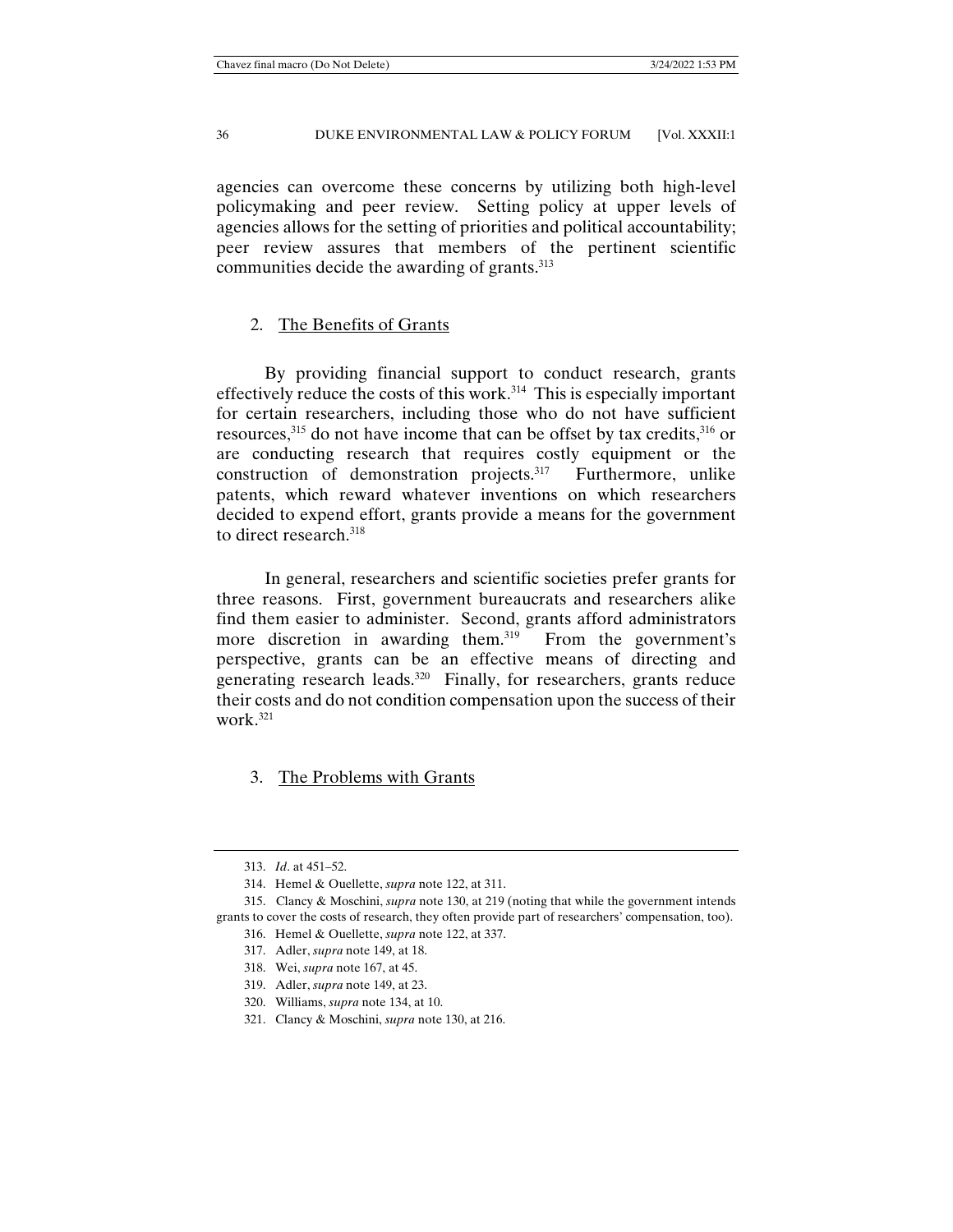Despite the important role that grants play in innovation, they are not without criticisms. One primary objection regards the process for determining the parties who will receive the grants. The centralized nature of awarding grants limits the range of prospective researchers who might receive funding.<sup>322</sup> This narrowing not only limits the number of parties addressing particular topics, it also reduces the likelihood that the grants will generate viable solutions.<sup>323</sup> Furthermore, since grants are upfront payments, unlike with patents and prizes, recipients do not – and cannot – assure that the sought innovation will in fact be developed.<sup>324</sup>

 Another related concern involves the selection process for determining grant recipients. Government grants can be susceptible to political pressure.325 Although grant programs can use peer-review procedures, even expert panels can direct funds suboptimally.326 Regardless of the merits of selection processes, by their nature *ex ante* grants will pick "winners" and "losers."327 Even assuming that the process is unbiased, successfully selecting the applicants most likely to succeed can be difficult.<sup>328</sup> Not surprisingly, government programs have had limited success in selecting paths for future innovations.<sup>329</sup>

 Government grants also have higher administrative costs than most other incentive mechanisms. Typically, they must comply with federal regulations and agency reporting requirements. These restrictions discourage potential applicants by raising the temporal and financial costs of applying. $330$  In some grant programs, the combined administrative burden on the agency and applicants could reach as high as one third of the total grant award.<sup>331</sup>

323. *Id*.

 328. Wei, *supra* note 167, at 45 (noting difficulties the government has encountered in identifying research that can best improve health care or the best applicant to perform such work).

329. Adler, *supra* note 149, at 37.

330. *Id*. at 31.

 331. Hemel & Ouellette, *supra* note 122, at 362. Governmental grant programs also run risks of influence or capture during the seletion process. Adler, *supra* note 149, at 34. These programs often utilize peer-review panels or other mechanisms to avoid these issues. *Id.*

 <sup>322.</sup> Adler, *supra* note 149, at 29.

 <sup>324.</sup> Mandel, *Innovation Rewards, supra* note 147, at 320.

 <sup>325.</sup> Adler, *supra* note 149, at 29.

 <sup>326.</sup> *Id*. at 34.

 <sup>327.</sup> *Id*. at 29.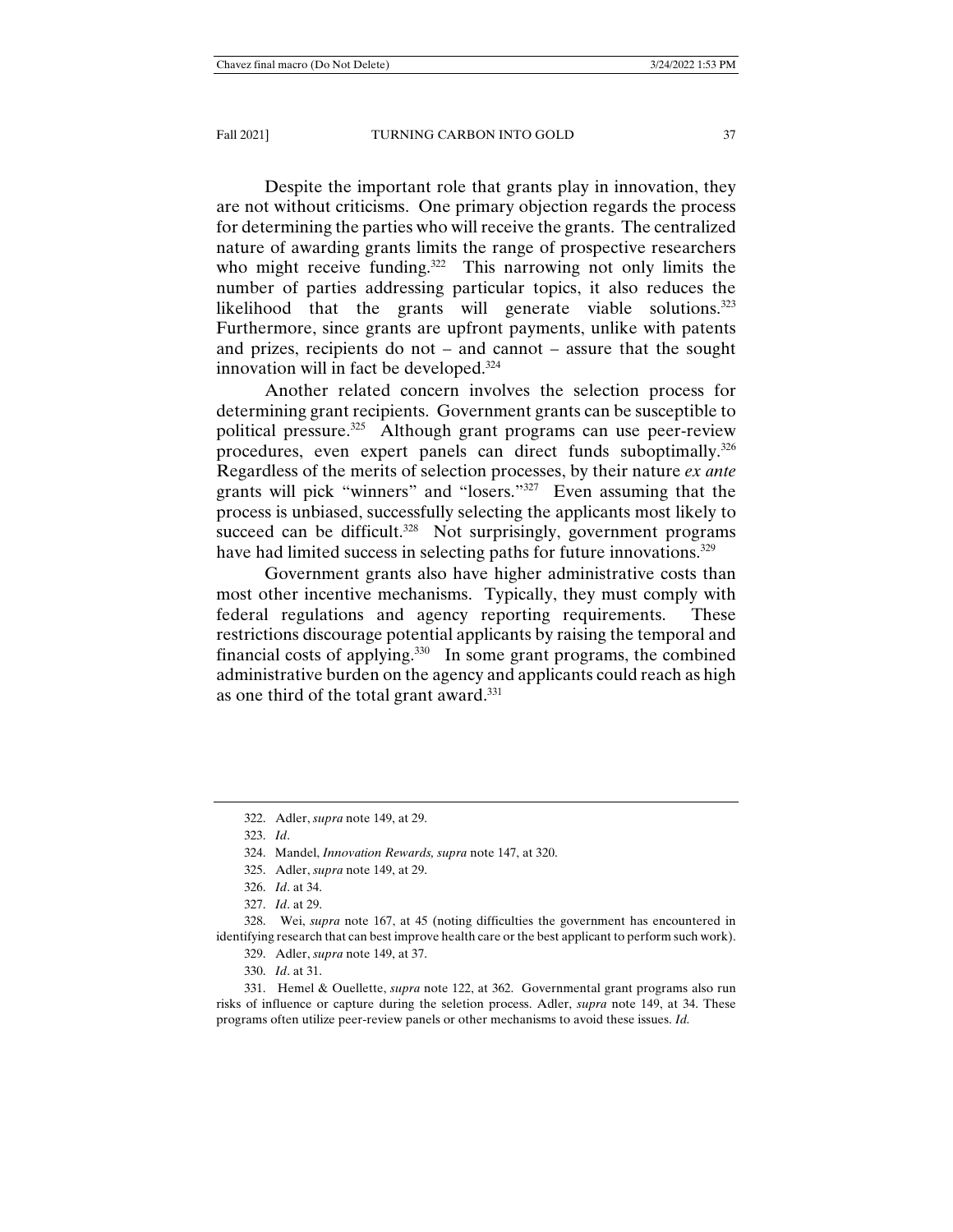#### *D. Tax Policy*

#### 1. Incentivizing R&D through the Tax Code

 The government also uses the tax code to encourage research. The tax code contains two primary provisions pertaining to research costs. First, Section 174 of the code allows taxpayers to treat research expenditures as expenses (as opposed to capitalized investments).<sup>332</sup> Alternatively, taxpayers can forgo the Section 174 deduction and instead claim a 20% tax credit under Section 41.333 This section provides a credit equivalent to the amount of research expenses increased over a base amount.<sup>334</sup> Congress did not make the credit permanent until 2015. Until then, it set expiration periods for the credit.335 This practice incurred the wrath of businesses because of the resulting inability to plan their expenditures.<sup>336</sup>

State governments also use tax credits to incentivize research.<sup>337</sup> In some instances, European countries have used more targeted tax benefits. For instance, The Netherlands, Belgium, and Hungary have provided tax credits or deductions for salaries of researchers.338

#### 2. Strengths and Weaknesses of Using the Tax Code

 Analyses of tax credits indicate that they have encouraged taxpayers to spend more on research expenditures than they would

 <sup>332. 26</sup> U.S.C. § 174(a)(1). Expensing allows taxpayers/researchers to apply the research expenses against current income. Otherwise, the Tax Code would require that taxpayers capitalize expenditures incurred to create or improve assets with useful lives of more than one year and then depreciate or amortize these expenditures over an extended period of time. Stephen E. Shay et. al., *R&D Tax Incentives: Growth Panacea or Budget Trojan Horse?*, 69 TAX L. REV. 419, 430 (2016).

 <sup>333.</sup> *Id*. at 432.

 <sup>334. 26</sup> U.S.C. § 41(a). The credit limits its application to expenses that exceed the taxpayers' base amount of research expenditures to ensure that taxpayers receive the credit only for increasing their research costs. Hemel & Ouellette, *supra* note 122, at 324. Taxpayers can apply a tax credit equal to 20% of their research expenditures. *Id*. The credit applies only to some of the expenditures that can be expensed under Section 174. *Id*. at 323.

 <sup>335.</sup> Shay, *supra* note 332, at 434. In fact, Congress allowed the credit to expire for a twelvemonth period extending from 1995 to 1996. Graetz, *supra* note 119, at 353, n.17.

 <sup>336.</sup> Shay, *supra* note 332, at 434.

 <sup>337.</sup> Hemel & Ouellette, *supra* note 122, at 325.

 <sup>338.</sup> Noked, *supra* note 119, at 145.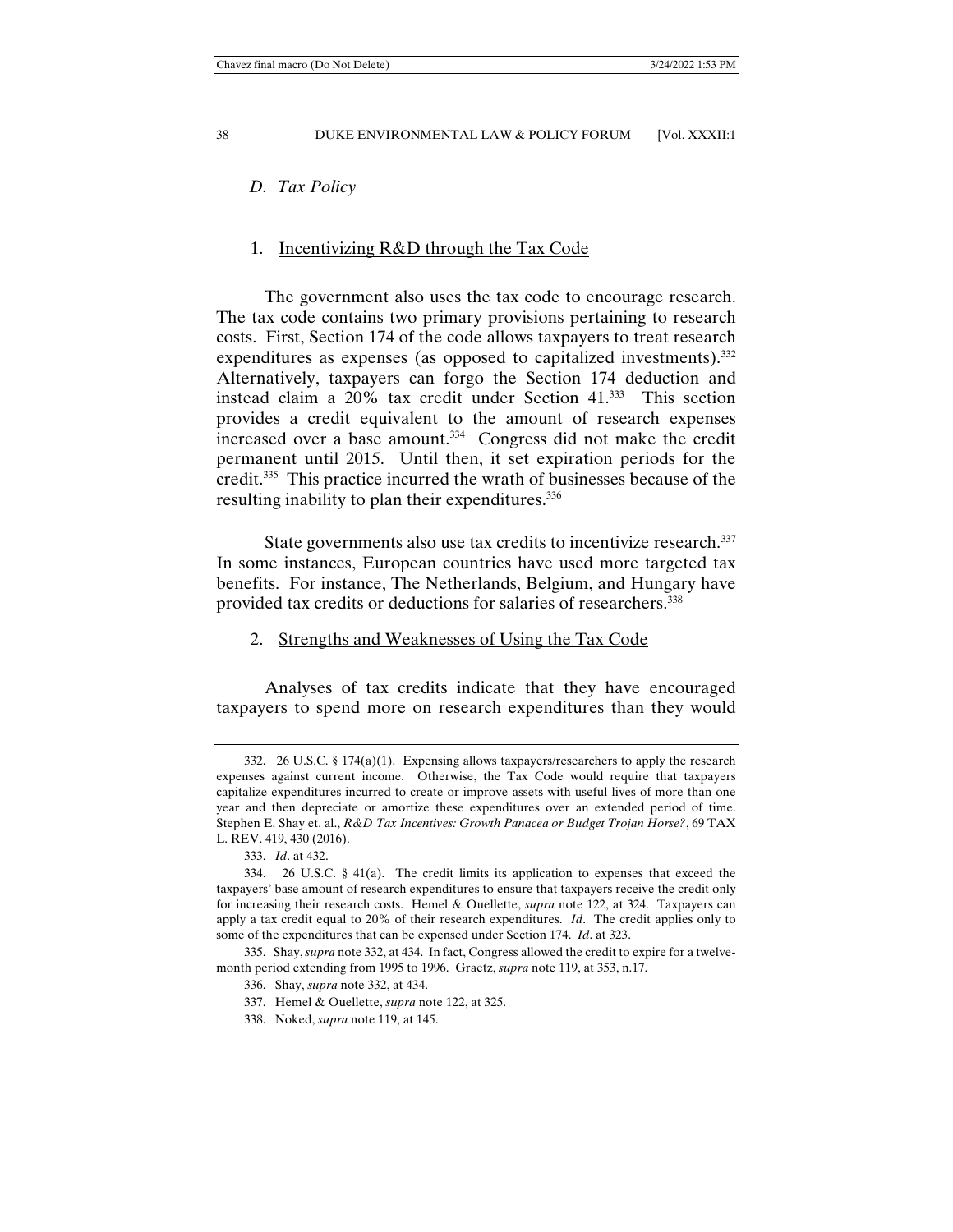have otherwise.<sup>339</sup> Indeed, Congress designed the credits to produce this particular result. The credits reward only research expenditures that exceed a "base amount" of past research expenditures.<sup>340</sup> Additionally, tax credits and deductions help to elicit information from private actors regarding the expected value of  $R&D$  projects.<sup>341</sup> Tax provisions also avoid monopoly costs in markets.<sup>342</sup>

 Commentators have criticized research tax provisions on several grounds. A primary criticism is that conclusions about their effectiveness have been unclear. Analyses of R&D tax incentives produce a wide range of estimates of the effect of such incentives in generating new R&D; they also question the cost effectiveness of such an approach.<sup>343</sup> Another concern regarding tax incentives is that they actually only incentivize established entities that have taxable liability, enabling them to make use of the tax deductions or credits.<sup>344</sup> Other entities, such as startups, often have no income against which to apply their deductions or credits.345 Finally, other problems that hamper government incentives apply here as well. *Ex ante* the government will often be unsure of which innovations to incentivize or be unable to value inventions accurately.<sup>346</sup>

## III. PUTTING IT ALL TOGETHER

 Each of the four incentive systems can be the optimal approach depending upon the particular set of circumstances involved.<sup>347</sup> The following section will explore more fully the circumstances which favor particular incentives. Then, this article will consider which of these incentives – or combination of incentives – will best encourage research into particular uses of carbon.

 <sup>339.</sup> Guenther, *supra* note 121, at 1.

 <sup>340.</sup> Hemel & Ouellette, *supra* note 122, at 324.

 <sup>341.</sup> *Id*. at 303.

 <sup>342.</sup> *Id*.

 <sup>343.</sup> Graetz, *supra* note 119, at 355. For instance, findings for the benefit-cost ratio for the R&D credit have found ratios ranging from 0.293 to 2.0. *Id*. at 356-57.

 <sup>344.</sup> *See* Shay, *supra* note 332, at 448, n.138 and accompanying text (noting that most of the benefit from corporate R&D tax credits goes to large corporations).

 <sup>345.</sup> *Id*. at 337. When researchers do have excess income against which to apply the credit, then refundable tax credits function comparably to grants. *Id*. at 381.

 <sup>346.</sup> Wei, *supra* note 167, at 45.

 <sup>347.</sup> Galasso et al., *supra* note 164, at 345.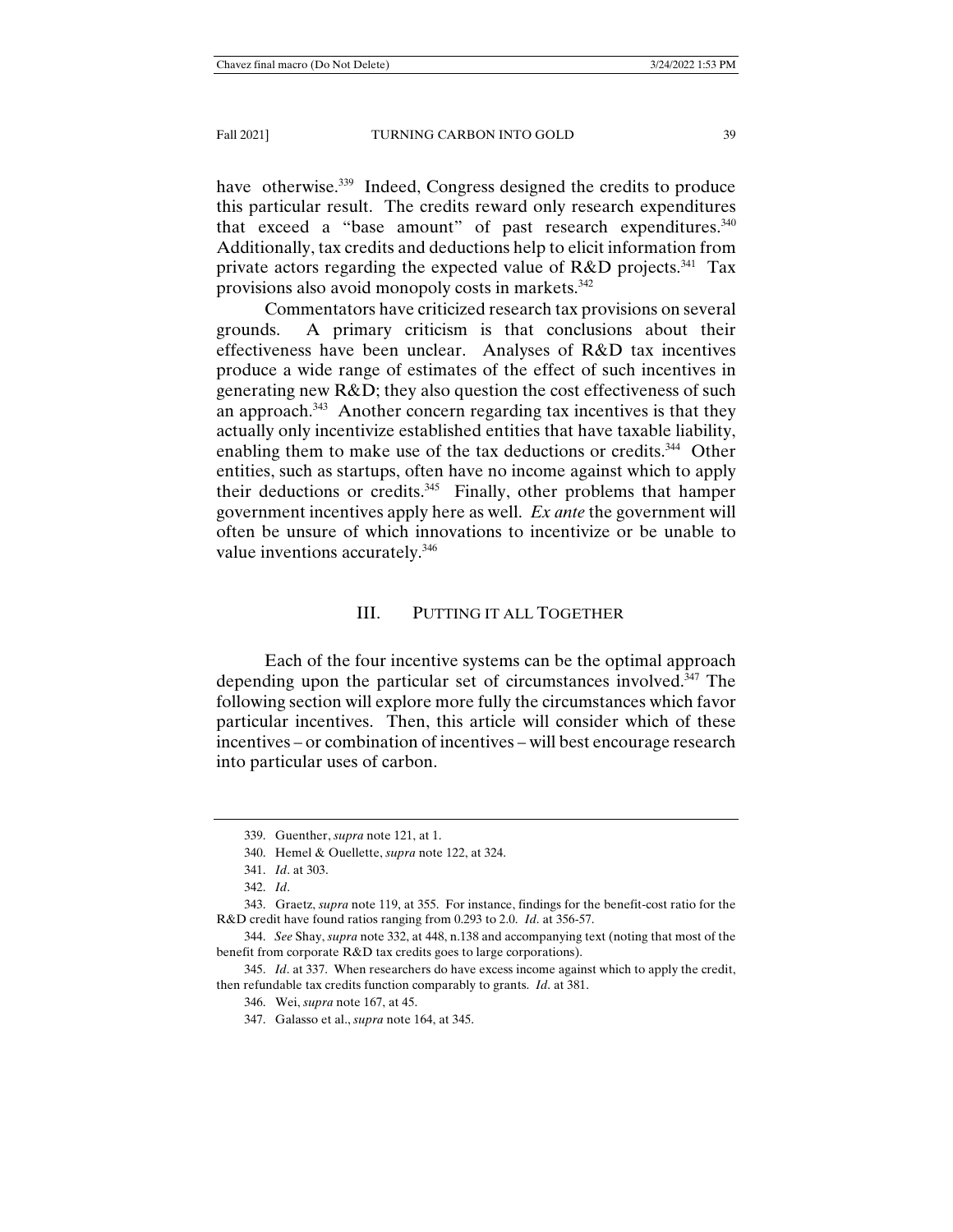## *A. Considerations of Markets and Timing*

 Besides the inherent strengths and weaknesses of these incentive mechanisms, additional considerations impact their effectiveness. Considerations regarding the decisionmakers best positioned to set incentives' values, the best parties to pay for them, and the optimal timing of incentives all impact the determination of optimal incentives. While not determinative, they do suggest which incentives may be most effective in promoting particular innovations.

## 1. Markets Versus Centralized Decisionmakers

 An important consideration in selecting among incentives regards the party that will identify the targeted innovations and set the value of the reward – markets or the government.<sup>348</sup> As noted earlier, patents rely upon markets to drive innovation and its rewards.<sup>349</sup> Markets establish rewards for inventions through price signals. Knowing this, private innovators can choose subjects for research and receive subsidies and rewards for their efforts through the market.<sup>350</sup> On the other hand, prizes, grants, and tax incentives rely upon centralized actors—governments, peer-review panels, foundations, etc.—to determine the direction of innovation and its compensation.351 Of course, market signals may not encourage certain innovations. When market signals do not reflect social value, then incentives that rely upon them fail to stimulate sufficient innovation.<sup>352</sup>

## 2. Paying for Innovation

 As previously discussed, the parties who value innovations and, often, pay for them—differ with the particular incentive. Cross subsidization occurs when nonusers of an invention pay the costs of the users.353 When funded by general revenues, prizes, grants, and tax

 <sup>348.</sup> Zachary Liscow & Quentin Karpilow, *Innovation Snowballing and Climate Law*, 95 WASH. U. L. REV. 387, 429 (2017).

 <sup>349.</sup> *Id*.

 <sup>350.</sup> *Id*.

 <sup>351.</sup> *Id*.

 <sup>352.</sup> Hemel & Ouellette, *supra* note 122, at 328.

 <sup>353.</sup> *Id*. at 348.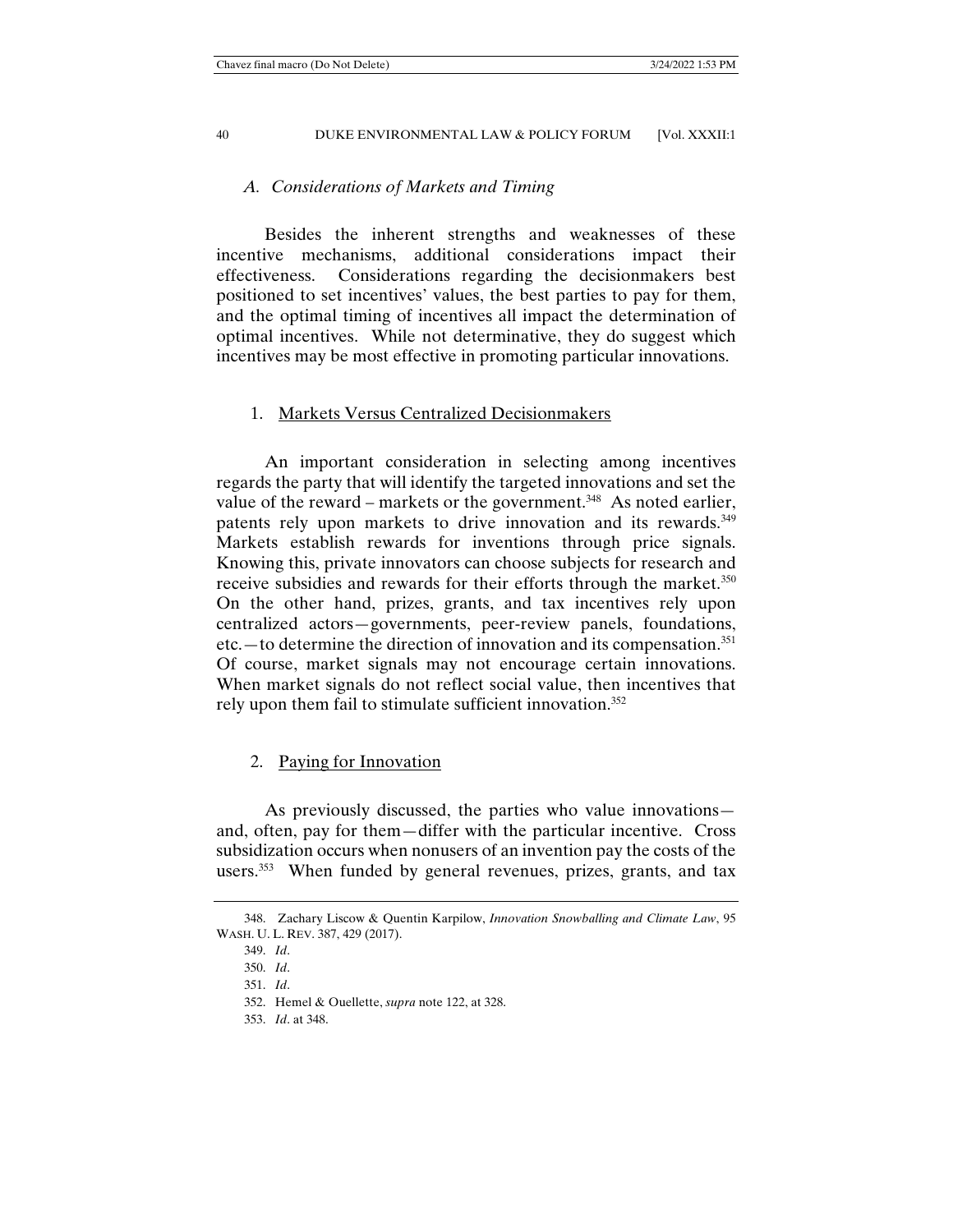credits all involve cross subsidization by nonusers (typically taxpayers).354 The government can, however, utilize cross subsidization to alter innovation incentives.<sup>355</sup> For instance, it can shift some of the burden normally imposed on taxpayers to users through targeted sales taxes.<sup>356</sup> This is an example of an important concept decisionmakers can tweak aspects of incentives to alter their typical effects.357

A related consideration involves risk. Unfunded researchers pursuing an innovation not covered by a prize bear the entire risk that their efforts will produce an invention generating sufficient demand to assure a sufficient profit, or even to recoup their research costs.<sup>358</sup> Conversely, grants and prizes shift the burden of unsuccessful research onto the funding party (the government or private parties).359

# 3. The Timing of Incentives

 Another consideration when choosing among incentive mechanisms is the timing of the benefits provided. The timing of the receipt of funds can be crucial. The financial benefits of grants and tax credits occur *ex ante* the innovation; for prizes and patents, they arrive *ex post*. 360 Even when prizes or patents promise noticeably larger returns, some parties may not be able to wait for *ex post* rewards.<sup>361</sup> Some innovators, especially startups, may have trouble raising capital or lack sufficient income to wait for *ex post* returns.<sup>362</sup> Nonrefundable tax credits also may have limited value to startups or other entities lacking current income.<sup>363</sup> Thus, the decision to utilize an *ex ante* or *ex* 

 <sup>354.</sup> *Id*.

 <sup>355.</sup> *Id*.

 <sup>356.</sup> *Id*. Society utilizes cross subsidization in a number of other contexts, though usually it operates in reverse fashion, with taxpayers subsidizing the costs borne by users of particular services. Examples include subsidies for airline tickets and national park usage, among others. *Id*. at 352.

 <sup>357.</sup> *Id*. at 309.

 <sup>358.</sup> Brennan et al., *supra* note 127, at 20.

 <sup>359.</sup> *Id*. at 25 (illustrating the allocation of risk with different incentive schemes).

 <sup>360.</sup> Hemel & Ouellette, *supra* note 122, at 333.

 <sup>361.</sup> *Id*. at 336.

 <sup>362.</sup> *Id*.

 <sup>363.</sup> *Id*. at 338. Recently, experience with renewable energy tax credits has demonstrated the reduced impact such credits may have. With renewable energy being a relatively new industry, many startups lacked sufficient income to take advantage of production tax credits and investment tax credits provided to the industry. In many instances, developers needed to involve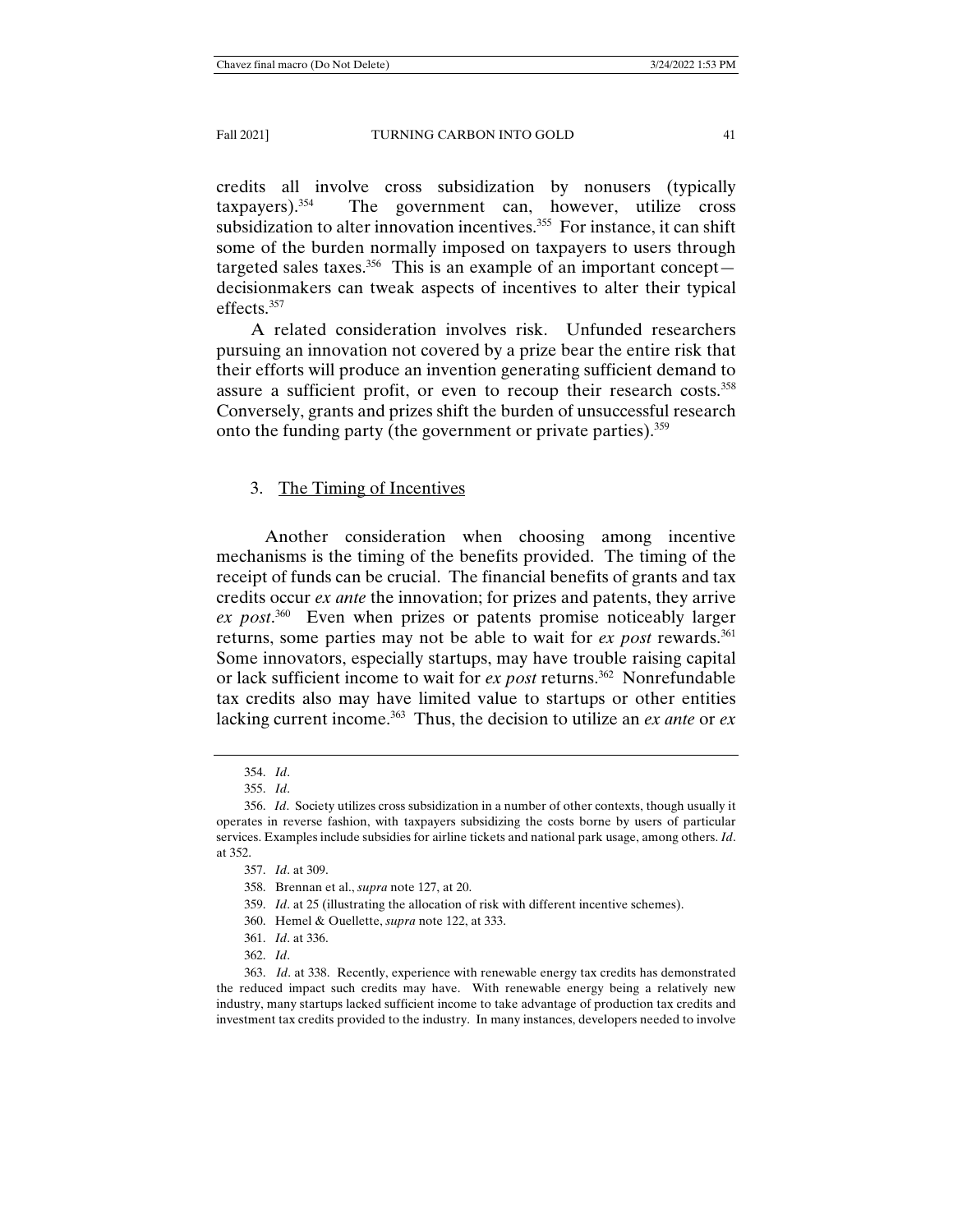*post* reward can limit the parties able to pursue particular innovations.364 Conversely, if innovators believe that an invention has significant financial potential, the prospect of being restricted to a limited *ex ante* award may not be sufficiently inviting.

## *B. Patents Versus Prizes or Patents and Prizes*

 Patents and prizes have been the primary driving forces behind innovations for the past several centuries. Patents played a critical role in the technological development since industrialization;<sup>365</sup> prizes have been instrumental in the development of numerous pivotal inventions before industrialization and in recent decades.<sup>366</sup> Because of their prominence in encouraging innovation, a more thorough review of these differences appears below. In short, patents use markets to reward innovators. $367$  Conversely, prizes rely upon organizers to value the award. $368$  As this discussion will suggest, the optimal combination will turn on a range of factors.<sup>369</sup>

Despite their differences, or maybe because of them, patents and prizes can work well together. The two incentives need not be mutually exclusive; patents and prizes can be used as complements.<sup>370</sup> Prizes can supplement the return innovators are likely to receive from patents. $371$ This can be especially important for innovations that are pursued for their social value, since markets are unlikely to fully recognize that value.<sup>372</sup> Of course, when governments or foundations utilize prizes to

- 364. Hemel & Ouellette, *supra* note 122, at 338.
- 365. Khan, *supra* note 126, at 648.
- 366. *See supra* Section II.B.2.
- 367. *See supra* Section II.A.2.
- 368. *See supra* Section II.B.1.
- 369. Hemel & Ouellette, *supra* note 122, at 303.

 370. Adler, *supra* note 149, at 15. In fact, grants and tax incentives also can serve as complements to patents. The federal tax code, however, does preclude claiming credits for research funded by a grant. Hemel & Ouellette, *supra* note 122, at 316-17.

371. Adler, *supra* note 149, at 15.

372. *Id*.

outside investors to monetize their tax benefits. Molly F. Sherlock, THE RENEWABLE ELECTRICITY PRODUCTION TAX CREDIT: IN BRIEF 1 (November 27, 2018). In such circumstances, a significant portion of the subsidy went to the outside investors and to efforts to identify and attract them. Felix Mormann, *Beyond Tax Credits: Smarter Tax Policy for a Cleaner, More Democratic Energy Future* (*Beyond Tax Credits*), 31 YALE J. ON REG. 303, 324 (2014). As a result, analysts concluded that one dollar of direct cash payment through grants had twice the benefit of one dollar of tax credit. *Id*. at 322.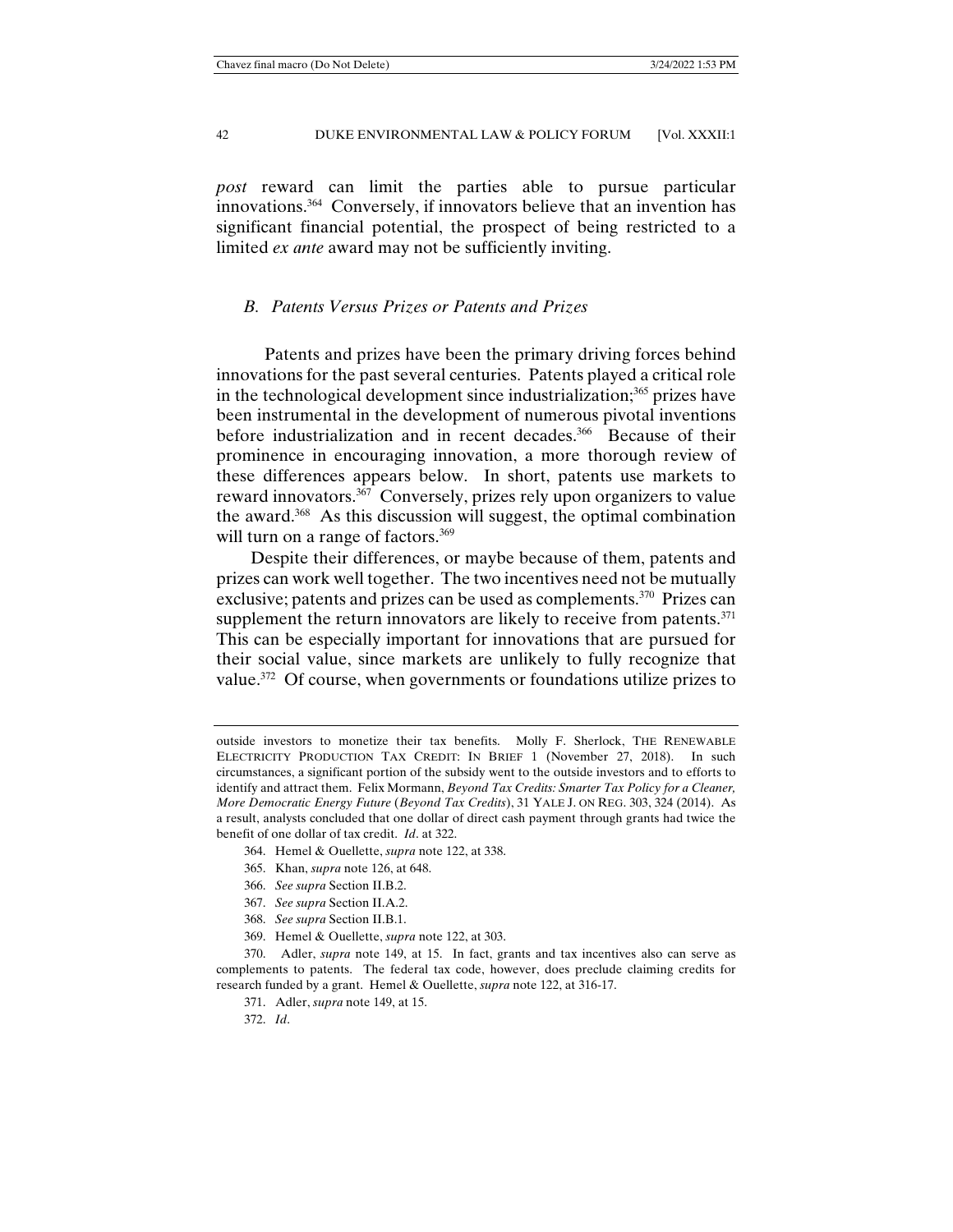incentivize innovation, additional methods, such as patents, may still be required for adequate diffusion of the invention. Another such policy is the advance market commitment  $(AMC)$ .<sup>373</sup> Through an AMC, the government commits to purchase a previously identified quantity of an invention satisfying particular criteria.374

 Certain other considerations become apparent from a review of these incentives. First, prizes and patents require innovators to shoulder their research costs; $375$  tax credits only help offset these costs;376 grants, however, do provide *ex ante* support to reduce these expenses.377 Economists, however, consider one of the strengths of patents and prizes is that, as *ex post* incentives, they encourage researchers to direct their efforts to projects with the best prospects.<sup>378</sup> Second, when sufficient information is available to enable prizes and grants to be as effective as patents in stimulating innovation, the former are superior. This is because they avoid the deadweight loss resulting from patents.379 Conversely, patents do impose the costs of inventions upon their consumers; the other incentives, on the other hand, place their financial burdens on taxpayers.<sup>380</sup>

Of course, governments can combine incentive systems to overcome one method's limitations, to reinforce methods' impacts, or to achieve multiple objectives. For instance, one approach used by

- 376. *See supra* Section II.D.
- 377. Hemel & Ouellette, *supra* note 122, at 311.

378. *Id*. at 334.

 <sup>373.</sup> *Id*. at 44.

 <sup>374.</sup> *Id*. AMCs developed to incentivize the production of vaccines for developing countries. Global Health TECHS. COALITION, EXPLORING THE ROLE OF THE U.S. GOVERNMENT IN A FUTURE ADVANCE MARKET COMMITMENT 1, https://www.ghtcoalition.org/pdf/AMC-Policy-Brief.pdf (last visited Sept. 4, 2021). AMCs guarantee a market for an invention at a specific price, *id*., but they do not guarantee that all available products will be purchased. Center for Global Development, *What Is an Advance Market Commitment?*, (February 18, 2005), available at https://www.cgdev.org/blog/whatadvance-market-commitment. Thus, they still enable purchasers to select the best product for their purposes, thereby incentivizing inventors to continue innovating. *Id*. AMCs provide a number of economic benefits, too. First, they increase revenues for inventors and reduce their volatility. Vivid Economics, ADVANCE MARKET COMMITMENTS FOR LOW-CARBON DEVELOPMENT: AN ECONOMIC ASSESSMENT 18 (2009). Second, by assuring certainty regarding demand, AMCs provide another means by which to stimulate investment. *Id*. at 16. Finally, AMCs are especially appropriate for products that benefit society, but may not necessarily be profitable. GHTC, *supra* at 3.

 <sup>375.</sup> Adler, *supra* note 149, at 32.

 <sup>379.</sup> Brian D. Wright, *The Economics of Invention Incentives: Patents, Prizes, and Research Contracts*, 73 THE AM. ECON. REV., 691-707, 703 (1983).

 <sup>380.</sup> Hemel & Ouellette, *supra* note 122, at 303.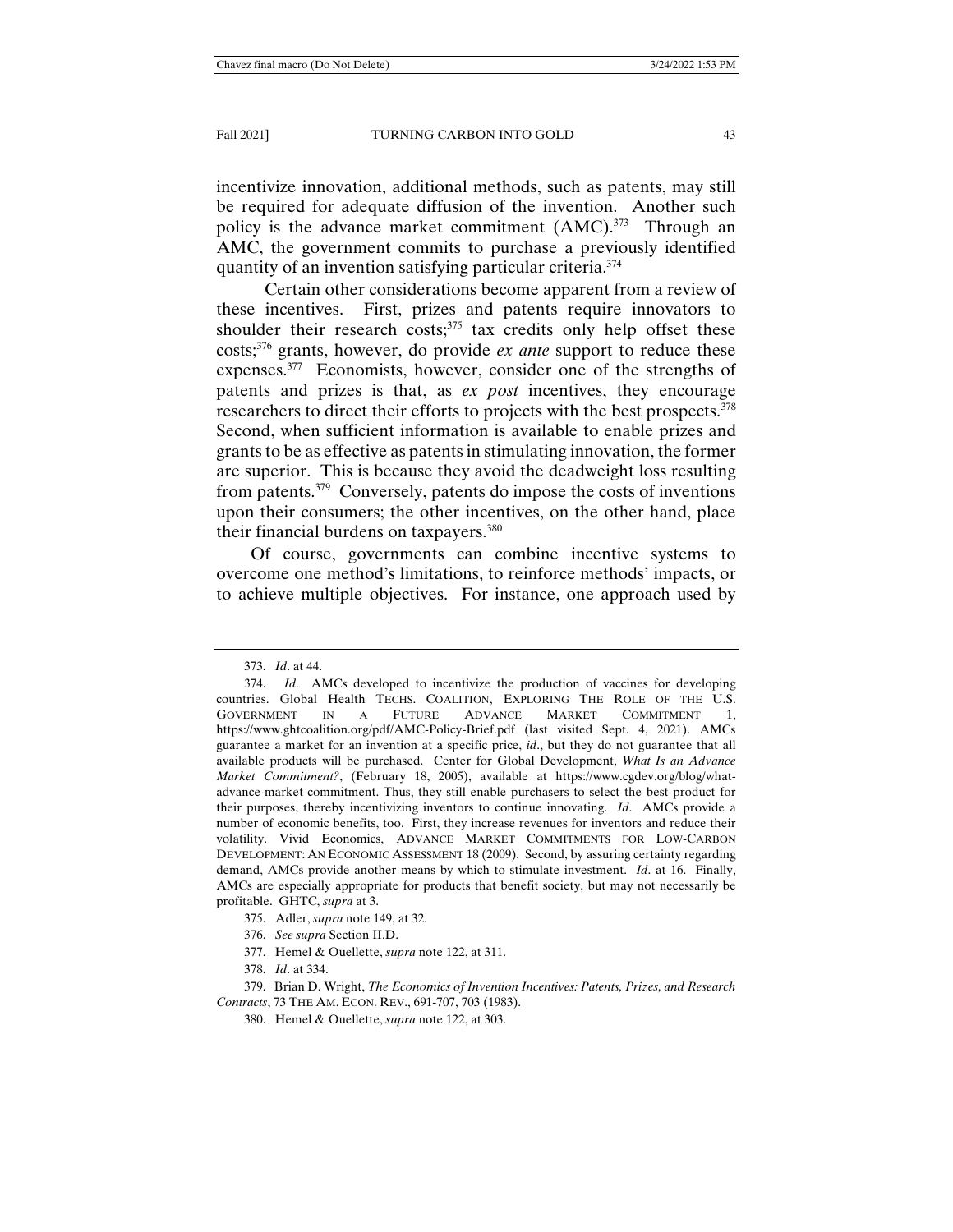several countries is patent boxes.<sup>381</sup> Patent boxes essentially combine patents with tax credits. Specifically, they provide that the government will apply a lower tax rate to profits earned from commercial use of patented innovations.382 They are thus a form of subsidy applied to income from patents.383 Patent boxes function similarly to a combination of patents and tax credits. As of 2015, the tax codes of 16 countries—primarily in Europe, but also some in Asia—utilize patent boxes.384

Analytically, patent boxes are output-driven tax incentives.<sup>385</sup> Patent boxes involve two elements—their tax subsidy and the subsidy's scope. The subsidy comes either as a deduction or as an exemption from taxable income or as the application of a preferential tax rate to the qualifying patent income.386 The subsidy's scope regards the kinds of income, such as income from a patent, that qualifies for the specialized treatment.<sup>387</sup> Regardless of the specific procedures, patent boxes effectively increase the return on patented inventions. Governments utilize patent boxes to encourage research and development leading to the patenting of inventions.<sup>388</sup>

Because most nations have enacted their patent boxes after 2007, the available data regarding their effectiveness is limited.389 Patent boxes do seem likely, however, to increase research activity.<sup>390</sup> They also have had a strong effect in attracting high value patents to the jurisdictions utilizing them.<sup>391</sup> Researchers have concluded that a  $1\%$ 

 <sup>381.</sup> Another approach used by several European countries is a super deduction for R&D expenses. The super deduction allows taxpayers to deduct as R&D expenses amounts that exceed the actual expenditure. Noked, *supra* note 119, at 116, n.20. Super deduction amounts range from 125% (Austria and the United Kingdom, the latter for large companies) to 150% (Denmark and the United Kingdom, for small companies) to even a double deduction (Hungary and the Czech Republic). Graetz, *supra* note 119, at 353-54. Over time, some of these countries have raised their super deductions. The United Kingdom, for instance, increased its super deductions to 130% and 225%, respectively, while Hungary raised its to 400%. *Id*. at 355.

 <sup>382.</sup> Guenther, *supra* note 121, at 1-2. The name of this tax benefit derives from the box that taxpayers check to indicate that the identified income is sourced from qualifying patents. *Id*. at 2.

 <sup>383.</sup> *Id*. at 1.

 <sup>384.</sup> *Id*. at 3. Efforts in the United States by the House Ways and Means Committee Chair to enact patent boxes were unavailing. Graetz, *supra* note 119, at 369-71.

 <sup>385.</sup> Alstadsæter, *supra* note 140, at 133.

 <sup>386.</sup> Guenther, *supra* note 121, at 1.

 <sup>387.</sup> *Id*.

 <sup>388.</sup> *Id*.

 <sup>389.</sup> *Id*. at 19.

 <sup>390.</sup> *Id*. at 22.

 <sup>391.</sup> Alstadsæter, *supra* note 140, at 135. "High value" patents are those with high earnings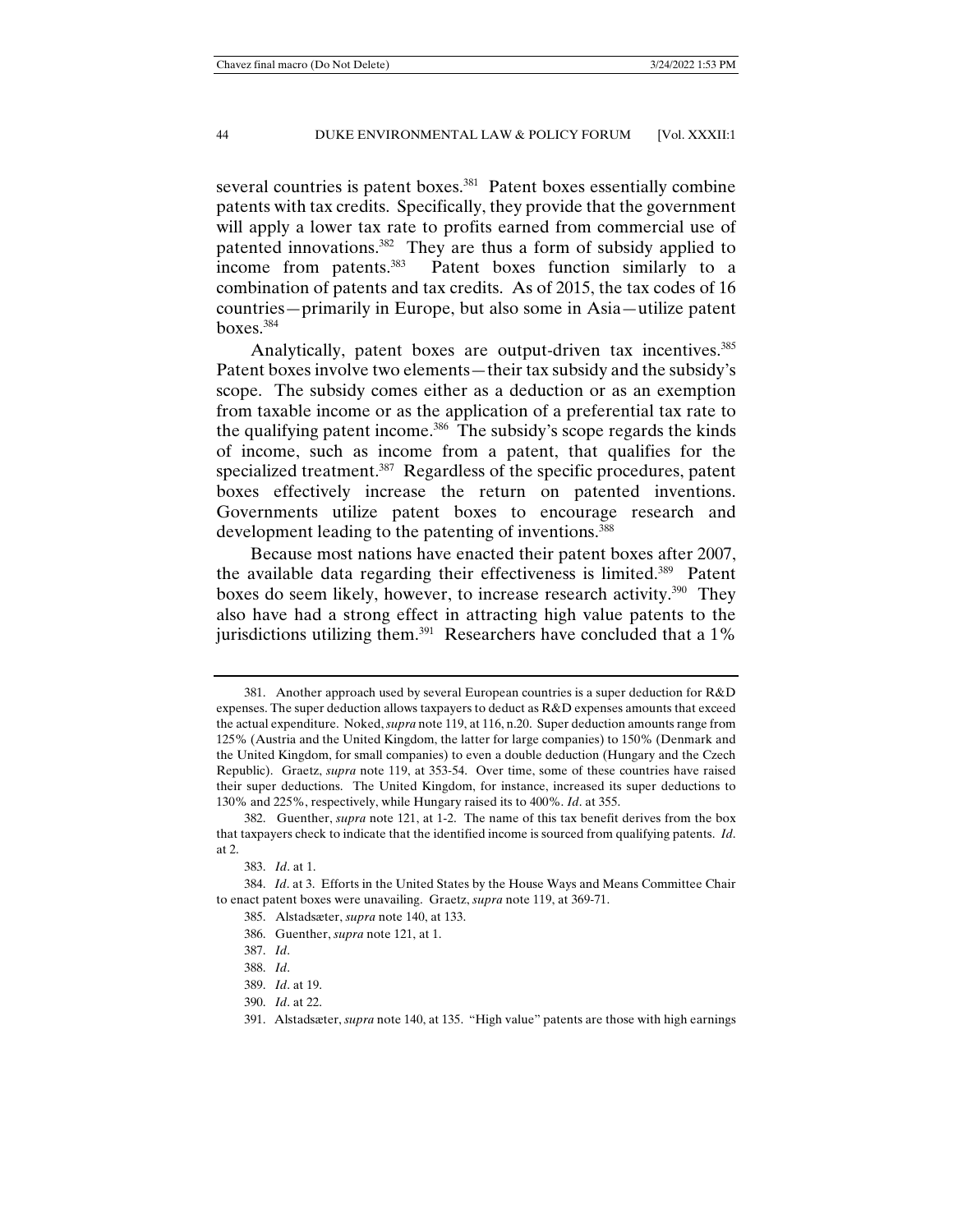reduction in the tax rate applied to patent-derived income results in a 3% increase in patent applications.392

In conclusion, each of the incentives excels in particular situations. Furthermore, under certain circumstances, incentives can be used in combination. This can help to achieve particular objectives or to combine strengths of different policies.

# *C. Incentivizing CCU in Different Sectors*

 We can now consider which incentive or combinations of incentives might best encourage research into the potential uses of carbon discussed earlier. Because we utilize concrete in such large quantities,<sup>393</sup> CCU concrete can play a critical role in reducing  $CO<sub>2</sub>$ emissions. Fortunately, scientists have completed most of the basic research, and some enterprises have already developed cement carbon utilization methods.<sup>394</sup> However, although processes exist, they remain costly, rendering CCU concrete non-competitive.<sup>395</sup> Thus, innovators need to conduct additional research, not to prove a theoretical concept, but to reduce the costs of a process. Furthermore, this involves a product for which the future market is potentially large, even though the market currently may not fully value its environmental benefits.

 For CCU concrete,the criteria for selecting incentives weigh in favor of utilizing a combination of them. While market-based incentives could prove to be lucrative for CCU concrete, they have failed to produce a product that is cost competitive.<sup>396</sup> In part, this may be because the market fails to value sufficiently the environmental

potential. *Id*. High value patents have actually been more impacted by the tax advantages of patent boxes than have lower value patents. *Id*. at 166.

 <sup>392.</sup> Guenther, *supra* note 121, at 19. However, analyses suggest that some of this increase derives from multinational corporations choosing jurisdictions with patent boxes as homes for their patents. Alstadsæter, *supra* note 140, at 166. Indeed, patent boxes tend to discourage inventors from moving to those jurisdictions. *Id*. at 168. To address this, one proposal involves imposing a local-research requirement to receive the tax benefits of a patent box. Professors Alstadsæter et al*.,* conclude that such a requirement increases the level of local research underlying these patents. *Id*

 <sup>393.</sup> *See supra*, Section I.B.3.a. (noting that concrete is the most used human-made material, and we use it on the same gigaton scale as we emit carbon).

 <sup>394.</sup> Schneider, *supra* note 47, at 12516.

 <sup>395.</sup> *See supra*, n.65 and accompanying text.

 <sup>396.</sup> The "greenest" concretes, those which most reduce CO2 emissions, can cost twice as much as conventional concrete. Lee, *supra* note 46.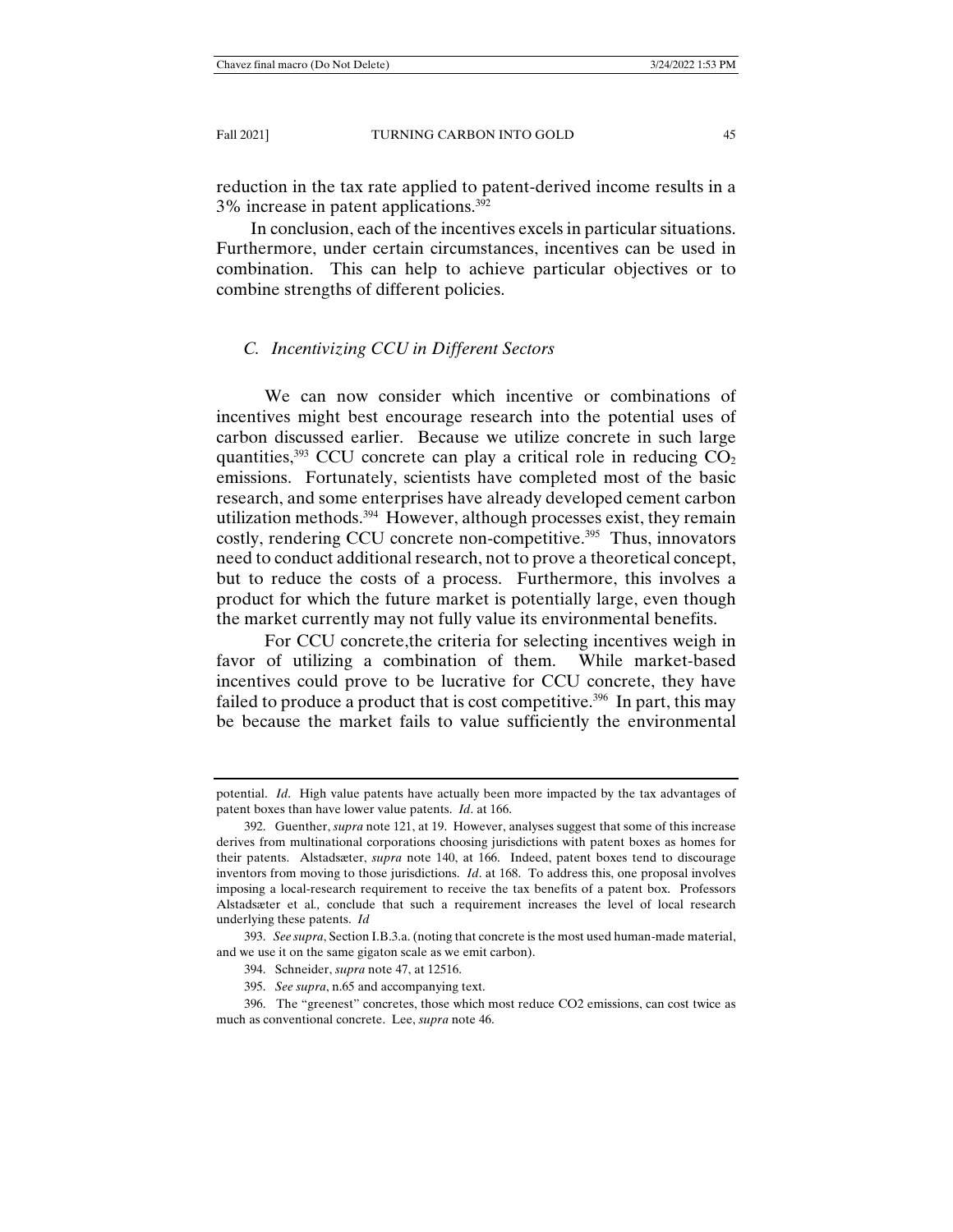benefits of products such as CCU concrete.<sup>397</sup> Accordingly, in light of the significance of this product to  $CO<sub>2</sub>$  reduction, utilizing more than a single incentive would be appropriate.

 Specifically, offering a prize in addition to preserving intellectual property rights could accelerate development of CCU concrete.<sup>398</sup> Prizes can incentivize R&D investments multiple times larger than the amount of the prize.399 Furthermore, a prize will bring attention to the need to develop CCU concrete, thereby possibly encouraging the involvement of additional persons who might not otherwise have contemplated this issue.400 Prizes would also be appropriate since they can incentivize innovations with environmental benefits that the market does not value.<sup>401</sup> Finally, because of the importance of CCU concrete, the government might take additional steps to encourage work in this area. For instance, it could make patents for CCU concrete more valuable by instituting patent boxes—in other words, providing tax credits for income derived from these patents to increase the profitability of these innovations. $402$  Another device to increase profitability and thereby encourage such research is the super deduction utilized by many European nations.403

 CCU fuels raise a series of different challenges. Although they carry the promise of providing the second largest future market for CCU products, $404$  they still suffer from gaps of knowledge concerning engineering and processes.<sup>405</sup> Conversion costs of  $CO<sub>2</sub>$  into synthetic

 <sup>397.</sup> Mandel, *supra* note 181, at 58.

 <sup>398.</sup> Adler, *supra* note 149, at 15 (noting that a prize would augment the incentive to innovate already provided by the opportunity to secure a patent).

 <sup>399.</sup> *See supra* notes 220-22 and accompanying text (noting that the \$10 million Ansari X Prize incentivized \$100 million in related research investments).

 <sup>400.</sup> *See supra* notes 269-74 and accompanying text (recognizing that prizes attract participation by persons who typically would not pursue a particular innovation).

 <sup>401.</sup> Adler, *supra* note 149, at 14.

 <sup>402.</sup> Hemel & Ouellette, *supra* note 122, at 332. Because of the potentially large future market for price-competitive CCU concrete, such patent boxes should probably decline over time to avoid a windfall benefit. Besides incentivizing research to reduce the production costs of this concrete, the government also could implement policies to reduce their effective market price. This could encourage sales and engender cost reductions resulting from economies of scale and learning by doing. *See supra* note 83. These policies could include content mandates that require that specified portions of concrete consist of the carbon capturing type. Alternatively, tax credits or other policies that could reduce the effective purchase price of these products should also be helpful. Such policies could temporarily lower the cost of CCU, thereby increasing its purchase and resulting in the cost benefits of increased scale.

 <sup>403.</sup> *See supra* note 381.

 <sup>404.</sup> Bobeck, *supra* note 17, at 11.

 <sup>405.</sup> The Royal Society, *supra* note 21, at 14.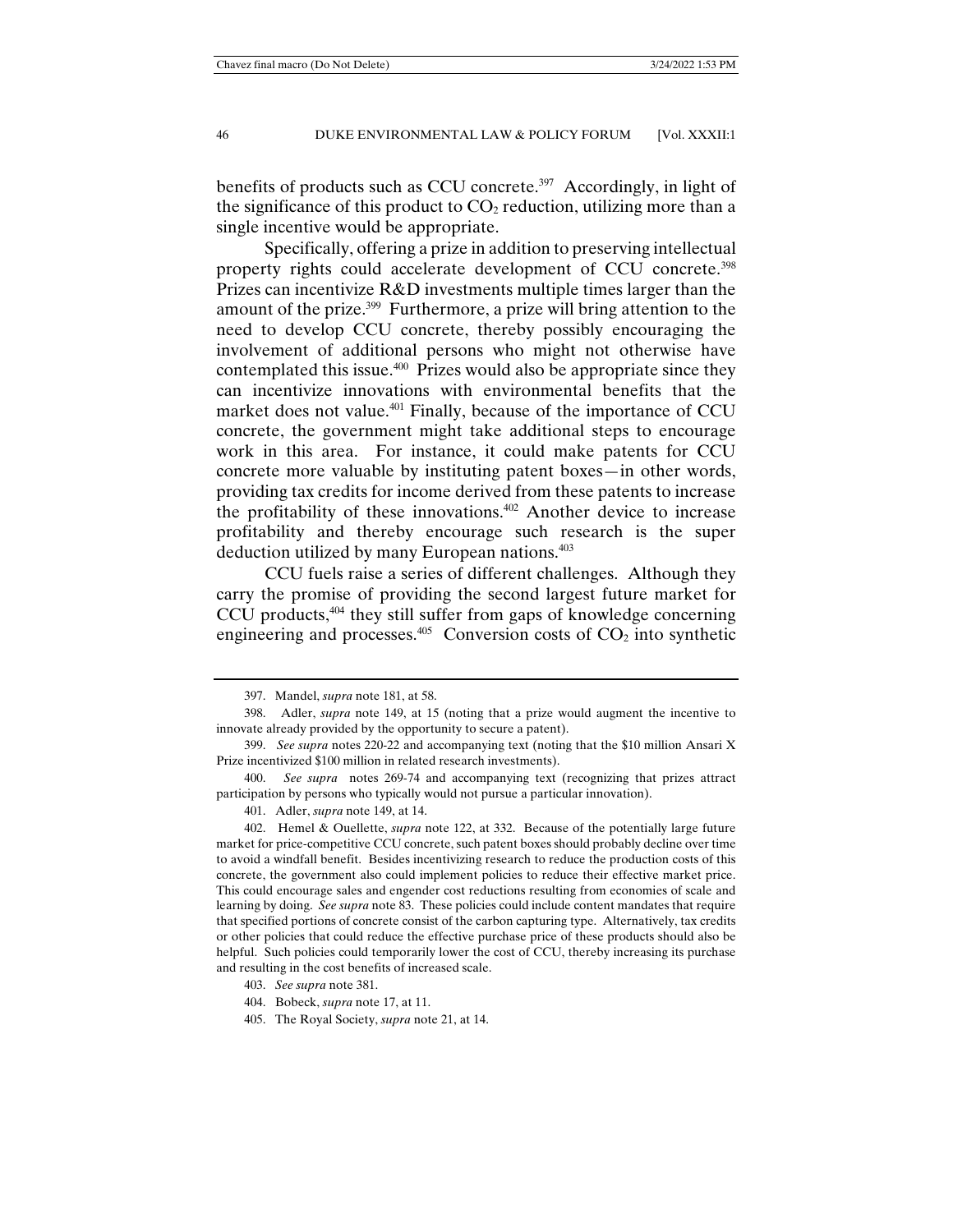fuels also remain prohibitive.<sup>406</sup> Since the knowledge gap involves processes, centralized decision makers may not be able to project accurately the eventual value of such developments. Similarly, markets are unlikely to value the environmental benefits of such innovations. Finally, industry is anticipated to pursue these fuels as greater knowledge is gained, which will lower the risk of investing in this research.407

Accordingly, *ex ante* incentives, such as grants, that reduce the costs (and the risks) of research would be helpful. Grants can help direct research to specific subjects.<sup>408</sup> Even though some of these technologies and products already exist, their costs still remain prohibitive.409 As with other CCU products, policies that increase production or temporarily lower prices—mandates,<sup>410</sup> AMCs, and price subsidies—will also be beneficial. Finally, tax credits that reduce the high capital costs of fuel development and processing would also lower the costs, and the risks, of these R&D investments.

 While CCU could be used by the chemicals industry, scientists project the domestic market to be limited.411 Since many established entities participate in the chemicals industry,<sup>412</sup> the need for *ex ante* incentives is reduced. Moreover, the chemical industry is already one of the largest generators of patented inventions.413 Thus, complementary incentives could help to steer the industry to pursue CCU uses. For instance, tax credits can help reduce the costs of research. Because many enterprises involved in the chemical industry are established businesses, they often have the income that tax credits could offset, providing the necessary incentive.<sup> $414$ </sup> Since the industry

 410. Examples of mandates applicable here are the LCFS and AFS requirements implemented by a number of states. *See supra* note 78.

411. Jacobson & Lucas, *supra* note 43, at 4.

 412. The domestic chemical industry consists of more than 13,000 firms generating sales exceeding \$765 billion. International Trade Administration's Industry & Analysis Unit,

Chemical Spotlight: The Chemical Industry in the United States, last visited July 31, 2021, available at https://www.selectusa.gov/chemical-industry-united-states.

413. Alstadsæter, *supra* note 140, at 139.

 414. Tax credits for R&D are especially appropriate for an industry represented substantially by large, established interests. Large businesses have several recognized advantages in investing in R&D, including a greater ability to diversify risks, better access to financing, and more resources to apply to patent registration and protection. Shay, *supra* note 332, at 448. Not surprisingly, corporations with revenues exceeding \$250 million receive nearly all (84%) of the corporate R&D credit. *Id*. at n.138.

 <sup>406.</sup> Bobeck, *supra* note 17, at 11.

 <sup>407.</sup> Lucci, *supra* note 13, at 5.

 <sup>408.</sup> Wei, *supra* note 167, at 45.

 <sup>409.</sup> Bobeck, *supra* note 17, at 13.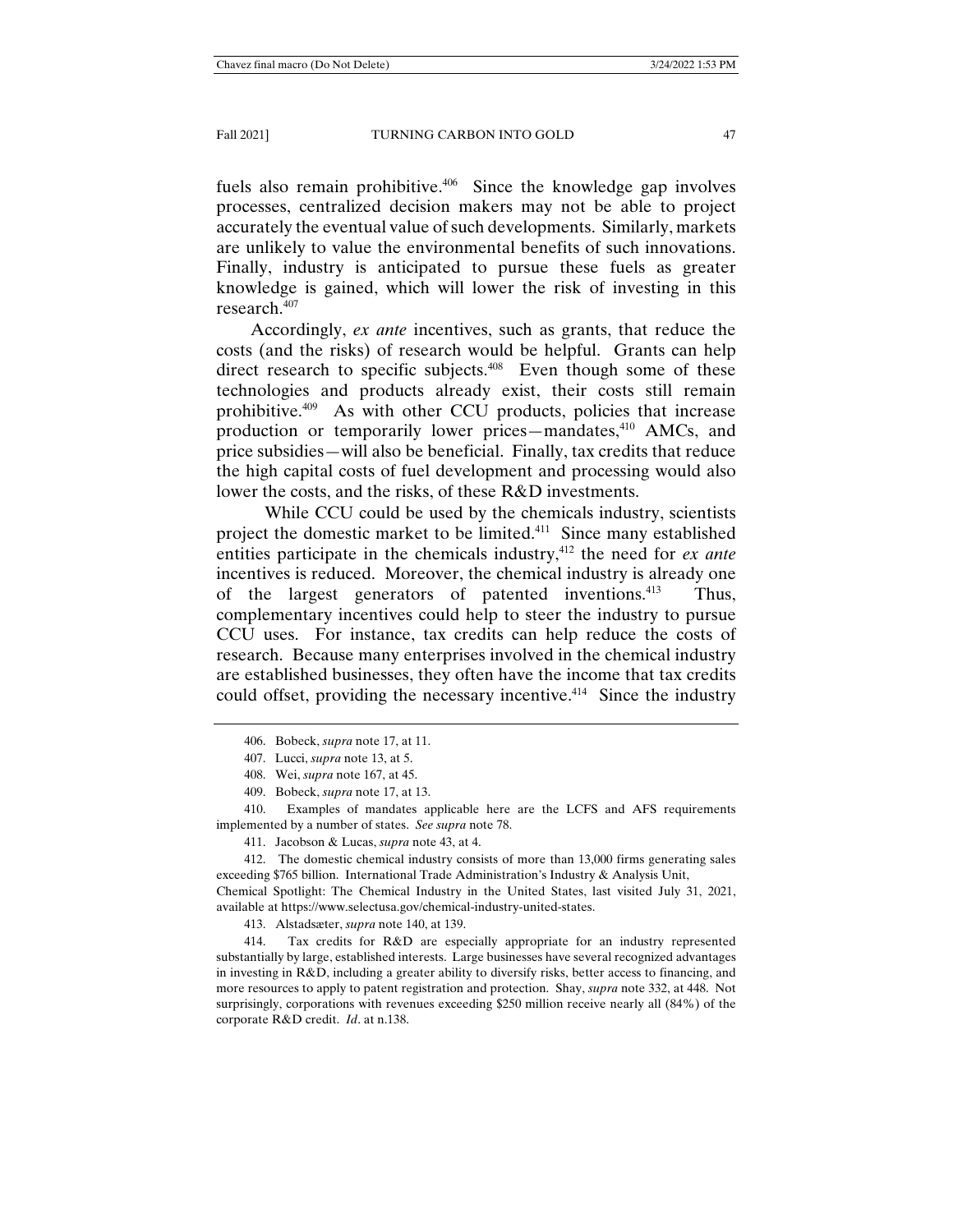already develops many patentable inventions, the government should encourage the development of CCU-related patents. Patent boxes and super deductions, which would reduce the taxes on income from these taxes, could also help encourage the industry to increase its efforts in this area.

 Some algae-based products might most effectively be incentivized by prizes. Prizes are especially appropriate for incentivizing high-risk research on technologies that are still at their earliest stages.<sup>415</sup> Scientists still need to conduct basic research regarding several potential algae applications—such as biofuels and bioplastics—to establish their viability at acceptable costs.<sup>416</sup> Technical challenges and limitations still preclude these avenues.<sup>417</sup> While centralized decision making might not be advantageous, the government might be best positioned to fund this basic research until directions and products become more apparent. Thus, prizes—which encourage a wide range of participation, perspectives, and directions would be particularly appropriate.<sup>418</sup> Furthermore, because of the uncertainty of the paths forward, prizes have several advantages. First, they are likely to encourage participation by additional persons than might otherwise conduct this research.<sup>419</sup> Second, and related to the first, prizes are more likely to engender a wide range of solutions, including some not contemplated by the prize organizers.<sup>420</sup> Finally, algae uses are still at their initial stages, so prizes are particularly wellsuited incentives.<sup>421</sup> Prizes would be superior to patents because of the latter's provision of exclusive rights, which tends to discourage followon inventions.422 Indeed, organizers could even break the prizes into a series of smaller prizes to further encourage follow-on or cumulative inventions.423

Scientists have postulated a number of other possible CCU

 <sup>415.</sup> Williams, *supra* note 134, at 10.

 <sup>416.</sup> Bobeck, *supra* note 17, at vi.

 <sup>417.</sup> NAS, *supra* note 12, at 121.

 <sup>418.</sup> Also, because of the likely involvement of startup entities, methods that reduce *ex ante* the costs of research, such as grants, might be especially helpful. Hemel & Ouellette, *supra* note 122, at 311.

 <sup>419.</sup> Moser & Nicholas, *supra* note 213, at 785.

 <sup>420.</sup> Harrison's clock solution to The Longitude Act's prize and Lindbergh's solo transatlantic flight are two prominent examples of unanticipated solutions to earlier prizes. *See supra*, Section II.B.2.

 <sup>421.</sup> Williams, *supra* note 134, at 10 (noting the appropriateness of prizes for high-risk research on early-stage technologies).

 <sup>422.</sup> Clancy & Moschini, *supra* note 130, at 211.

 <sup>423.</sup> Moser & Nicholas, *supra* note 213, at 786.